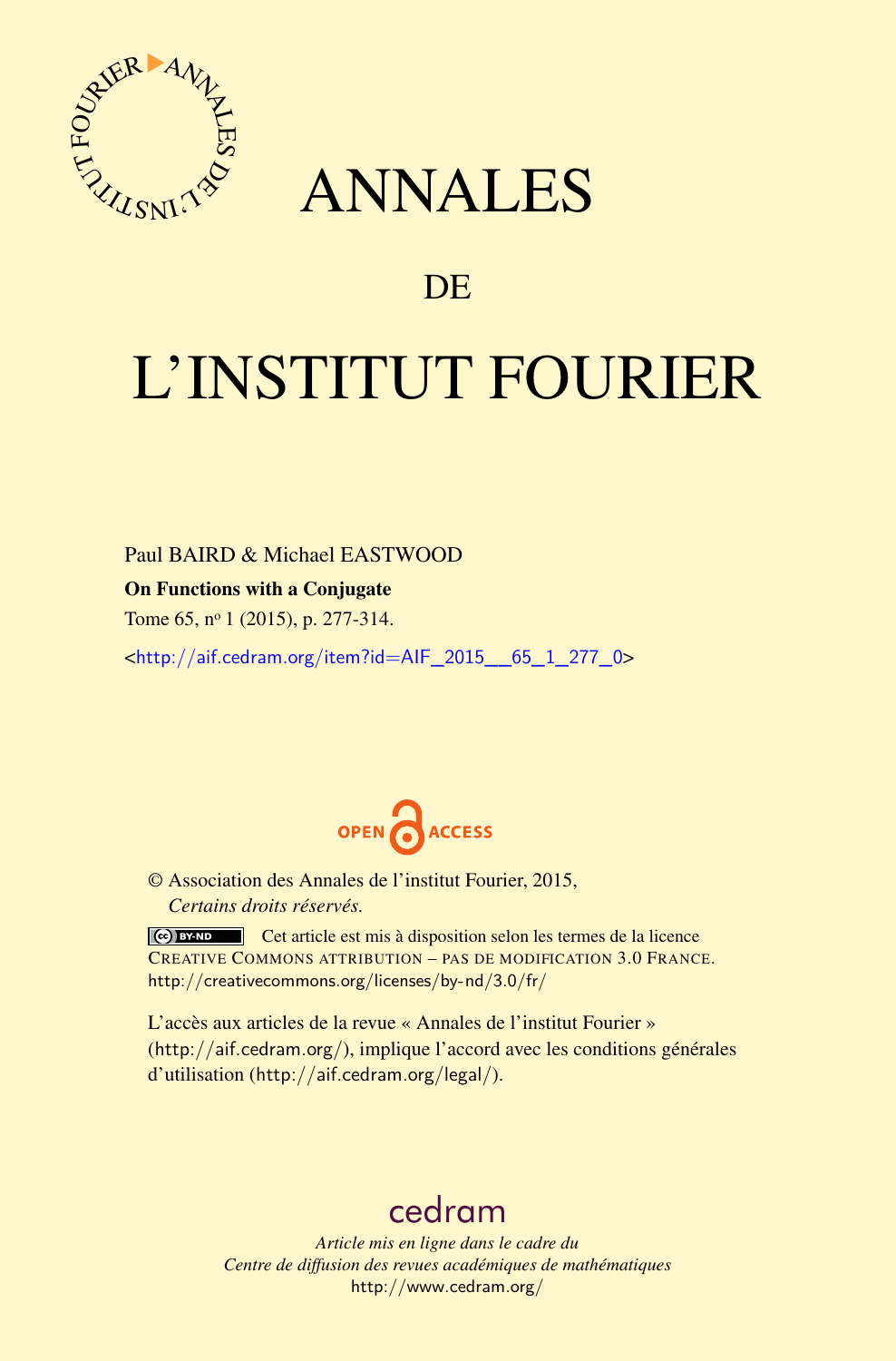# <span id="page-1-0"></span>ON FUNCTIONS WITH A CONJUGATE

# **by Paul BAIRD & Michael EASTWOOD (\*)**

ABSTRACT. — Harmonic functions of two variables are exactly those that admit a conjugate, namely a function whose gradient has the same length and is everywhere orthogonal to the gradient of the original function. We show that there are also partial differential equations controlling the functions of three variables that admit a conjugate.

Résumé. — Les fonctions harmoniques en deux variables sont exactement celles qui admettent une fonction conjuguée, à savoir une fonction dont le gradient a la même longueur et est partout orthogonal au gradient de la fonction d'origine. Nous montrons qu'il existe des équations aux dérivées partielles qui contrôlent également les fonctions de trois variables qui admettent une fonction conjuguée.

# **1. Introduction**

A pair of smooth real-valued functions *f* and *g* on a Riemannian manifold *M* are said to be conjugate if and only if

(1.1) 
$$
\|\nabla f\| = \|\nabla g\| \text{ and } \langle \nabla f, \nabla g \rangle = 0.
$$

In this article, we shall address the following question. When does a given smooth function  $f : M \to \mathbb{R}$  admit a conjugate function? When M is 2dimensional the pair of functions  $(f, g) : M \to \mathbb{R}^2$  is mutually conjugate if and only if the mapping  $(f, g)$  is conformal away from isolated points where its differential vanishes. It is well-known that, in this case, *f* must

Keywords: conjugate function, conformal invariant, partial differential inequality, partial differential equation, 3-harmonic function, conformal Killing field. Math. classification: 53A30.

<sup>(\*)</sup> The first author is grateful for support provided by the Australian Research Council and to the Mathematical Sciences Institute at the Australian National University; part of this work was carried out under the award of a délégation auprès du CNRS. The second author is a Federation Fellow of the Australian Research Council and is grateful to the Département de Mathématiques á l'Université de Bretagne Occidentale for support and hospitality while working on this article.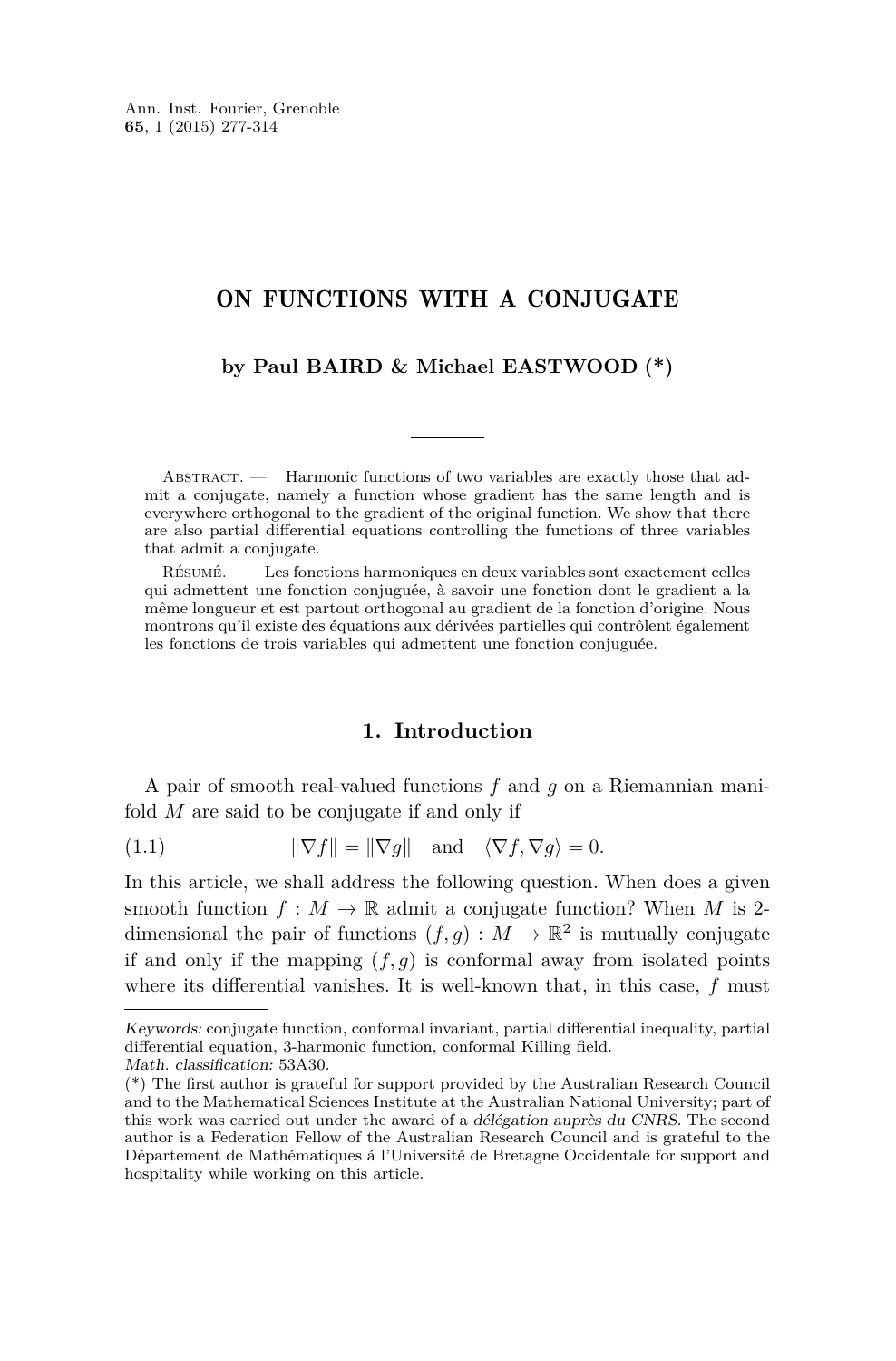be harmonic and, conversely, a harmonic function locally always admits a conjugate, unique up to an additive constant. When *M* is of higher dimension, then the pair  $(f, g) : M \to \mathbb{R}^2$  is said to be semiconformal. As discussed in [\[6\]](#page-38-0), semiconformality is one of the two conditions that  $(f, q)$ be a harmonic morphism. In fact, if  $M = \mathbb{R}^n$  and both  $f$  and  $g$  are polynomial, then it is the only condition [\[1\]](#page-37-0). In this article, we shall be concerned with  $f$  defined on an open subset in  $\mathbb{R}^3$ . We extend our earlier work [\[3\]](#page-37-0) in which we derived some necessary conditions on *f* in order that it admit a conjugate under a non-degeneracy condition, to now obtain necessary and sufficient conditions in all cases.

An example of a pair of conjugate functions in three variables is

$$
f = x_2 \frac{x_1^2 + x_2^2 + x_3^2}{x_2^2 + x_3^2}
$$
  $g = x_3 \frac{x_1^2 + x_2^2 + x_3^2}{x_2^2 + x_3^2}$ .

The Hopf mapping  $S^3 \to S^2$  viewed in stereographic coördinates

$$
f = \frac{(1 - ||x||^2)x_2 + 2x_1x_3}{x_2^2 + x_3^2} \qquad g = \frac{(1 - ||x||^2)x_3 - 2x_1x_2}{x_2^2 + x_3^2}
$$

provides another good example. In these two cases, the pair (*f, g*) enjoys an evident symmetry with respect to rotation about the  $x_1$ -axis. This is not usual, as is illustrated by the following example:–

$$
f = \log \sqrt{x_1^2 + x_2^2 + x_3^2}
$$
  $g = \arccos \frac{x_1}{\sqrt{x_1^2 + x_2^2 + x_3^2}}$ .

In all three examples, the pair  $(f, g)$  is smooth away from the  $x_1$ -axis.

We shall frequently need to manipulate tensors and for this purpose, we use Penrose's abstract index notation [\[13\]](#page-38-0). We shall write

$$
f_i = \nabla_i f \qquad f_{ij} = \nabla_i \nabla_j f \qquad \text{et cetera},
$$

where  $\nabla_i$  is the flat connection on  $\mathbb{R}^n$  or, more generally, the metric connection on a Riemannian manifold. Also, let us 'raise and lower' indices with the metric  $\delta_{ij}$  in the usual fashion and write a repeated index to denote the invariant contraction over that index. Thus,  $f^i{}_i = \Delta f$  is the Laplacian and  $f^i g_i = \langle \nabla f, \nabla g \rangle$ . We shall use round and square brackets to denote symmetrising and skewing over the indices they enclose. For example,  $\phi_{(ij)k} = \frac{1}{2}\phi_{ijk} + \frac{1}{2}\phi_{jik}$  and  $\nabla_{[i}\phi_{j]}$  is the exterior derivative of a 1-form  $\phi_i$ .

In order to find necessary and sufficient conditions for a function *f* defined on an open set of  $\mathbb{R}^3$  to admit a conjugate, we begin by constructing conformal invariants that reflect geometric constraints that derive from [\(1.1\)](#page-1-0) and its derivatives.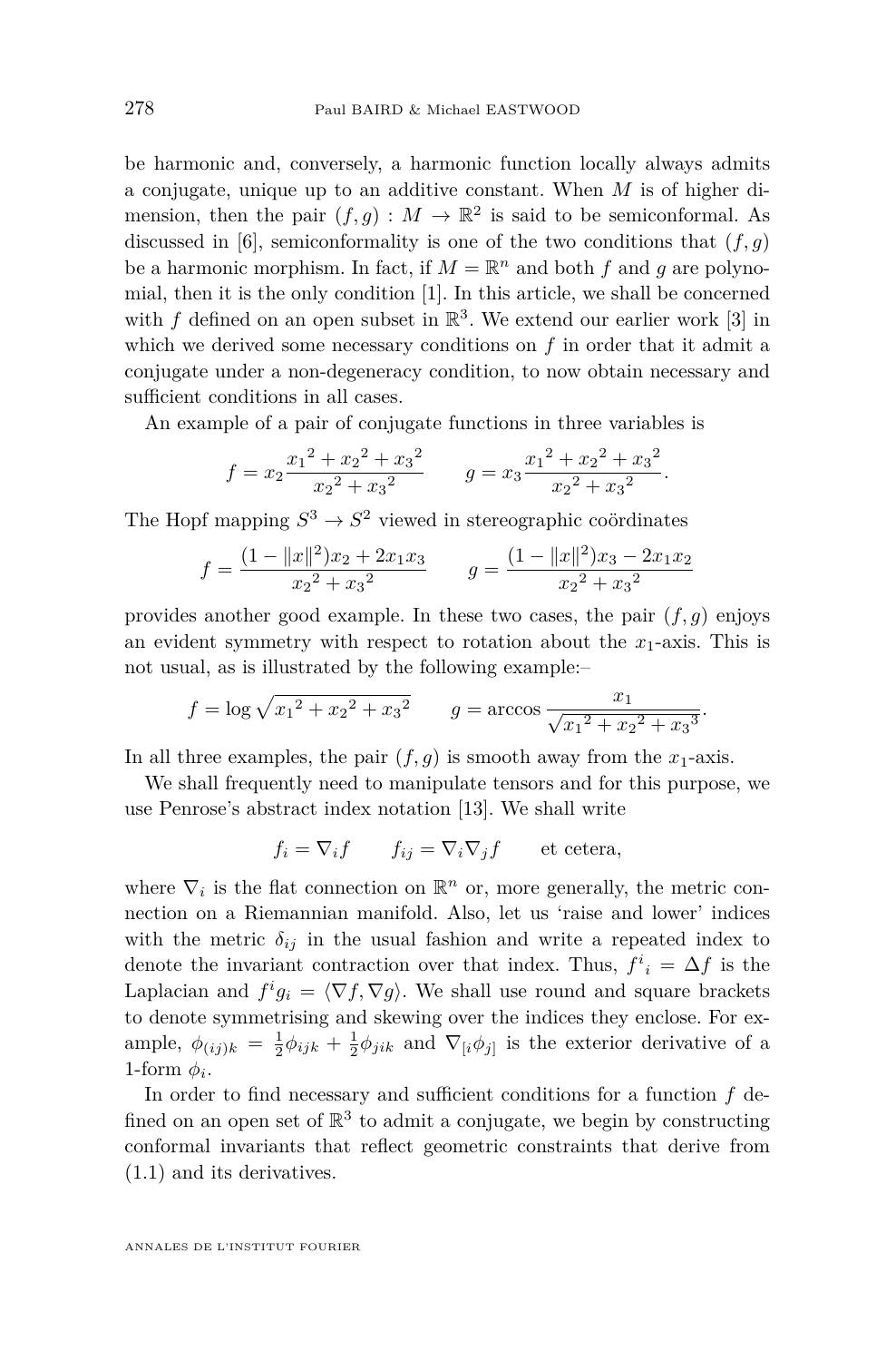A conformal differential invariant is a polynomial in the derivatives of *f* as well as the inverse (Euclidean) metric, that transforms by scaling under the action of the Möbius group on  $\mathbb{R}^3 \cup \{\infty\}$  (the amount of scaling being called the weight of the invariant: for details see Appendix [A\)](#page-24-0). An elementary conformal invariant is the first order one  $J := f^i f_i$  of weight −2. We shall require invariants up to third order. In Appendix [A](#page-24-0) we give a more thorough treatment of conformal invariants and derive a list of those that we require; these will be labelled with uppercase Roman letters.

Higher order conformal invariants may be built from lower order ones by using simple rules. For example, if  $\phi_i$  is a conformally invariant 1-form of weight  $-1$ , then the trace  $\nabla^i \phi_i$  is conformally invariant. Applying this procedure to the 1-form  $\sqrt{J}f_i$  yields  $Z/\sqrt{J}$ , where, up to a multiple, the operator *Z* is the 3-Laplacian, a well-known conformal invariant in dimension 3. The trace-free part of  $\nabla_i(\phi_j)$  is invariant whenever  $\phi_j$  has weight 2. Applying this construction to  $J^{-1}f_i$  yields an invariant  $\psi_{ij}$  from which we deduce another invariant *X* via the formula:

$$
\psi^{ij}\psi_{ij} = \frac{2}{3}Z^2 - JX.
$$

The invariant *X* plays a fundamental role in our characterization. Its explicit expression is given in [§2](#page-4-0) below. A necessary condition that *f* admit a conjugate is that  $X \leq 0$  (Theorem [2.1\)](#page-4-0). In what we refer to as the *generic* case  $X < 0$ , there are exactly four distinct vectors (two up to sign) called conjugate directions, which potentially may be the gradient of a conjugate function. When  $X = 0$  there are either exactly two conjugate directions, so up to sign any conjugate must be unique, or infinitely many; these two cases are distinguished by another conformal invariant derived from *X* and *Z*, which we call *Y* . By normalising coördinates, we explain the geometric interpretation of these conditions.

The next step is to understand when a conjugate direction  $\omega_i$  is integrable and so is the gradient of a function. In [§3](#page-7-0) we show that in the generic case, integrability is equivalent to the vanishing of two polynomial expressions in  $\omega_i$  and the derivatives up to third order of *f* (Theorem [3.1\)](#page-8-0). Our objective is then to eliminate  $\omega_i$  to obtain conditions involving just derivatives of *f*. However, a difficulty arises in that we only have explicit expressions for quadratic terms in  $\omega_i$ . Thus, instead of trying to determine whether a specific conjugate direction is integrable, we ask rather that one or the other be integrable without specifying which. This leads to a set of three equations involving just quadratic terms in  $\omega_i$  (Theorem [4.1\)](#page-10-0). In [§4,](#page-9-0) we show how to elimiate  $\omega_i$  in a normalized coördinate system to give three third order differential equations in *f*. Each equation is a conformally invariant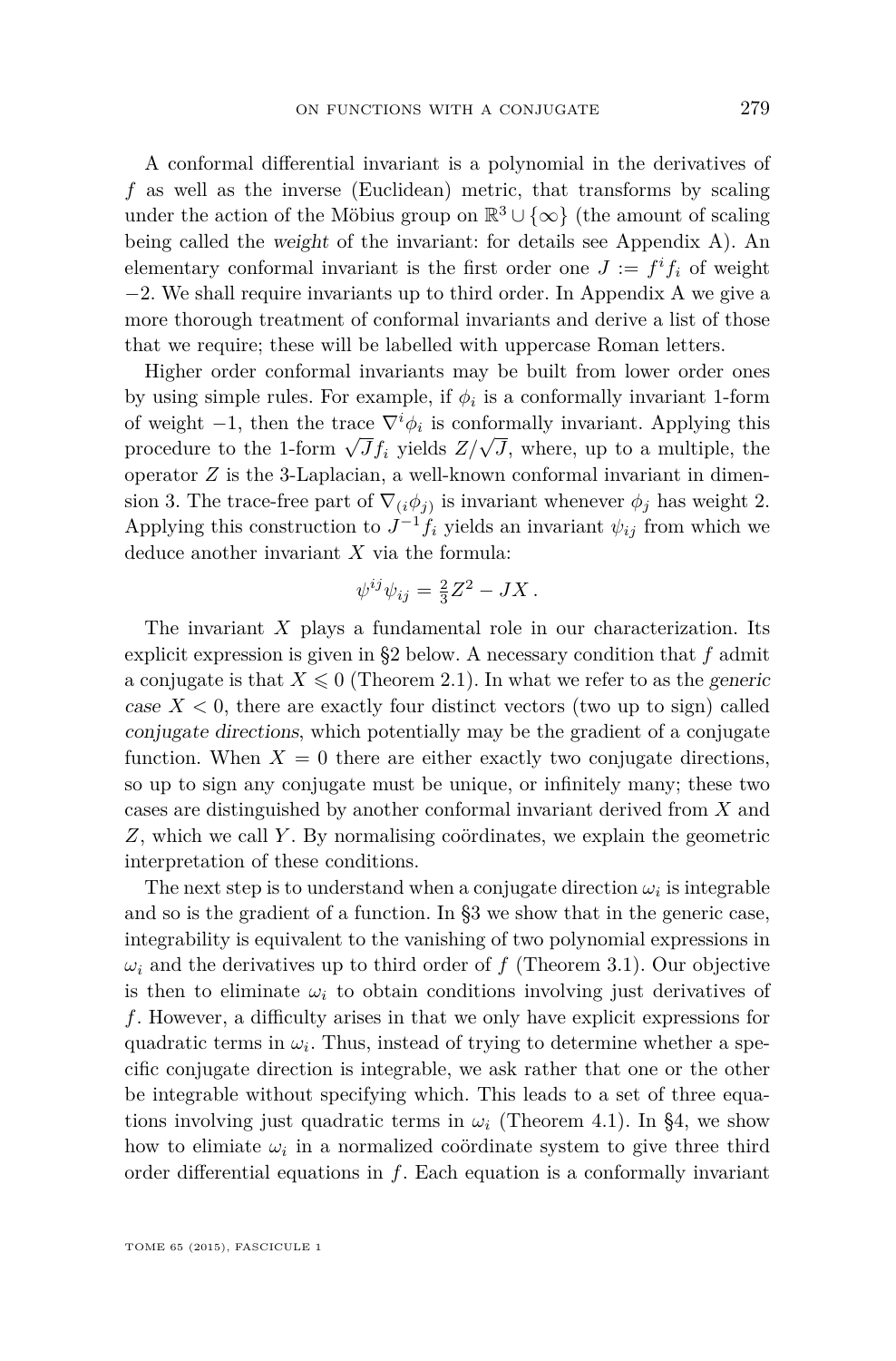<span id="page-4-0"></span>homogeneous expression in the derivatives of *f* with a certain weight and degree. To write these down in terms of conformal invariants, we explore combinations of invariants that have the same weight and degree and use ad hoc methods to equate terms. An invariant derivation without recourse to normal coördinates is given in Appendix [B.](#page-29-0)

In [§5](#page-13-0) we deal with special cases, the first of which concerns functions that admit a unique conjugate direction (up to sign). In terms of conformal invariants, these are characterized by the conditions  $X = 0$  and  $Y \neq 0$ . The analysis proceeds in a similar way to the generic case, except that now the characterization requires just two third order equations, made explicit in Corollary [5.4.](#page-16-0) The next special case concerns functions that admit infinitely many conjugates, characterized by  $X = Y = 0$ . Now,  $J^{-1}f_j$  is a conformal Killing field, all of which can be written down explicitly, as detailed in Appendix [C.](#page-32-0) This enables us to write down all conjugate pairs in this case. The final special case discusses functions of two variables that admit a conjugate (in  $\mathbb{R}^3$ ).

Examples are discussed in [§6.](#page-19-0) For the case of spherical symmetry, up to scaling and addition of a constant,  $\log ||x||$  is the unique function that admits a conjugate, in fact infinitely many. If *f* is assumed to have cylindrical symmetry, then the corresponding examples give a nice illustration of the generic case. For a conjugate pair  $(f, g)$ , fibres of the associated map into  $\mathbb{R}^2$  are helices which wind around concentric cylinders; right-handed screw or left-handed screw now corresponds to the two choices of conjugate. Fi-nally, in [§7,](#page-21-0) for a function  $f$  that admits a conjugate  $g$ , we discuss how the conformal invariants  $X(g)$  and  $Z(g)$  of *g* relate to those of *f*. This enables us to give a characterization of 3-harmonic conjugate pairs.

# **2. A necessary condition**

THEOREM 2.1. — Let *M* be an 3-dimensional Riemannian manifold and  $f: M \to \mathbb{R}$  a smooth function. In order to admit a conjugate, f must satisfy the differential inequality

(2.1) 
$$
X := 2f_i^j f_j f^{ik} f_k - f^i f_i f^{jk} f_{jk} + f^i f_i (f^j{}_j)^2 \leq 0.
$$

Proof.  $- A$  proof of this theorem was given in [\[3\]](#page-37-0). In fact, a version was proved there valid in any dimension. Here we give a more efficient proof only valid in three dimensions. However, this proof will allow us to draw additional and useful conclusions. In addition, the method of proof (in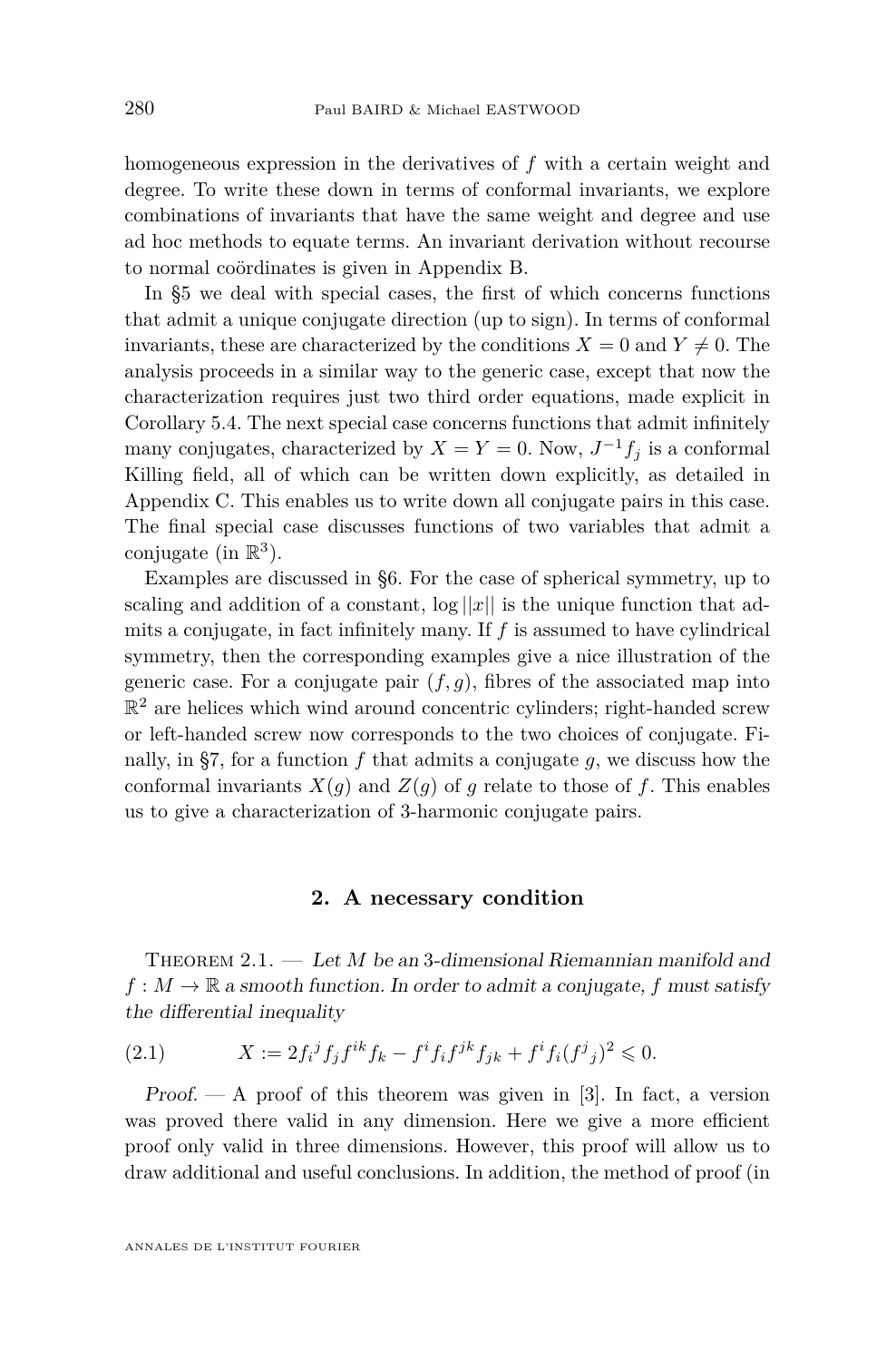<span id="page-5-0"></span>Lemma 2.2) will provide a good illustration of the normalisation techniques occurring throughout the rest of this article.

If f is to admit a conjugate, then there must be a closed 1-form  $\omega_i$  such that

(2.2) 
$$
f^j \omega_j = 0 \text{ and } \omega^j \omega_j = f^j f_j.
$$

Indeed, [\(1.1\)](#page-1-0) implies that we may find an  $\omega_j$  that is exact. We shall show that the inequality [\(2.1\)](#page-4-0) is necessary in order to find a closed  $\omega_i$  satisfying  $(2.2)$ . To proceed, let us differentiate the equations  $(2.2)$  with respect to  $\nabla^i$ . We obtain

(2.3) 
$$
f^{ij}\omega_j + \omega^{ij}f_j = 0 \text{ and } \omega^{ij}\omega_j = f^{ij}f_j.
$$

Since we are supposing that  $\omega_{ij} = \nabla_i \omega_j$  is symmetric we may transvect the second of these with  $f_i$  and use the first to eliminate  $\omega^{ij} f_i$ . This gives

$$
f^{ij}\omega_i\omega_j + f^{ij}f_if_j = 0.
$$

We now have the following equations

(2.4) 
$$
f^i \omega_i = 0 \qquad \omega^i \omega_i = f^i f_i \qquad f^{ij} \omega_i \omega_j + f^{ij} f_i f_j = 0
$$

and we claim it is a matter of algebra to show that the inequality  $(2.1)$ must hold if there is to be a solution  $\omega_i$ . This is detailed in the following Lemma, which we state independently for future use. Notice that if  $\omega_i$  is real then so is  $T_{ijk}$  in which case  $T_{ijk}T^{ijk} \geq 0$ .

LEMMA 2.2. — If  $f_{ij}$  is a 3 × 3 symmetric matrix and  $f_i$  is a 3-vector, then

(2.5) 
$$
(f^{i}f_{i})X + 12T_{ijk}T^{ijk} = 0
$$

where

(2.6) 
$$
T_{ijk} = f_{[i}\omega_j f_{k]l}\omega^l
$$

and  $\omega_i$  is any solution, real or complex, of the equations  $(2.4)$ .

Proof.  $\mathbf{F} = \mathbf{F} \cdot \mathbf{F} = \mathbf{F} \cdot \mathbf{F} = \mathbf{F} \cdot \mathbf{F}$  is trivial. Otherwise, let us choose coördinates so that  $f_1 = f_2 = 0$ . We may also orthogonally diagonalise the quadratic form *fij* restricted to the plane orthogonal to *f<sup>i</sup>* . In other words, we may further change coördinates to arrange that  $f_{12} = 0$ . Having made these choices, the quantity *X* becomes, after a short calculation,

(2.7) 
$$
X = 2(f_3)^2(f_{11} + f_{33})(f_{22} + f_{33}).
$$

Another short calculation yields

(2.8) 
$$
T_{ijk}T^{ijk} = \frac{1}{6}(f_{22} - f_{11})^2 \omega_1^2 \omega_2^2
$$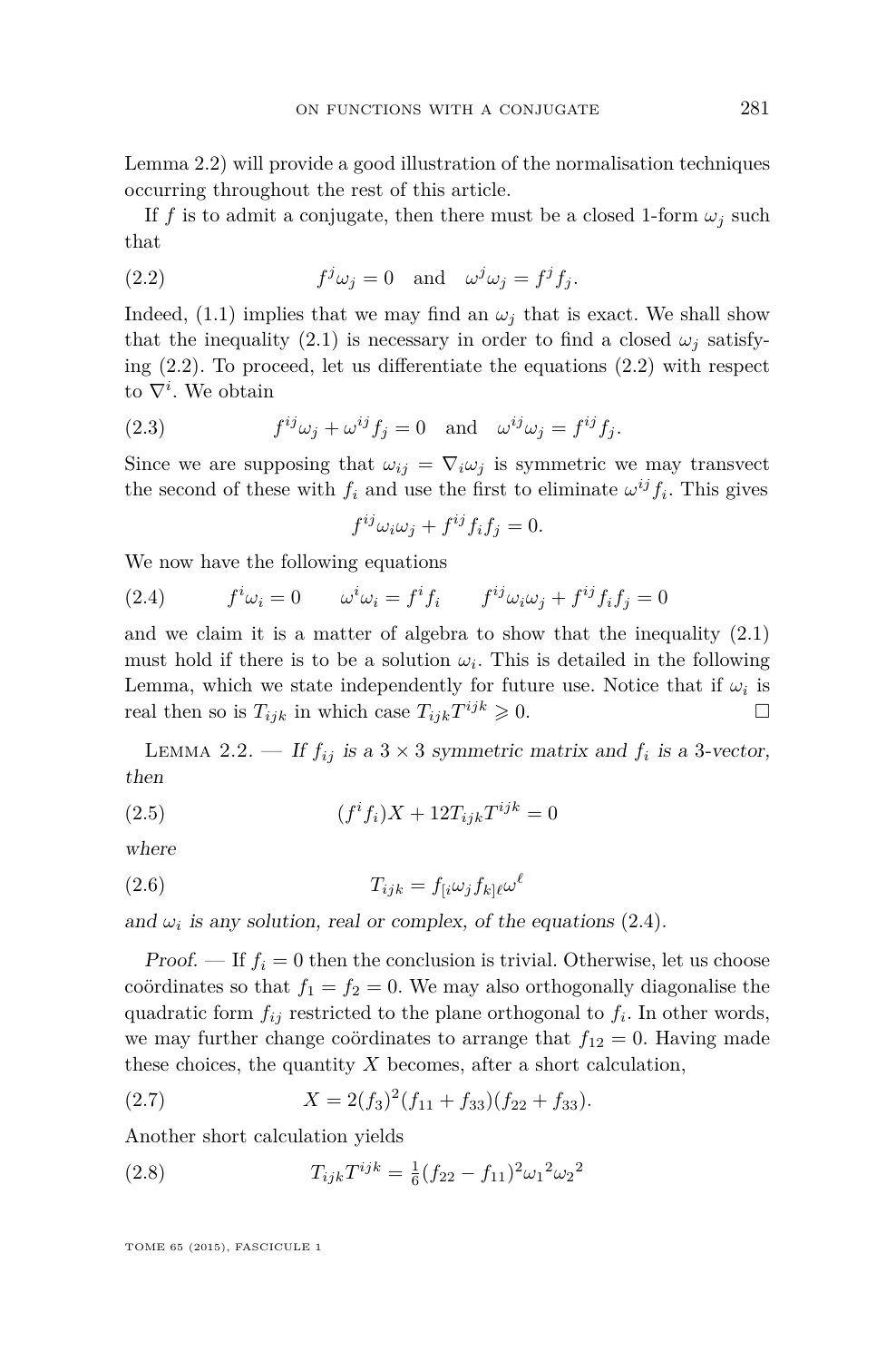<span id="page-6-0"></span>whilst the equations [\(2.4\)](#page-5-0) become

(2.9) 
$$
\omega_3 = 0
$$
  $\omega_1^2 + \omega_2^2 = f_3^2$   $f_{11}\omega_1^2 + f_{22}\omega_2^2 + f_{33}f_3^2 = 0$ 

the second two of which may be written as

(2.10) 
$$
\begin{bmatrix} 1 & 1 \ f_{11} + f_{33} & f_{22} + f_{33} \end{bmatrix} \begin{bmatrix} \omega_1^2 \\ \omega_2^2 \end{bmatrix} = \begin{bmatrix} f_3^2 \\ 0 \end{bmatrix}.
$$

Now there are two cases. If  $f_{11} = f_{22}$ , then [\(2.8\)](#page-5-0) implies that  $T_{ijk}T^{ijk} = 0$ . But (2.10) implies that  $f_{11} + f_{33} = 0$  and then [\(2.7\)](#page-5-0) shows that  $X = 0$  and [\(2.5\)](#page-5-0) reduces to  $0 = 0$ . On the other hand, if  $f_{11} \neq f_{22}$ , then we may use  $(2.10)$  to solve  $(2.9)$ , obtaining

(2.11) 
$$
\omega_1^2 = f_3^2 \frac{f_{22} + f_{33}}{f_{22} - f_{11}} \text{ and } \omega_2^2 = f_3^2 \frac{f_{11} + f_{33}}{f_{11} - f_{22}}.
$$

and compute

$$
12T_{ijk}T^{ijk} = 2(f_{22} - f_{11})^2 \omega_1^2 \omega_2^2 = -2f_3^4(f_{11} + f_{33})(f_{22} + f_{33}).
$$

A comparison with  $(2.7)$  immediately yields  $(2.5)$ , as required.

From now on we shall suppose that  $f_i$  is non-zero (at a particular point and hence nearby as well). In case that *f* admit a conjugate, it is then clear from  $(1.1)$  that the pair  $(f, g)$  is a submersion (near the point in question). The nature of the singularities of a semiconformal mapping is not known in general [\[2\]](#page-37-0).

Notice that it follows from the proof of this lemma that the equations  $(2.4)$  always have solutions if we allow  $\omega_i$  to be complex and generically (in fact, precisely when  $X \neq 0$ ) there are four solutions. Alternatively, this is geometrically clear: the first equation restricts matters to a plane wherein the second and third equations describe planar quadrics.

Perhaps our proof of Lemma [2.2](#page-5-0) seems bizarre but, in fact, we have used a familiar technique. The Cayley-Hamilton Theorem, for example, is often proved, even for real matrices, by employing Jordan canonical form over the complex numbers. Not only that, but Lemma [2.2](#page-5-0) can be proved without normalisation by means of the Cayley-Hamilton Theorem applied to *fij* restricted, as a symmetric form, to the plane orthogonal to *f<sup>i</sup>* (the details of this proof being left to the reader). Another proof avoiding normalisation may be obtained by expanding the identity  $0 = f_{[i}\omega_j f_k{}^k f_{\ell]}{}^{\ell}$ . In fact, it is a consequence of Weyl's Second Fundamental Theorem of Invariant Theory [\[15\]](#page-38-0) that dimension-dependent identities must arise by 'skewing over too many indices'. To use normalisation as we have done, however, is a simple enough method that we shall employ throughout this article.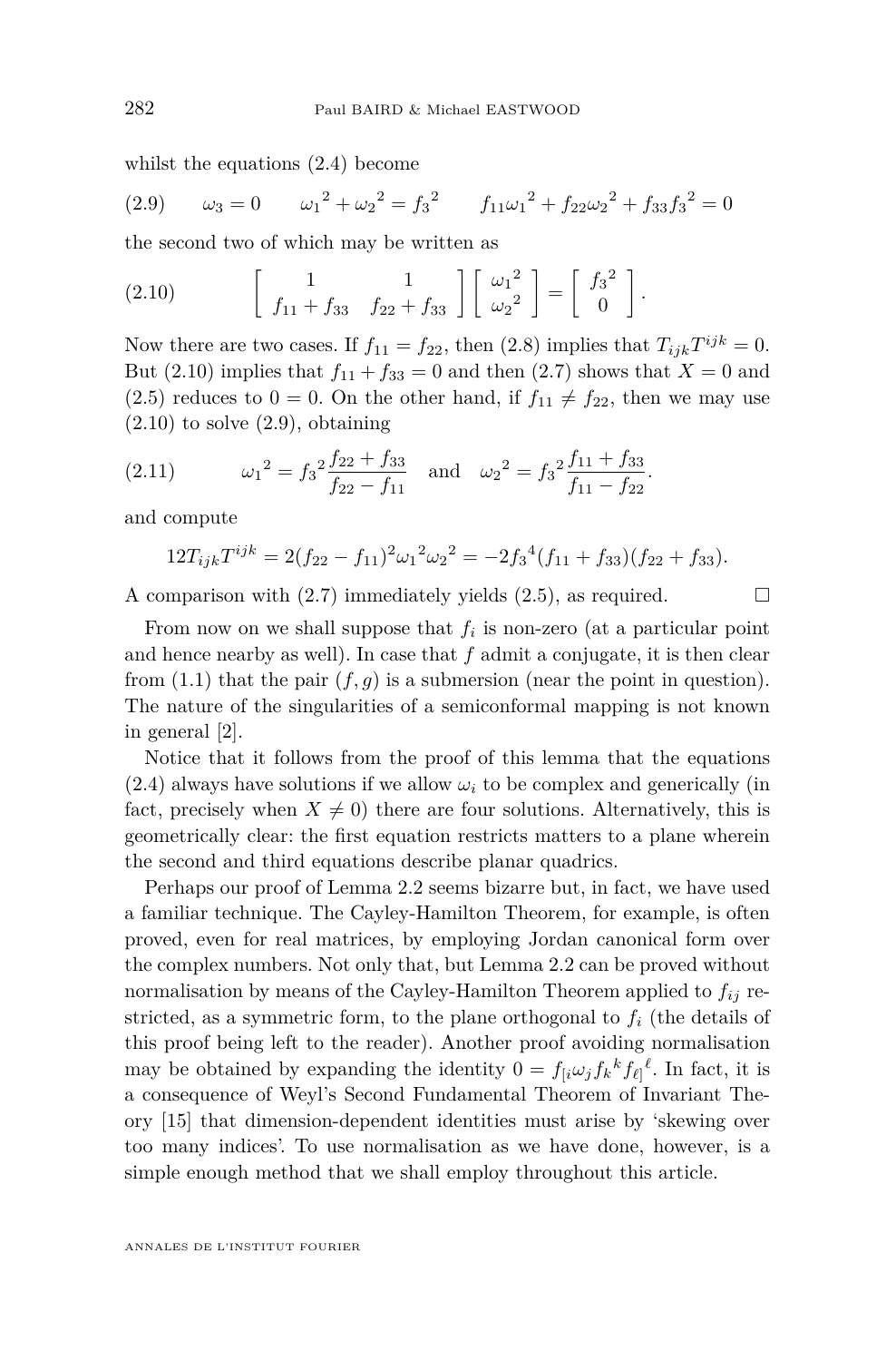<span id="page-7-0"></span>The quantities occurring in the proof of Lemma [2.2](#page-5-0) suggest other combinations of derivatives with geometric significance. The operator

(2.12) 
$$
f \mapsto Z \equiv f^{ij} f_i f_j + f^i f_i f^j_j,
$$

for example is, up to a multiple, the well-known 3-Laplacian [\[7,](#page-38-0) [10\]](#page-38-0) and in normal coördinates

$$
(2.13) \t\t f_1 = f_2 = f_{12} = 0
$$

at a point becomes

(2.14) 
$$
Z = f_3^2(f_{11} + f_{22} + 2f_{33}).
$$

Also, the quantity  $J \equiv f^{i} f_{i}$  is  $f_{3}^{2}$ . Therefore, from [\(2.7\)](#page-5-0),

$$
Y \equiv Z^2 - 2JX
$$
  
(2.15) 
$$
= f_3^4(f_{11} + f_{22} + 2f_{33})^2 - 4(f_3)^4(f_{11} + f_{33})(f_{22} + f_{33})
$$

$$
= f_3^4(f_{11} - f_{22})^2
$$

and we recognise that the vanishing of this expression when  $X = 0$  is exactly the criterion discovered in the proof of Lemma [2.2](#page-5-0) for there to be infinitely many solutions  $\omega_i$  to the system [\(2.4\)](#page-5-0). In summary, if we allow complex solutions of [\(2.4\)](#page-5-0) then

$$
X \neq 0 \iff \exists 4 \text{ distinct solutions}
$$
  
(2.16) 
$$
X = 0 \text{ and } Y \neq 0 \iff \exists 2 \text{ distinct solutions}
$$

$$
X = 0 \text{ and } Y = 0 \iff \exists \infty\text{-many solutions.}
$$

If we restrict attention to the case when [\(2.4\)](#page-5-0) has real solutions, then Lemma [2.2](#page-5-0) implies that  $X \leq 0$  whence

$$
X \neq 0 \iff X < 0 \text{ and } \exists 4 \text{ distinct solutions}
$$
  
(2.17) 
$$
X = 0 \text{ and } Y \neq 0 \iff Y > 0 \text{ and } \exists 2 \text{ distinct solutions}
$$

$$
Y = 0 \iff X = 0 \text{ and } \exists \infty\text{-many solutions},
$$

the last two conclusions following from  $Y = Z^2 - 2JX$  upon noting that both terms on the right hand side are non-negative.

# **3. Integrability of the conjugate direction: the generic case**

Recall that if *f* is to admit a conjugate function near any particular point, then there must be a solution  $\omega_i$  at that point of the algebraic equations [\(2.4\)](#page-5-0). These three equations, specifically the third one, were derived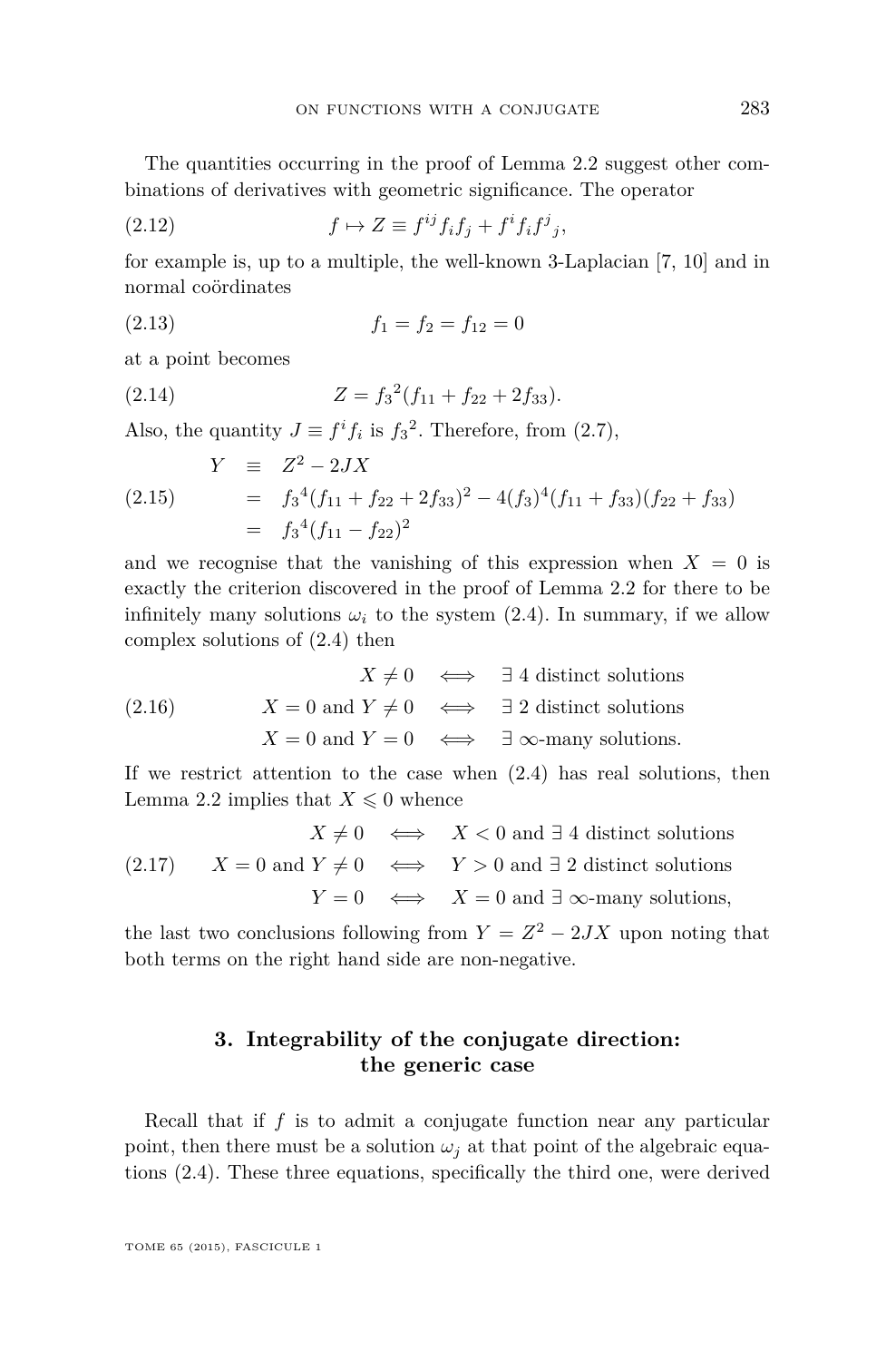<span id="page-8-0"></span>under the assumption that  $\omega_j$  extend to a closed form near the point in question but our approach from now on is to take  $\omega_i$  to be defined at a particular point by the equations [\(2.4\)](#page-5-0) and ask whether it may be extended to a smooth closed form near that point whilst maintaining [\(2.4\)](#page-5-0). This is entirely equivalent to finding a local conjugate for *f*. As a matter of terminology, we shall refer to a solution  $\omega_j$  of [\(2.4\)](#page-5-0) as a conjugate direction. In case that  $X < 0$  (at the point in question and hence nearby as well), we have just seen from  $(2.17)$  that there are four distinct solutions of  $(2.4)$ for  $\omega_i$ . It follows that any one of these solutions uniquely and smoothly extends as a conjugate direction. Therefore, the only remaining question in case  $X < 0$  is whether this extension is closed and we shall refer to this as integrability. We show that integrability is equivalent to a further two polynomial equations in  $\omega^i$  and the derivatives of  $f$ .

Resolution of these further equations combined with [\(2.4\)](#page-5-0) will lead to necessary and sufficient differential conditions on the function *f* in order that it admit a conjugate. All of this is under the assumption that  $X < 0$ and we shall refer to this as the generic case. The case  $X \equiv 0$  will be studied separately.

THEOREM 3.1. — Let  $\omega_i$  be a conjugate direction determined by [\(2.4\)](#page-5-0). Then provided  $X < 0$ , the tensor field  $\omega_{ij}$  is symmetric in its indices if and only if

(3.1) 
$$
f^{ijk} f_i f_j f_k + f^{ijk} f_i \omega_j \omega_k + 2 f^{ij} f_j^k f_i f_k - 2 f^{ij} f_j^k \omega_i \omega_k = 0
$$
  
(3.2) 
$$
f^{ijk} f_i f_j \omega_k + f^{ijk} \omega_i \omega_j \omega_k + 4 f^{ij} f_j^k f_i \omega_k = 0.
$$

Proof. — Since  $X \neq 0$ , the identity of Lemma [2.2,](#page-5-0) namely

(3.3) 
$$
f^{j} f_{j} X + 12 T_{ijk} T^{ijk} = 0,
$$

where  $T_{ijk} = f_{[i}\omega_j f_{k]l}\omega^l$ , shows that the vector field  $f^{ij}\omega_j$  is independent of  $f^i$  and  $\omega^i$ . Therefore, the tensor field  $\omega_{ij}$  is symmetric in its indices if and only if

(3.4) 
$$
u^i v^j (\omega_{ij} - \omega_{ji}) = 0,
$$

where  $u^i$  and  $v^j$  are any vector fields taken from the set  $\{f^i, \omega^i, f^{ij}\omega_j\}$ . Looking back at  $(2.3)$ , which was obtained by differentiating  $(2.2)$ , we see that

$$
f^i\omega^j(\omega_{ij}-\omega_{ji})=f^{ij}f_if_j+f^{ij}\omega_i\omega_j.
$$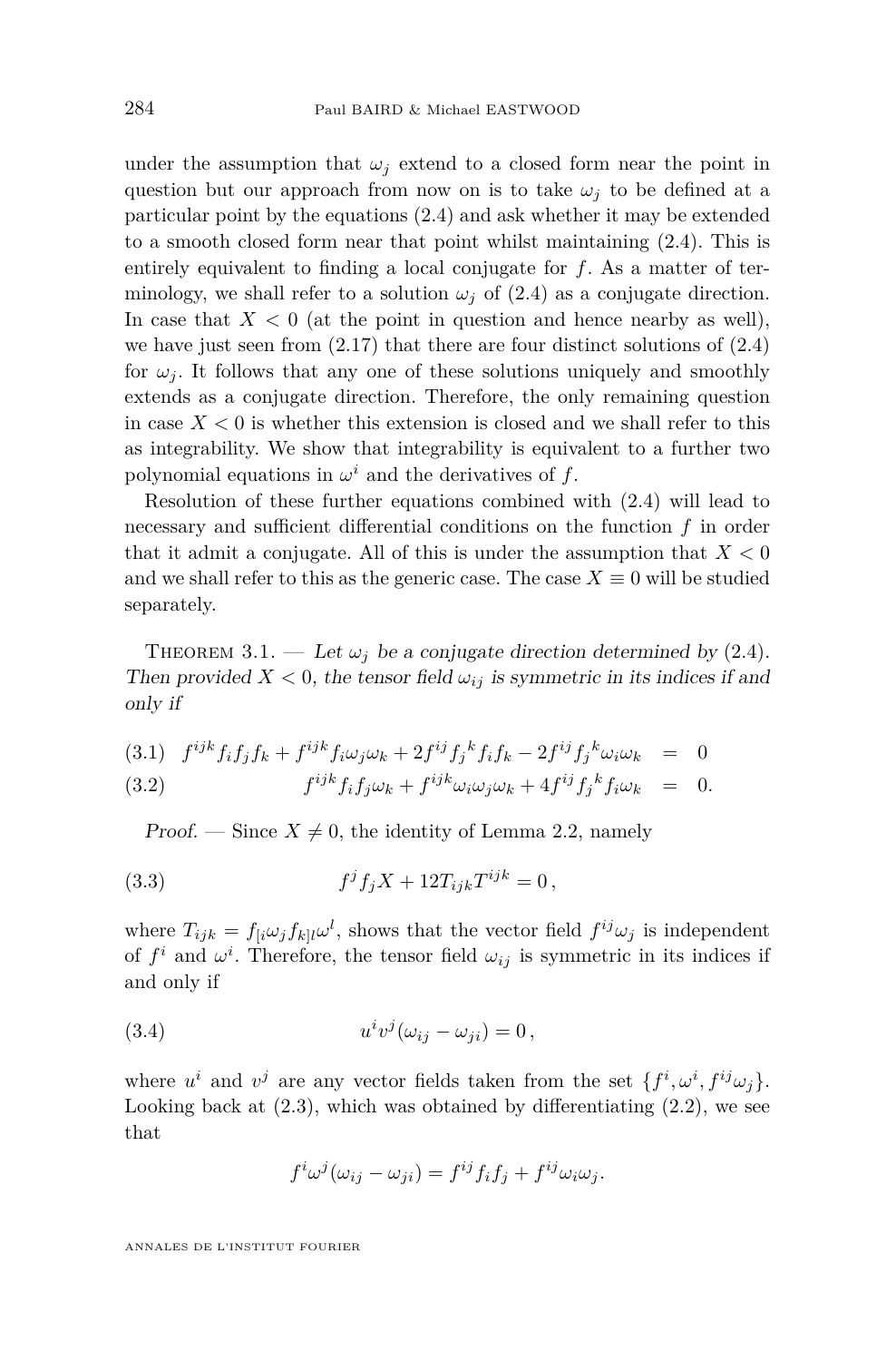<span id="page-9-0"></span>This already vanishes by assumption. It is our third equation from [\(2.4\)](#page-5-0). Differentiating this third equation gives

$$
0 = f^i \nabla_i (f^{jk} f_j f_k + f^{jk} \omega_j \omega_k)
$$
  
= 
$$
f^{ijk} f_i f_j f_k + f^{ijk} f_i \omega_j \omega_k + 2 f^{jk} f^i{}_j f_i f_k + 2 f^{jk} \omega_{ij} f^i \omega_k.
$$

We notice that the last term  $f^{jk}\omega_{ij}f^{i}\omega_{k}$  occurs as the first component of the symmetry condition  $f^i f^{jk} \omega_k(\omega_{ij} - \omega_{ji}) = 0$ , which therefore holds if and only if

$$
f^{ijk}f_if_jf_k + f^{ijk}f_i\omega_j\omega_k + 2f^{jk}f^i_jf_if_k + 2f^{jk}\omega_{ji}f^i\omega_k = 0,
$$

where we have replaced  $\omega_{ij}$  by  $\omega_{ji}$  in the last term. But now [\(2.3\)](#page-5-0) shows that we can replace  $\omega_{ji} f^i$  with  $-f_{ji} \omega^i$ . This yields [\(3.1\)](#page-8-0). Similarly, the equation

$$
0 = \omega^i \nabla_i (f^{jk} f_j f_k + f^{jk} \omega_j \omega_k) = \cdots
$$

shows that the final symmetry condition  $\omega^{i} f^{jk} \omega_{k}(\omega_{ij} - \omega_{ji}) = 0$  reduces to  $(3.2)$ .

COROLLARY 3.2. — Locally, a smooth function  $f$  with  $X < 0$  admits a smooth conjugate if and only if there is a smooth solution  $\omega_i$  of the equations  $(2.4)$ ,  $(3.1)$  and  $(3.2)$ .

Proof. — Symmetry of  $\omega_{ij}$  is precisely the condition that  $\omega_i$  be exact and, therefore, locally of the form  $\nabla_i g$  for some smooth function  $g$ .  $\square$ 

Of course, we know that equations [\(2.4\)](#page-5-0) admit smooth solutions when  $X < 0$  so the only issue is whether we can find a solution for which  $(3.1)$ and [\(3.2\)](#page-8-0) are also satisfied. Also, if  $\omega_i$  is a solution then so is  $-\omega_i$ .

# **4. Resolution of the equations: the generic case**

Throughout this section we shall suppose that *X <* 0. Recall that under this hypothesis *f* has four conjugate directions at each point, occurring in two pairs that differ only by sign. In other words, the solutions of the equations [\(2.4\)](#page-5-0) have the form  $\{\pm \omega_i, \pm \eta_i\}$  for  $\omega_i$  and  $\eta_i$  smooth linearly independent 1-forms. Let us consider the expressions

$$
p^+ \equiv f^{ijk} f_i f_j f_k + f^{ijk} f_i \omega_j \omega_k + 2 f^{ij} f_j^k f_i f_k - 2 f^{ij} f_j^k \omega_i \omega_k p^- \equiv f^{ijk} f_i f_j f_k + f^{ijk} f_i \eta_j \eta_k + 2 f^{ij} f_j^k f_i f_k - 2 f^{ij} f_j^k \eta_i \eta_k q^+ \equiv f^{ijk} f_i f_j \omega_k + f^{ijk} \omega_i \omega_j \omega_k + 4 f^{ij} f_j^k f_i \omega_k q^- \equiv f^{ijk} f_i f_j \eta_k + f^{ijk} \eta_i \eta_j \eta_k + 4 f^{ij} f_j^k f_i \eta_k
$$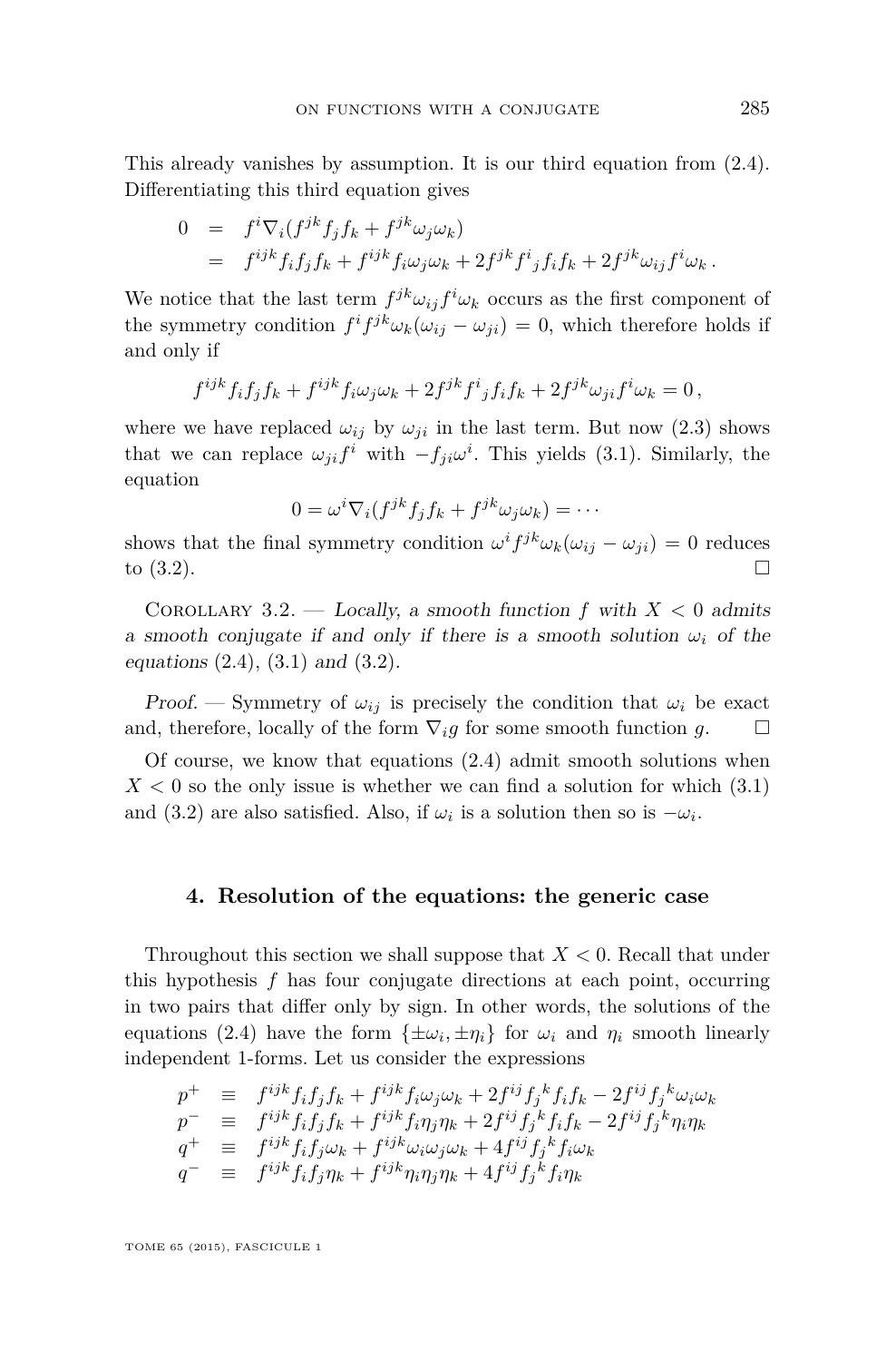<span id="page-10-0"></span>According to Corollary [3.2](#page-9-0) and the discussion that immediately follows it, we now know that *f* admits a conjugate if and only if

$$
p^+ = q^+ = 0
$$
 or  $p^- = q^- = 0.$ 

These two possibilities are captured by the following theorem.

THEOREM  $4.1.$  — Locally, a smooth function  $f$  with  $X < 0$  admits a smooth conjugate if and only if

$$
p^+p^- = 0 \t q^+q^- = 0 \t (p^+q^-)^2 + (p^-q^+)^2 = 0.
$$

Proof. — Evidently, the vanishing of these three quantities is equivalent to  $p$ <sup>+</sup> =  $q$ <sup>+</sup> = 0 or  $p$ <sup>−</sup> =  $q$ <sup>−</sup> = 0.

The condition  $p^+p^- = 0$  was already resolved in [\[3\]](#page-37-0). We recapitulate and refine the argument as follows. Firstly, we write  $p^+$  using normal coordinates [\(2.13\)](#page-7-0) to discover that

$$
(4.1) \t\t\t\t\t p^+ = p_e + p_o \omega_1 \omega_2
$$

where

$$
(4.2) \quad p_e = f_3^3 f_{333} + 2f_3^2 (f_{13}^2 + f_{23}^2 + f_{33}^2) + (f_3 f_{113} - 2f_{11}^2 - 2f_{13}^2) \omega_1^2 + (f_3 f_{223} - 2f_{22}^2 - 2f_{23}^2) \omega_2^2
$$

and

$$
p_o = 2f_3f_{123} - 4f_{13}f_{23}.
$$

In normal coördinates  $(\eta_1, \eta_2) = (\pm \omega_1, \mp \omega_2)$ . It follows that

(4.3) *p* <sup>−</sup> = *p<sup>e</sup>* − *poω*1*ω*<sup>2</sup>

and hence that

(4.4) 
$$
p^+p^- = p_e^2 - p_o^2 \omega_1^2 \omega_2^2.
$$

But, since  $\omega_i$  is subject to [\(2.4\)](#page-5-0), we know that  $\omega_1^2$  and  $\omega_2^2$  are determined in normal coördinates by  $(2.11)$ . In [\[3\]](#page-37-0) we used this to eliminate  $\omega_1^2$  and  $\omega_2^2$  from  $p_e$  in (4.2) and then from  $p^+p^-$  in (4.4) to discover by trial and error that  $Y^2p^+p^-$  could be written as an explicit Riemannian invariant in the derivatives of *f*, where *Y* is the invariant  $Z^2 - 2JX$  from [\(2.15\)](#page-7-0). We can argue more systematically as follows. Firstly, we may obtain  $\eta_i$  from  $\omega_i$  without recourse to normal coördinates.

LEMMA 4.2. — The conjugate direction  $\eta_i$  is determined by the conjugate direction  $\omega_i$  via the formula

(4.5) 
$$
\sqrt{Y}\eta_i = 2f^{jk}f_j\omega_k f_i + (Z - 2f^{jk}f_j f_k)\omega_i - 2Jf_i^j\omega_j.
$$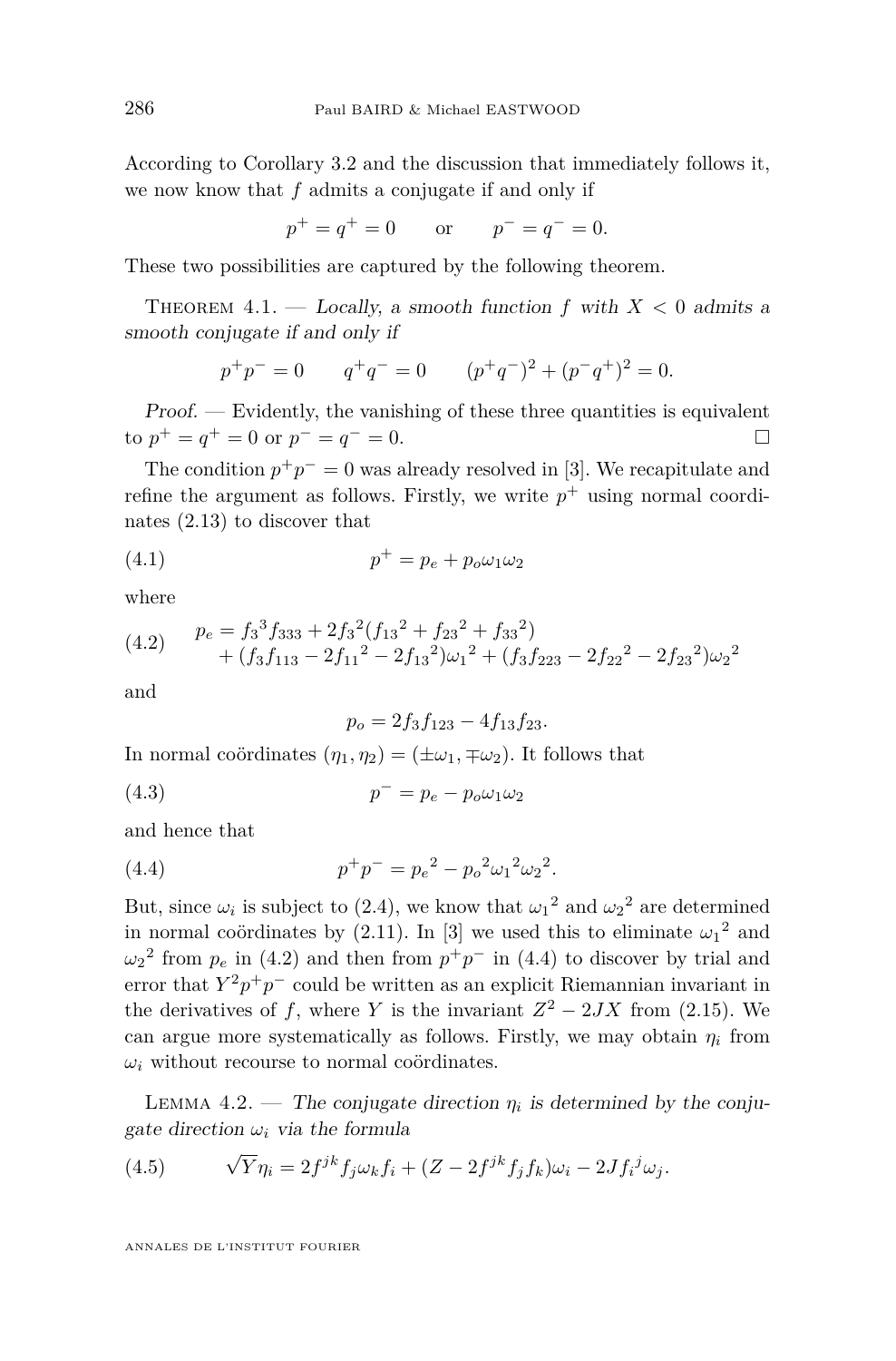Proof. — Since it is evidently coördinate-free, we may verify this formula in normal coördinates [\(2.13\)](#page-7-0). Substituting from [\(2.14\)](#page-7-0) we see that the right hand side of [\(4.5\)](#page-10-0) becomes

$$
2(f_{13}f_3\omega_1 + f_{23}f_3\omega_2)f_i + f_3^2(f_{11} + f_{22})\omega_i - 2f_3^2f_i^j\omega_j
$$

In more detail,

$$
\begin{array}{ll}\ni & \text{right hand side of (4.5)} \\
1 & \boxed{f_3^2(f_{11} + f_{22})\omega_1 - 2f_3^2(f_{11}\omega_1) = f_3^2(f_{22} - f_{11})\omega_1} \\
2 & \boxed{f_3^2(f_{11} + f_{22})\omega_2 - 2f_3^2(f_{22}\omega_2) = f_3^2(f_{11} - f_{22})\omega_2} \\
3 & \boxed{2(f_{13}f_3\omega_1 + f_{23}f_3\omega_2)f_3 - 2f_3^2(f_{13}\omega_1 + f_{23}\omega_2) = 0}\n\end{array}
$$

On the other hand, from [\(2.15\)](#page-7-0) the left hand side of [\(4.5\)](#page-10-0) becomes

$$
\sqrt{f_3^4(f_{11}-f_{22})^2}\eta_i
$$

and the whole of [\(4.5\)](#page-10-0) reduces to  $(\eta_1, \eta_2) = \pm(\omega_1, -\omega_2)$  depending on the sign chosen for the square root of *Y* .

Note that since  $Y > 0$  when  $X < 0$  we could always insist of taking the positive square root of *Y* in [\(4.5\)](#page-10-0) to obtain a consistent smooth choice of conjugate direction  $\eta_i$  once  $\omega_i$  is chosen. In any case, now let us consider  $p_e$  in more detail. From  $(4.1)$  and  $(4.3)$  we see that

(4.6) 
$$
p_e = \frac{1}{2}(p^+ + p^-).
$$

Note that  $p^+$  does not see the sign of  $\omega_i$  and  $p^-$  does not see the sign of  $\eta_i$ . Moreover, interchanging  $\omega_i$  and  $\eta_i$  interchanges  $p^+$  and  $p^-$ . Hence, from  $(4.6)$  we see that  $p_e$  depends only on the derivatives of  $f$ . In principle, we could now use [\(4.5\)](#page-10-0) to substitute for  $\eta_i$  in  $p^-$ . We conclude that  $Y p_e$ is a polynomial in  $f_i, f_{ij}, f_{ijk}$ , and  $\omega_i$ , which is actually independent of  $\omega_i$ when [\(2.4\)](#page-5-0) holds. Equation (2.4) may now be used to eliminate  $\omega_i$  from  $Y p_e$ leaving a polynomial in  $f_i, f_{ij}, f_{ijk}$ . In practice, this is quite an intricate matter, which we consign to [§B.](#page-29-0) The result is:

$$
Yp_e = \frac{1}{2}Y(p^+ + p^-) = \frac{1}{2}(ZS - 2XR + 2XY),
$$

where *R* and *S* are two further conformal invariants derived in [§A.](#page-24-0)

Let us apply similar reasoning to some of the other quantities occurring above. From  $(4.1)$  and  $(4.3)$  we see that

$$
p_0 \omega_1 \omega_2 = \frac{1}{2} (p^+ - p^-).
$$

As we have already observed, interchanging  $\omega_i$  and  $\eta_i$  interchanges  $p^+$ and  $p^-$ , hence changing the sign of  $p^+ - p^-$ . As is readily verified in normal coördinates, another quantity with this property is

$$
E \equiv \epsilon^{ijk} f_i \omega_j f_k{}^{\ell} \omega_{\ell}
$$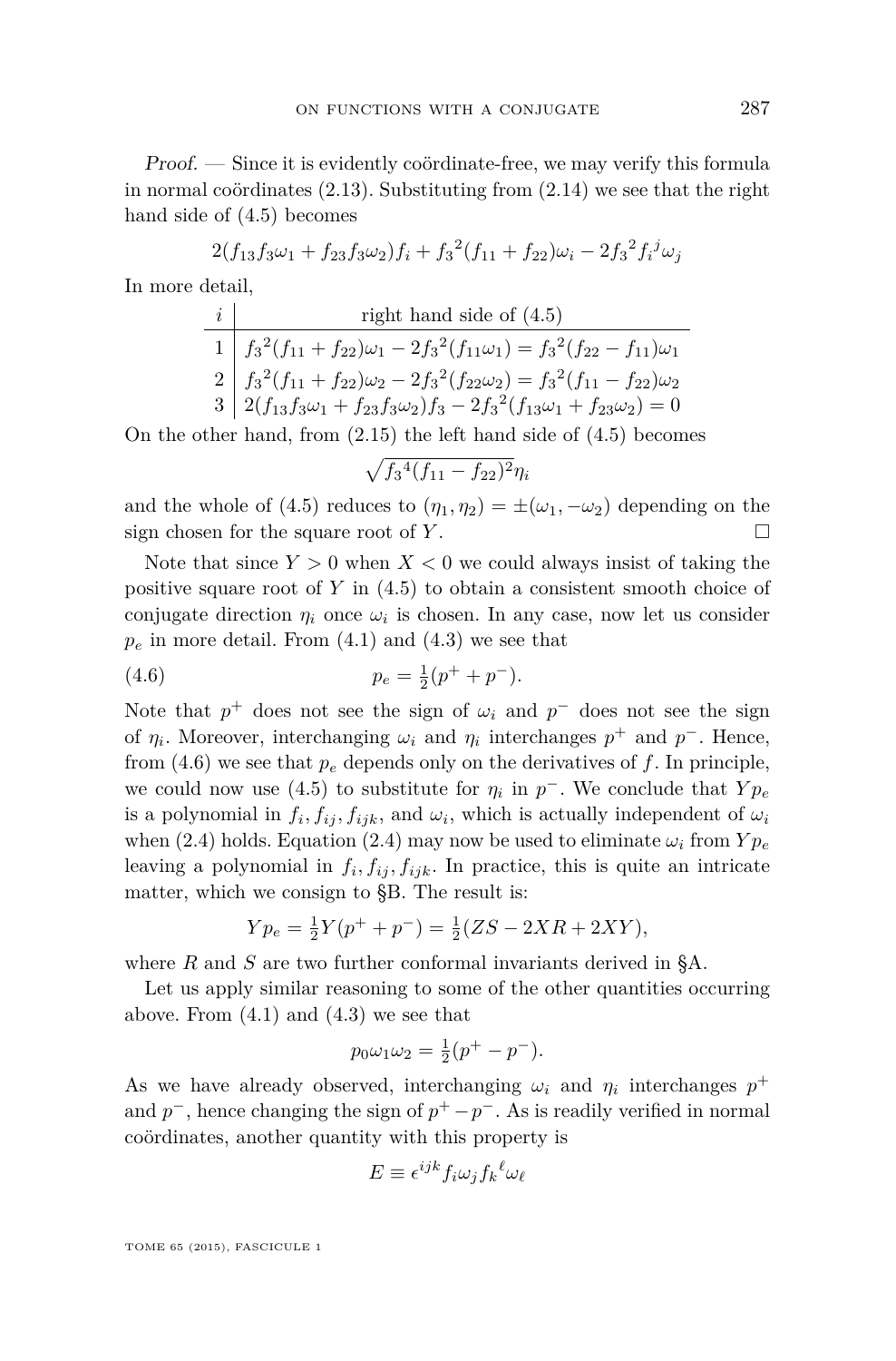<span id="page-12-0"></span>where  $\epsilon^{ijk}$  is a choice of volume form, uniquely normalised up to sign by  $\epsilon^{ijk}\epsilon_{ijk} = 6$ . Specifically, if we further constrain our normal coördinates  $(2.13)$  by requiring that  $\epsilon^{123} = 1$ , then

$$
E = f_3(f_{22} - f_{11})\omega_1\omega_2.
$$

As above, it follows that we may use  $(4.5)$  to eliminate  $\eta_i$  from

$$
Y E p_o \omega_1 \omega_2 = \frac{1}{2} E(Y p^+ - Y p^-).
$$

Moreover, this quantity is stable under interchange of  $\omega_i$  and  $\eta_i$ . It must be a polynomial in  $f_i, f_{ij}, f_{ijk}$  alone, which is given by:

$$
Y E p_o \omega_1 \omega_2 = \frac{1}{2} E(Y p^+ - Y p^-) = -\frac{1}{4} J X V,
$$

where this calculation is once more detailed in [§B](#page-29-0) and *V* is one of our list of conformal invariants derived in [§A.](#page-24-0) But from Lemma [2.2,](#page-5-0) we have the identity

(4.7) 
$$
E^2 = -\frac{1}{2}J^2X.
$$

We conclude that

$$
P \equiv 8Y^2p^+p^- = 2Y^2(p^+ + p^-)^2 - 2Y^2(p^+ - p^-)^2
$$
  
= 2(ZS - 2XR + 2XY)^2 + XV^2.

The vanishing of *P* is then our fourth conformally invariant condition (in addition to the first three  $(2.4)$ , obtained in [\[3\]](#page-37-0), for the existence of a conjugate in the generic case  $X < 0$ . We now proceed similarly to obtain the two other conditions to provide a necessary and sufficient set of conditions.

First we observe that  $Q \equiv Y\sqrt{Y}q^+q^-$  is conformally invariant, where we use Lemma [4.2](#page-10-0) to define  $\eta_i$  by a choice of square root for *Y*. Certainly it is a Riemannian invariant and we shall compute it in normal coördinates [\(2.13\)](#page-7-0). According to the proof of Lemma [4.2,](#page-10-0) we may take

$$
\sqrt{Y} = f_3^2(f_{22} - f_{11})
$$
  $\eta_1 = \omega_1$   $\eta_2 = -\omega_2$ ,

in which case

$$
q^+ = q_1 \omega_1 + q_2 \omega_2
$$
 and  $q^- = q_1 \omega_1 - q_2 \omega_2$ ,

where

$$
q_1 = f_3^2 f_{133} + f_{111} \omega_1^2 + 3 f_{122} \omega_2^2 + 4 f_3 f_{13} (f_{11} + f_{33})
$$
  
\n
$$
q_2 = f_3^2 f_{233} + f_{222} \omega_2^2 + 3 f_{112} \omega_1^2 + 4 f_3 f_{23} (f_{22} + f_{33})
$$

so that

$$
Q = Y\sqrt{Y}q^+q^- = f_3^6(f_{22} - f_{11})^3(q_1^2\omega_1^2 - q_2^2\omega_2^2)
$$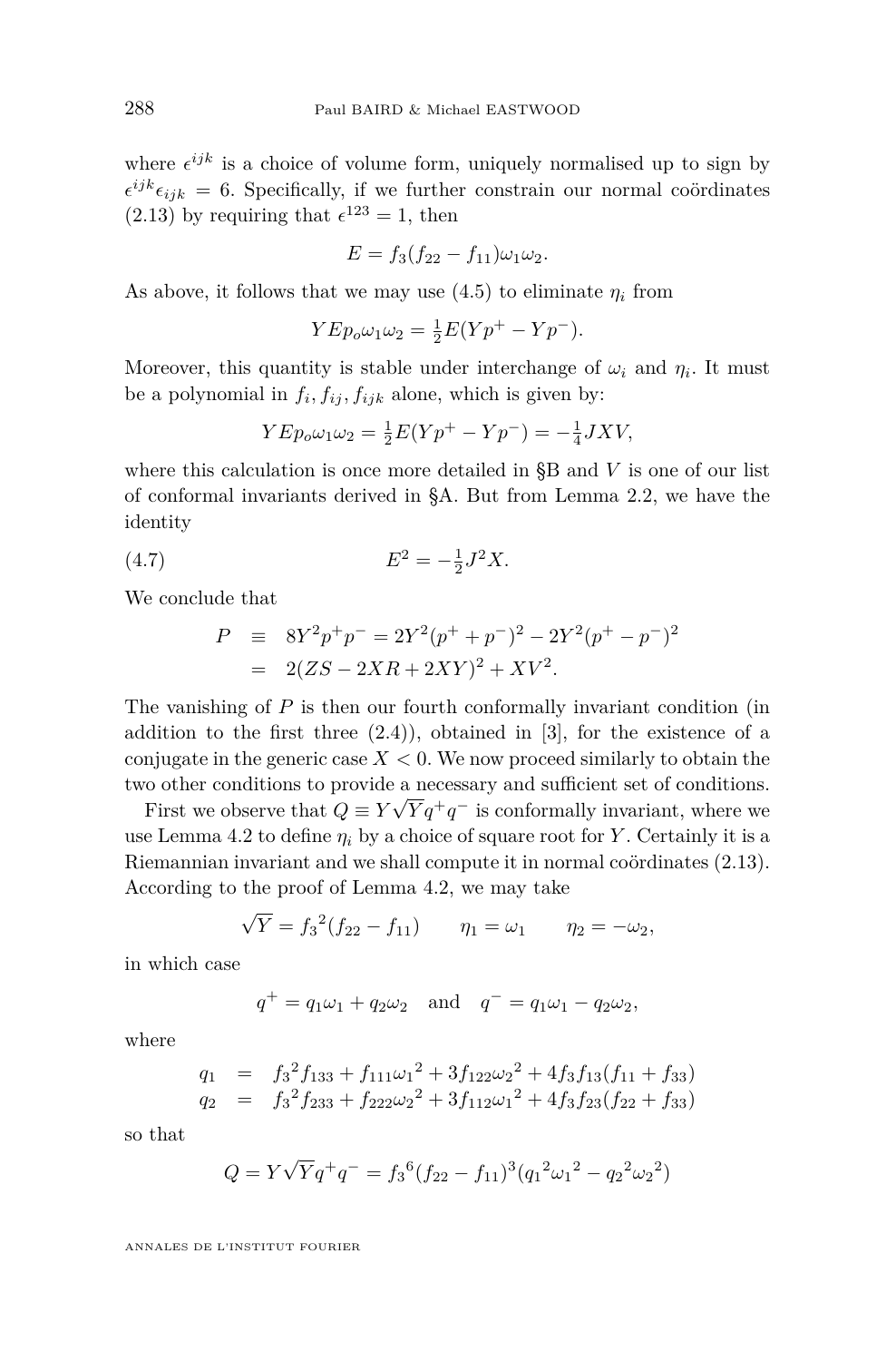<span id="page-13-0"></span>from which  $\omega_1^2$  and  $\omega_2^2$  may be eliminated with [\(2.11\)](#page-6-0). The result is a polynomial expression in *f* and its derivatives. In terms of the various conformal invariants developed in [§A](#page-24-0) it turns out that

$$
Q = \frac{1}{6} JZB - \frac{1}{4}JU - \frac{1}{4}ZS^2 + X(XZ^3 - JX^2Z + 6W + \frac{1}{4}JM - \frac{2}{7}ZXR + \frac{5}{7}RS -\frac{15}{7}N + \frac{2}{9}ZA - \frac{9}{10}F - \frac{2}{21}ZK + \frac{10}{21}T + \frac{6}{25}G - \frac{17}{42}JD),
$$

as may be verified in normal form [\(2.13\)](#page-7-0).

The final condition  $(p^+q^-)^2 + (p^-q^+)^2 = 0$  can similarly be expressed in terms of conformal invariants; although we do not attempt to write down the expression, we discuss how this can be done in [§B.](#page-29-0)

# **5. Special cases**

#### **5.1. Functions with a unique conjugate direction**

Suppose now that *f* is a function that admits a unique conjugate direction up to sign. By  $(2.17)$ , this occurs when  $X = 0$  and  $Y > 0$ . We first prove an analogue of Theorem [3.1.](#page-8-0)

THEOREM 5.1. — Let  $\omega_i$  be a conjugate direction determined by [\(2.4\)](#page-5-0), with  $X = 0$  and  $Y > 0$ . Then the tensor field  $\omega_{ij}$  is symmetric in its indices if and only if

$$
(5.1) \qquad \epsilon^{ijk} f_i \omega_j \left( J f_k^{lm} f_l \omega_m - 2 f_{kl} f^l (f^{mn} f_m \omega_n) \right) = 0
$$

$$
(5.2) \qquad \epsilon^{ijk} f_i \omega_j \left( J f_k^{lm} \omega_l \omega_m + f_k^l f_l (f^{mn} f_m f_n + Z) \right) = 0
$$

Proof. — As in the proof of Theorem [3.1,](#page-8-0)  $\omega_{ij}$  is symmetric in its indices if and only if  $u^i v^j (\omega_{ij} - \omega_{ji}) = 0$ , where  $u^i$  and  $v^j$  are linearly independent vector fields. However, since  $X = 0$ , by Lemma [2.2,](#page-5-0) the vector field  $f^{ij}\omega_j$ is a linear combination of  $f^i$  and  $\omega^i$  and we have to use an alternative. A judicious choice turns out to be the vector field

$$
\nu^{i} = \epsilon^{ijk} f_j f_k^{l} \omega_l - \epsilon^{jkl} f_j \omega_k f_l^{i}.
$$

A short calculation using the identity

$$
\epsilon^{ijk}\epsilon_{lmn} = 6\delta^i_{[l}\delta^j_m\delta^k_{n]},
$$

shows that  $\epsilon_{ijk}\nu^if^j\omega^k = -Z/J$ , which is non-zero by hypothesis (since  $Y = Z<sup>2</sup>$ ). In particular,  $\nu^{i}$  has a non-zero component orthogonal to  $f^{i}$  and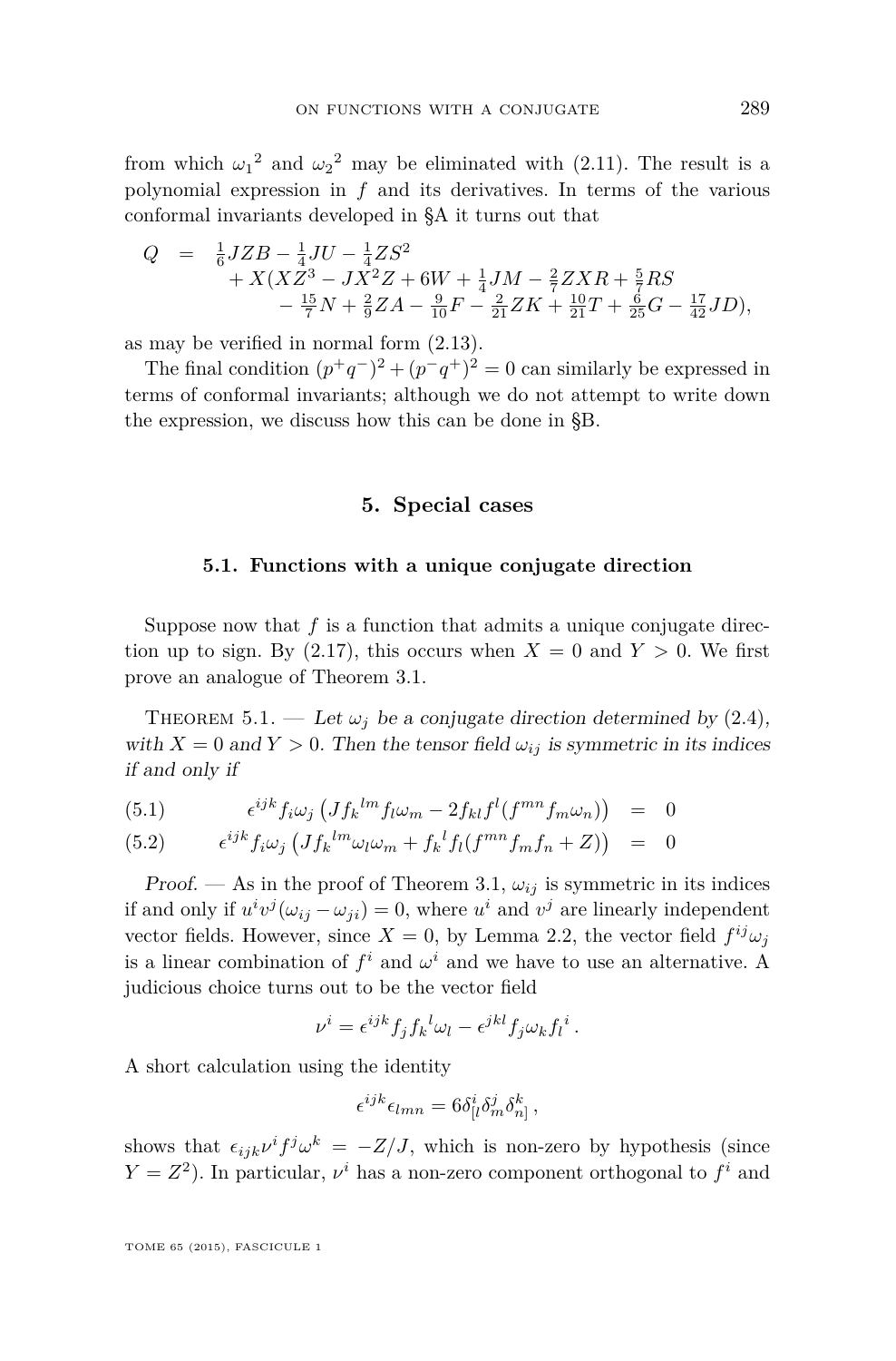<span id="page-14-0"></span> $\omega^i$ . In order to bring this vector field into play, rather than differentiate the third equation from [\(2.4\)](#page-5-0), we differentiate the equation:

(5.3) 
$$
\epsilon^{ijk} f_i \omega_j f_k^{\ l} \omega_l = 0.
$$

This gives

(5.4) 
$$
\epsilon^{ijk} f_i \omega_j f_{klm} \omega^l + \epsilon^{ijk} f_{mi} \omega_j f_k^{\ l} \omega_l - \omega_{mi} \nu^i = 0.
$$

First transvect this with  $f^m$ . Then the resulting symmetry condition  $f^m v^i(\omega_{mi} - \omega_{im}) = 0$  holds if and only if

$$
\epsilon^{ijk} f_i \omega_j f_{klm} f^l \omega^m + \epsilon^{ijk} f_{im} f^m \omega_j f_k^l \omega_l - f^m \omega_{im} \nu^i = 0.
$$

But from [\(2.3\)](#page-5-0), the last term can be replaced by  $\omega^m f_{im} \nu^i$  which is equal to  $[\epsilon^{lmn} f_l f_m{}^r f_r \omega_n/(f^s f_s)] f^{ij} f_i \omega_j$  (since  $\epsilon^{ijk} f_j \omega_k f_{im} \omega^m = 0$  by (5.3)). On multiplying through by  $J$ , we obtain the equation (5.5)

$$
J\epsilon^{ijk}f_i\omega_jf_k{}^{lm}f_l\omega_n-J\epsilon^{ijk}f_i{}^l f_l f_j{}^m\omega_m\omega_k-(\epsilon^{ijk}f_i\omega_jf_k{}^l f_l)f^{mn}f_m\omega_n=0.
$$

However, from (5.3) we deduce the identity

$$
Jf_{jm}\omega^m + (f^{kl}f_kf_l)\omega_j - (f^{kl}f_k\omega_l)f_j = 0.
$$

Indeed, the left-hand side is both orthogonal and colinear to the span of  $f_j$ and  $\omega_j$ . On replacing  $Jf_{jm}\omega_m$  by  $(f^{kl}f_k\omega_l)f_j - (f^{kl}f_kf_l)\omega_j$  in the middle term of (5.5), we obtain [\(5.1\)](#page-13-0). Similarly, on transvecting (5.4) with  $\omega^m$ , we conclude that the symmetry condition  $\omega^m \nu^i(\omega_{mi} - \omega_{im}) = 0$  is equivalent to  $(5.2)$ .

As for the generic case, we can summarise the conditions that *f* admits a conjugate as follows.

COROLLARY 5.2. — Locally, a smooth function f with  $X = 0$  admits a smooth conjugate if and only if there is a smooth solution  $\omega_i$  of the equations  $(2.4)$ ,  $(5.1)$  and  $(5.2)$ .

We can express these conditions in terms of the derivatives of *f* either by using invariant arguments, or by expressing them in normal coördinates. To do this invariantly, the following lemma can be employed to eliminate quadratic terms in  $\omega^i$ .

LEMMA 5.3. — Suppose  $X = 0$  and  $Y \neq 0$ . Let  $Q^{ij}$  be any symmetric form. Then

(5.6) 
$$
ZQ^{ij}\omega_i\omega_j = -ZQ^{ij}f_if_j + 2JQ^{ij}f_if_j^k f_k + J^2(f_k^k Q_l^l - Q^{kl}f_{kl}).
$$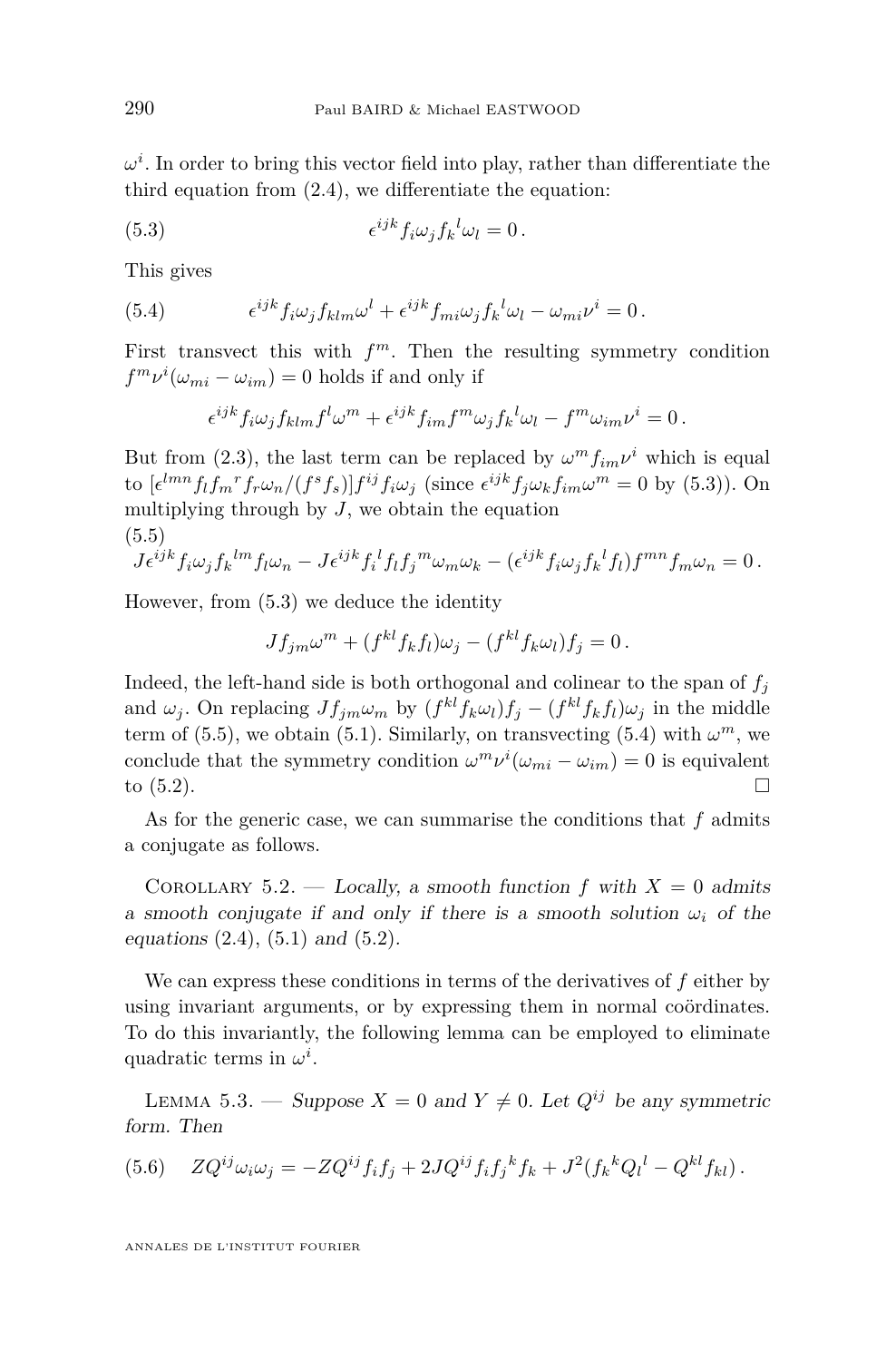Proof. — Recall that  $E \equiv \epsilon^{ijk} f_i \omega_j f_k^{\ell} \omega_{\ell}$  satisfies  $E^2 = -J^2 X/2$ , so that (5.7)

 $X = 0 \Rightarrow E = 0 \Leftrightarrow Jf_{jk}\omega^k + (f^{kl}f_kf_l)\omega_j - (f^{kl}f_k\omega_\ell)f_j = 0,$ 

where the latter equality occurs since the LHS is both orthogonal and colinear to the span of  $f_i$  and  $\omega_i$ . We then apply this to the identity given by transvecting  $f_{[i}\omega_j f_k^k Q_{l]}^l = 0$  with  $f^i \omega^j$ . An alternative proof is simply to check that the formula holds in the Riemannian normalisation.

Equation [\(5.1\)](#page-13-0) can now be written in the form  $Q^{ij}\omega_i\omega_j=0$ , where

$$
Q^{ij} = -\epsilon^{ikl} f_k (Jf_l^{mj} f_m - 2f_{lm} f^m (f^{nj} f_n))
$$
  

$$
-\epsilon^{jkl} f_k (Jf_l^{mi} f_m - 2f_{lm} f^m (f^{ni} f_n)),
$$

which, by Lemma [5.3](#page-14-0) can be written as an invariant expression in the derivatives of *f*. However, it is more direct and somewhat simpler to just write out  $(5.1)$  in the Riemannian normalisation.

From the proof of Lemma [2.2,](#page-5-0) we see that  $X = 0$  implies that the product  $\omega_1 \omega_2 = 0$ . Thus [\(5.1\)](#page-13-0) becomes:

$$
f_3^3(\omega_1^2 - \omega_2^2)(f_3f_{123} - 2f_{13}f_{23}) = 0.
$$

But since  $Y \neq 0$  ( $f_{22} - f_{11} \neq 0$ ),  $\omega_1^2 - \omega_2^2 = J$  and this is equivalent to  $f_3^5(f_3f_{123} - 2f_{13}f_{23}) = 0$ ,

which we recognize to be a multiple of *V* (which is given in normal coördinates by  $4J^2f_3(f_{22} - f_{11})(f_3f_{123} - 2f_{13}f_{23})$ . Thus [\(2.4\)](#page-5-0) and [\(5.1\)](#page-13-0) correspond to the conformally invariant condition  $V = 0$ .

We give an invariant treatment of  $(5.2)$  as follows. Differentiate the righthand identity of (5.7):

$$
0 = \nabla_i (Jf_{jk}\omega^k + (f^{kl}f_kf_l)\omega_j - (f^{kl}f_k\omega_l)f_j)
$$
  
\n
$$
= 2(f_{il}f^l)f_{jk}\omega^k + Jf_{ijk}\omega^k + Jf_j^k\omega_{ik} + f_{ikl}f^k f^l\omega_j + 2f^{kl}f_{ik}f_l\omega_j
$$
  
\n(5.8) 
$$
+ f^{kl}f_kf_l\omega_{ij} - f_{ikl}f^k\omega^l f_j - f^{kl}f_{ik}\omega_l f_j - f^{kl}f_k\omega_{il}f_j - f^{kl}f_k\omega_l f_{ij}.
$$

Note that for the moment we do not assume symmetry of  $\omega_{ij}$ .

Recall the fundamental identities:  $\omega^{ij}\omega_j = f^{ij}f_j$  and  $\omega^{ij}f_j = -f^{ij}\omega_j$ . Transvect (5.8) with  $\omega^j$  to obtain:

$$
0 = -2f_{il}f^lf^{jk}f_jf_k + Jf_{ijk}\omega^j\omega^k + J(f_j^k\omega^j)\omega_{ik}
$$
  
+
$$
Jf_{ik}f^kf^l + 2Jf^{kl}f_{ik}f_l + (f^{kl}f_kf_l)(f_{ij}f^j) - f^{kl}f_k\omega_lf_{ij}\omega^j.
$$

From (5.7),  $Jf_j^k \omega^j = (f^{lm}f_l\omega_m)f^k - (f^{lm}f_lf_m)\omega^k$ , so that

$$
J(f_j{}^k \omega^j) \omega_{ik} = (f^{lm} f_l \omega_m) \omega_{ik} f^k - (f^{lm} f_l f_m) \omega_{ik} \omega^k
$$
  
= 
$$
-(f^{lm} f_l \omega_m) f_{ik} \omega^k - (f^{lm} f_l f_m) f_{ik} f^k,
$$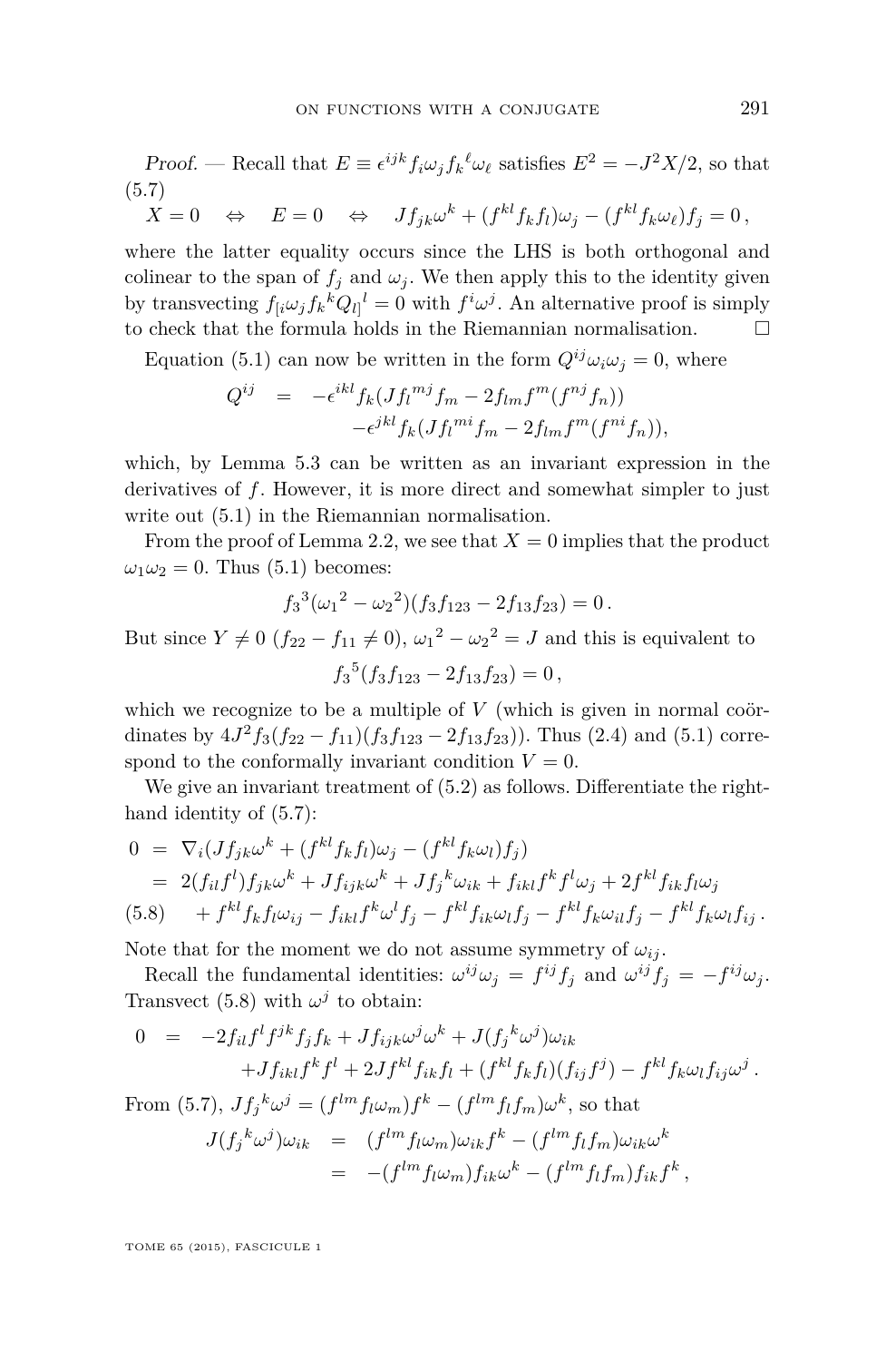<span id="page-16-0"></span>which gives the identity:

$$
Jf_{ijk}\omega^{j}\omega^{k} + Jf_{ijk}f^{j}f^{k} - 2(f^{kl}f_{k}f_{l})f_{ij}f^{j} - 2(f^{kl}f_{k}\omega_{l})f_{ij}\omega^{j} + 2Jf^{kl}f_{ik}f_{l} = 0.
$$
  
From this, we deduce that (5.2) has the equivalent form:

$$
\epsilon^{ijk} f_i \omega_j \left( -J f_k^{lm} f_l f_m - 2J f_{kl} f^{lm} f_m + f_k^l f_l (3f^{mn} f_m f_n + Z) \right) = 0 \Leftrightarrow
$$
  
(5.9) 
$$
\epsilon^{ijk} f_i \omega_j \left( -\sigma_k + J (J \nabla_k (\Delta f) - \frac{1}{2} \Delta f \nabla_k J) \right) = 0,
$$

where  $\sigma_k$  is the conformally invariant 1-form given by Theorem [A.3](#page-28-0) of Appendix [A.](#page-24-0) Even though  $J\nabla_k(\Delta f) - \frac{1}{2}\Delta f \nabla_k J$  is not itself conformally invariant, its component orthogonal to the span of  $f_i$  and  $\omega_i$  is, so the lefthand side of (5.9) is conformally invariant. Now square this and use Lemma [5.3](#page-14-0) to eliminate quadratic terms in  $\omega_i$ . We obtain an identity involving only the derivatives of  $f$ , which we identify in terms of conformal invariants as:

(5.10) 
$$
\frac{25}{14}N + \frac{3}{5}G + \frac{3}{4}F + \frac{1}{21}T - \frac{17}{21}ZK - \frac{7}{9}ZA = 0.
$$

COROLLARY 5.4. — Locally, a smooth function  $f$  with  $X = 0$  admits a smooth conjugate if and only if  $V \equiv 0$  and (5.10) are satisfied.

### **5.2. Functions that admit infinitely many conjugates**

When *X* and *Y* both vanish, the function *f* admits infinitely many conjugate directions. The following gives a complete description.

THEOREM 5.5. — Suppose f is a smooth real-valued non-constant function such that its invariants *X* and *Y* both vanish. Then, up to scale and conformal transformation, *f* is one of the following

(5.11) 
$$
x_1 \quad \log(x_1^2 + x_2^2 + x_3^2) \quad \arctan\left(\frac{x_3}{x_2}\right) \quad \frac{x_1}{x_1^2 + x_2^2 + x_3^2}.
$$

Proof. — From [\(A.5\)](#page-29-0) we deduce immediately that  $\phi_{ij} = 0$ . But

 $\phi_{ij}$  = the symmetric trace-free part of  $J^2 \nabla_i [J^{-1} f_j]$ 

whose vanishing is precisely saying that  $J^{-1}f_j$  is a conformal Killing field  $V_j$  all of which can be written down explicitly. Following  $[8]$ ,

$$
V_j = -s_j - m_{jk}x^k + \lambda x_j + x_j r_k x^k - \frac{1}{2}r_j x_k x^k
$$

where  $s_j$  and  $r_j$  are arbitrary vectors,  $\lambda$  is a arbitrary constant, and  $m_{ij}$  is an arbitrary skew matrix. We may invert

$$
V_j = (f^k f_k)^{-1} f_j \iff f_j = (V^k V_k)^{-1} V_j
$$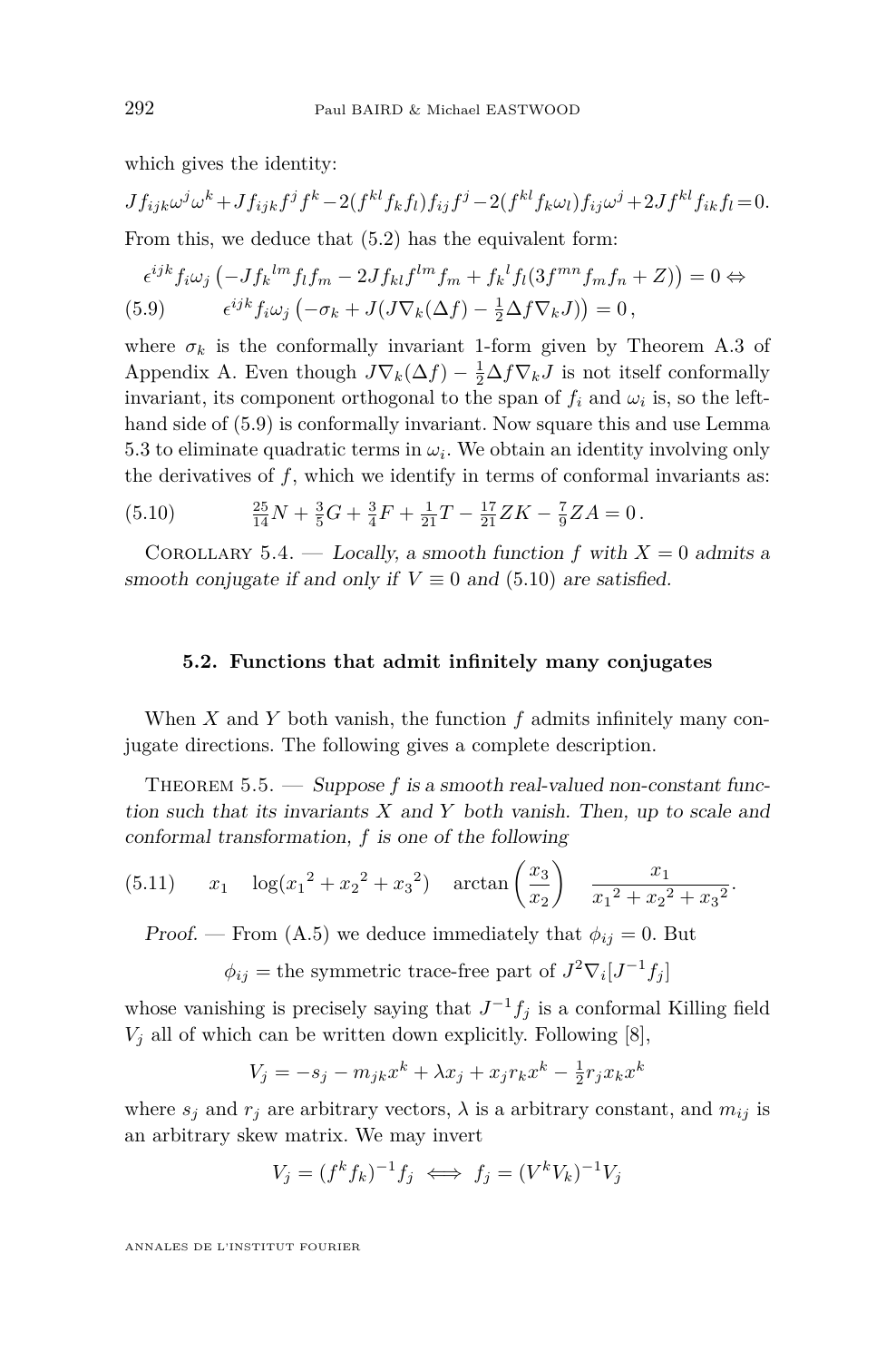and inquire whether  $f_j$  is closed. As a condition on  $V_j$ , this reads

(5.12) 
$$
V^{k}V_{k}\nabla_{[i}V_{j]} + 2V^{k}V_{[i}\nabla_{j]}V_{k} = 0,
$$

the consequences of which are best viewed using a normal form for  $V_i$  such as those provided by Theorem [C.5](#page-37-0) in [§C.](#page-32-0) Specifically, matrices of the form [\(C.6\)](#page-37-0) provide conformal Killing fields of the form

$$
\lambda \Big( x_1 \frac{\partial}{\partial x_1} + x_2 \frac{\partial}{\partial x_2} + x_3 \frac{\partial}{\partial x_3} \Big) + \mu \Big( x_2 \frac{\partial}{\partial x_3} - x_3 \frac{\partial}{\partial x_2} \Big)
$$

in accordance with the conventions of [\[8\]](#page-38-0). However, only when  $\mu = 0$  or  $\lambda = 0$  is (5.12) satisfied. When both vanish, we obtain the linear functions which are equivalent under scaling and conformal transformation to the first of [\(5.11\)](#page-16-0). Otherwise we obtain the second two, respectively. Matrices from the next group provide nothing new but matrices of the form [\(C.7\)](#page-37-0) correspond to the conformal Killing fields

$$
\mu\left(x_2\frac{\partial}{\partial x_3} - x_3\frac{\partial}{\partial x_2}\right) - \left(x_1^2 - x_2^2 - x_3^2\right)\frac{\partial}{\partial x_1} - 2x_1x_2\frac{\partial}{\partial x_2} - 2x_1x_3\frac{\partial}{\partial x_3}
$$

and  $(5.12)$  is satisfied precisely when  $\mu = 0$ . This gives rise to the final possibility for  $f$  in the list [\(5.11\)](#page-16-0).

In fact, all of the functions with  $X = Y = 0$  admit, not only infinitely many conjugate directions, but infinitely many conjugates. According to Theorem [5.5,](#page-16-0) it suffices to check this for the four cases [\(5.11\)](#page-16-0). The first three of these are discussed in detail elsewhere in this article, specifically in [§6.1,](#page-19-0) [§6.3,](#page-20-0) and [§6.2](#page-19-0) respectively. Finally, the functions

$$
f = \frac{x_1}{x_1^2 + x_2^2 + x_3^2} \qquad g = \frac{x_2 \cos \theta + x_3 \sin \theta}{x_1^2 + x_2^2 + x_3^2}
$$

form a conjugate pair for any *θ*.

# **5.3. Functions of two variables that admit a conjugate in** R 3

Let  $f = f(x_2, x_3)$  be a function of two variables only. Then many conformal invariants simplify and in the case of a unique conjugate direction, the equations have a simple interpretation. As a first observation, it is easily checked that *X* factors as a product:

$$
X = (\Delta f)(f^i \nabla_i J) \,,
$$

so that we also have

$$
Z = \frac{1}{2} f^i \nabla_i J + J \Delta f \,, \quad Y = \left(\frac{1}{2} f^i \nabla_i J - J \Delta f\right)^2 \,.
$$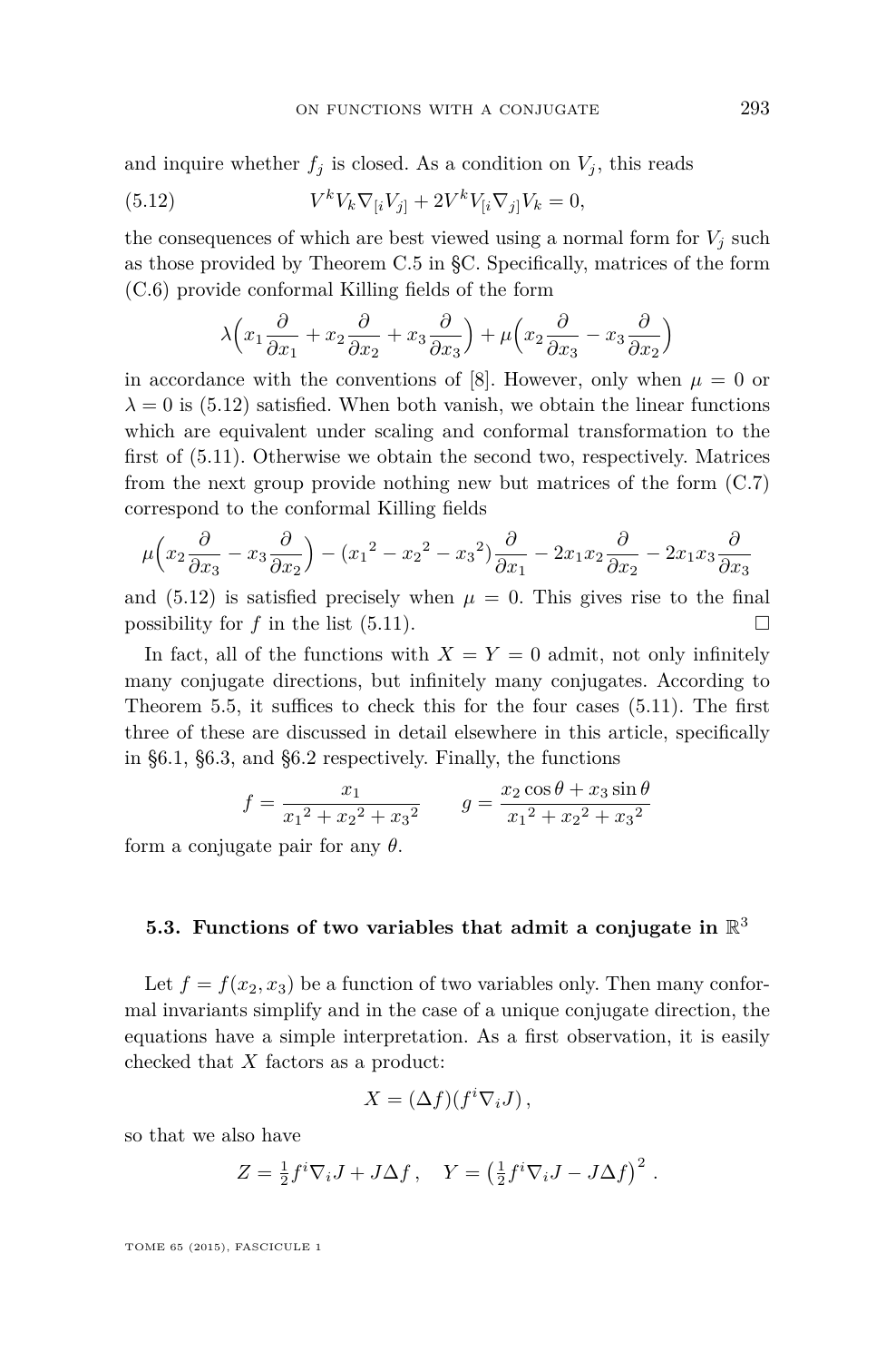Furthermore, by its expression in the Riemannian normalisation, one sees that  $V \equiv 0$ . In particular, the fourth condition for a conjugate:  $P \equiv 0$ simplifies to

$$
ZS - 2XR + 2XY = 0.
$$

Now suppose  $X = 0$  and  $Y > 0$ . Then either  $\Delta f = 0$ , in which case  $\omega = (0, -f_3, f_2)$  is, up to sign, the unique integrable conjugate direction and we are in the case of a planar function with planar conjugate, or  $f^i \nabla_i J = 0$ and  $\Delta f \neq 0$ . We can now exploit Theorem [5.1.](#page-13-0) Since [\(5.1\)](#page-13-0) is equivalent to  $V \equiv 0$ , this is vacuous. However,  $(5.2)$  now comes into play. By going into the Riemannian normalisation, one sees that the third order terms of this equation vanish, and it becomes:

$$
(\epsilon^{ijk} f_i \omega_j f_k{}^l f_l)(f^{mn} f_m f_n + Z) = 0.
$$

However, since  $\Delta f \neq 0$ , it is also the case that  $f^{mn}f_mf_n + Z \neq 0$  and the equation becomes

$$
\epsilon^{ijk} f_i \omega_j f_k{}^l f_l = 0 \,.
$$

Let us write this out explicitly in coördinates:

$$
-\omega_1 f_2 f_3{}^l f_l + \omega_1 f_3 f_2{}^l f_l = 0.
$$

But  $\omega_1$  must be non-zero otherwise we are once more in the situation of a planar function with a planar conjugate whence  $\Delta f = 0$ , contrary to our hypothesis. On combining this with the condition  $f^i \nabla_i J = 0$ , we obtain the simultaneous equations in  $f_2^k f_k$  and  $f_3^k f_k$ :

$$
\begin{cases}\n f_3 f_2^k f_k - f_2 f_3^k f_k = 0 \\
 f_2 f_2^k f_k + f_3 f_3^k f_k = 0\n\end{cases}
$$

Since  $f_2^2 + f_3^2 \neq 0$ , these only admit the solution  $f_2^k f_k = f_3^k f_k = 0$ . But this implies that

$$
\nabla_l(f^k f_k) = 0 \quad \Leftrightarrow \quad ||\nabla f|| = \text{constant} \, .
$$

The unique conjugate direction is thus given up to sign by

$$
\omega = (\sqrt{f_2^2 + f_3^2}, 0, 0).
$$

Furthermore this case occurs precisely when *f* satisfies the eikonal equation  $||\nabla f||^2$  = constant. This should be compared with the example of a function having spherical symmetry as discussed in [§6.3](#page-20-0) below, where now the conjugate must satisfy an eikonal equation, even though there is no conformal transformation which sends concentric spheres to parallel planes.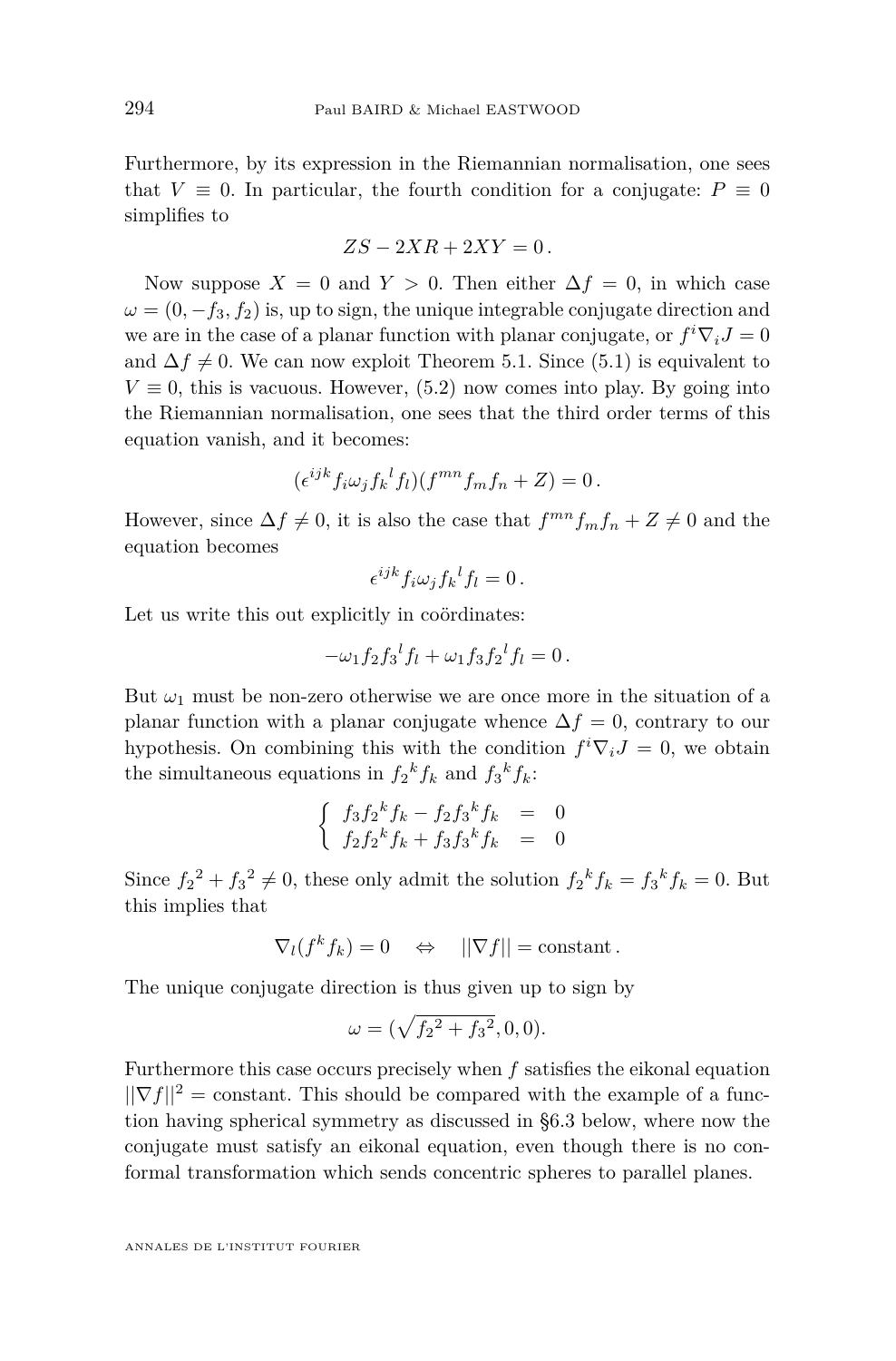# **6. Some examples**

<span id="page-19-0"></span>In general, it is not the case that a function will admit a conjugate, even locally. For example, the function  $f = x_1x_2x_3$  has the property that  $X = 6f^2$ . In particular *X* cannot be  $\leq 0$  on any open set, so that *f* does not admit a conjugate on any open set.

Recall from the Introduction that the pair  $(f, g)$  of a function and its conjugate define a semi-conformal mapping into  $\mathbb{R}^2$ . In the analytic category, such mappings arise (i) as the extension to the boundary at infinity of a harmonic morphism on the associated heaven space of the domain, see [\[5\]](#page-38-0); (ii) from local CR hypersurfaces in the standard Levi-indefinite hyperquadric in  $\mathbb{C}P_3$ , see [\[4\]](#page-37-0). The latter perspective leads to an explicit construction of semiconformal mappings from a holomorphic function of two complex variables, which, in a first form was given in [\[12\]](#page-38-0) then refined in [\[4\]](#page-37-0). In what follows, we highlight some particular cases of interest when a function *f* admits a conjugate function.

#### **6.1. Linear and quadratic functions**

Any linear function *f* admits infinitely many conjugate functions, also linear; indeed the two invariants *X* and *Y* both vanish identically. The only quadratic function that admits a conjugate is, up to isometries and scaling,  $f = x_1^2 - x_2^2 - x_3^2$ . Note that *f* has an isolated critical point at the origin, however its conjugate  $g = x_1$ √  $\sqrt{x_2^2 + x_3^2}$ , although of class  $C^1$  at the origin, is not smooth there. It is unknown if a pair of smooth conjugate functions (*f, g*) can have an isolated critical point. When they are harmonic and so determine a harmonic morphism, this is impossible [\[6\]](#page-38-0).

#### **6.2. Cylindrical symmetry**

Let  $r^2 = x_2^2 + x_3^2$  and suppose that  $f = f(r)$  so that its level sets are concentric cylinders. Then by solving the equations [\(2.4\)](#page-5-0), we obtain the conjugate direction:–

$$
(\omega_1, \omega_2, \omega_3) = \left(\sqrt{f'^2 + rf'f''}, x_3\sqrt{\frac{-f'f''}{r}}, -x_2\sqrt{\frac{-f'f''}{r}}\right)
$$

whose four-valuedness corresponds to taking different signs for the square roots. Then for any branch,  $d\omega = 0$  if and only if

$$
f^{\prime\,2} + rf^\prime f^{\prime\prime} = C,
$$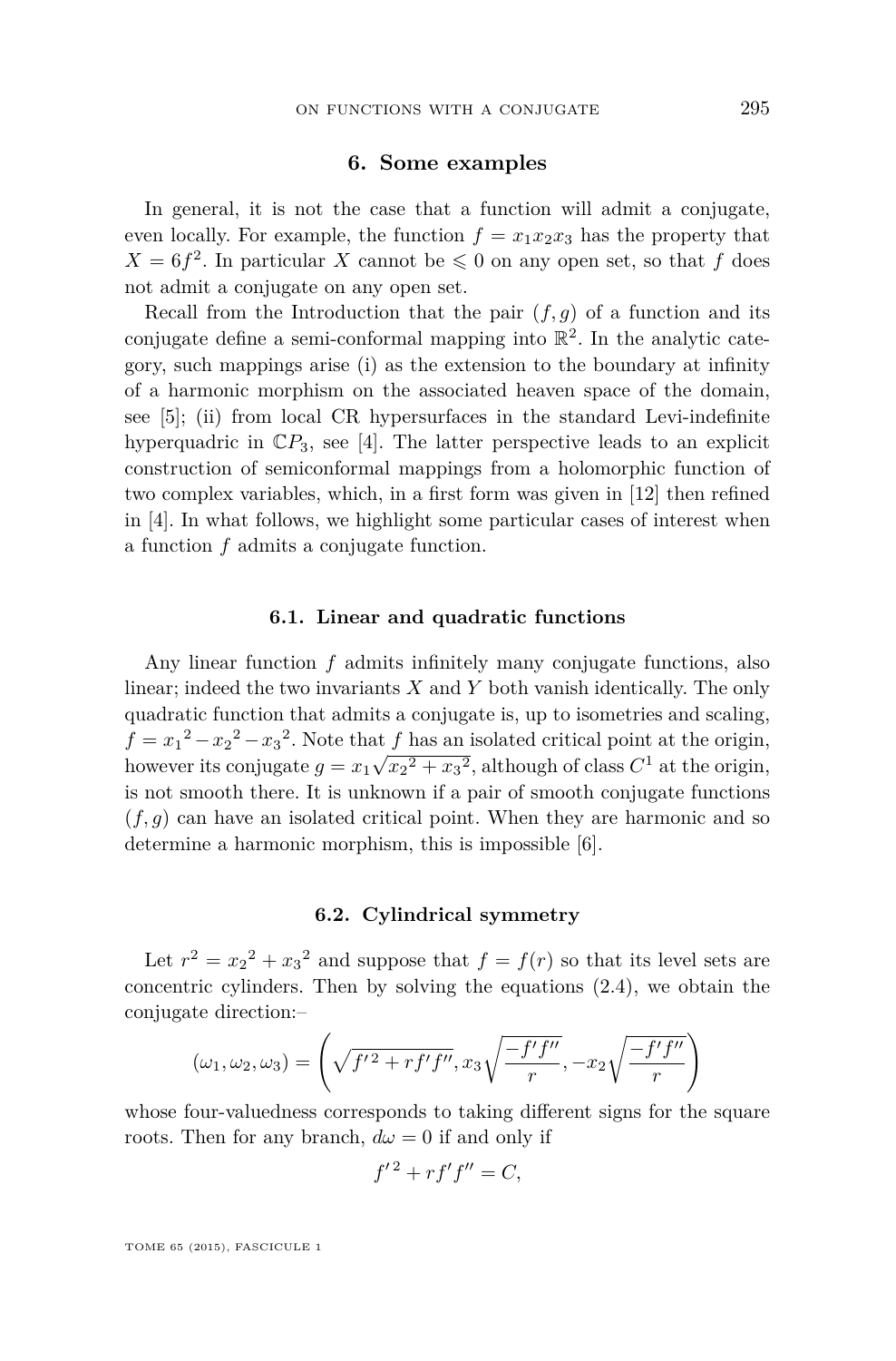<span id="page-20-0"></span>where *C* is a constant which is  $\geq 0$ . This has as first integral:-

(6.1) 
$$
f'^2 = \frac{A}{r^2} + C,
$$

where  $A \geq 0$  is a constant, and  $\omega$  is now given by

$$
(\omega_1, \omega_2, \omega_3) = \left(\sqrt{C}, \frac{x_3\sqrt{A}}{r^2}, -\frac{x_2\sqrt{A}}{r^2}\right)
$$

Then  $X = 2Cf'f''/r = -2AC/r^4$  is  $\leq 0$  with the inequality strict provided neither of *A* nor *C* vanish.

In fact we can integrate (6.1) explicitly to obtain

$$
f = \begin{cases} \sqrt{A} \ln \left\{ \frac{\sqrt{A + Cr^2} - \sqrt{A}}{\sqrt{C}r} \right\} + \sqrt{A + Cr^2} & (C > 0) \\ \sqrt{A} \ln r & (C = 0) \end{cases}
$$

The conjugate function is given by  $g =$ *Cx*1−  $A \arctan(x_3/x_2)$ , interpolating between the two special case given by  $A = 0$  ( $f =$ √ *Cr*) special case given by  $A = 0$  ( $f = \sqrt{Cr}$ ) and  $C = 0$  $(f = \sqrt{A \ln r})$ . In fact the mapping  $(f, g)$  has fibres which are helices lying on the cylinders  $r = constant$ . When  $C = 0$  these helices become circles lying in planes orthogonal to the  $x_1$ -axis and when  $A = 0$  they become lines parallel to the  $x_1$ -axis. Geometrically, we can interpret the four-valuedness of  $\omega$  as corresponding to the choice of a right-hand screw or a left-hand screw for the helices, together with a choice of orientation. In the special cases we obtain just two equal and opposite directions.

# **6.3. Spherical symmetry**

Let  $r^2 = x_1^2 + x_2^2 + x_3^2$  and suppose that  $f = f(r)$  depends on the radial coordinate only. Then

$$
X = 2f'(r)^2 \left(f''(r) + \frac{f'(r)}{r}\right)^2
$$

so that if *f* is to admit a conjugate, the necessary condition  $X \leq 0$  forces *f* to be either constant or to satisfy the differential equation

$$
f''(r) + \frac{f'(r)}{r} = 0.
$$

This has general solution  $f = A \log r + B$ , where *A* and *B* are arbitrary constants. For convenience, we take  $f = \log r$ . Note that spherical symmetry implies that  $Y \equiv 0$  and so there are infinitely many conjugate directions. In fact any conjugate function *g* must satisfy  $\partial g/\partial r = 0$  and  $||\nabla g|| = 1/r$ . Thus  $g$  is determined by its values on say the sphere  $r = 1$ , where it must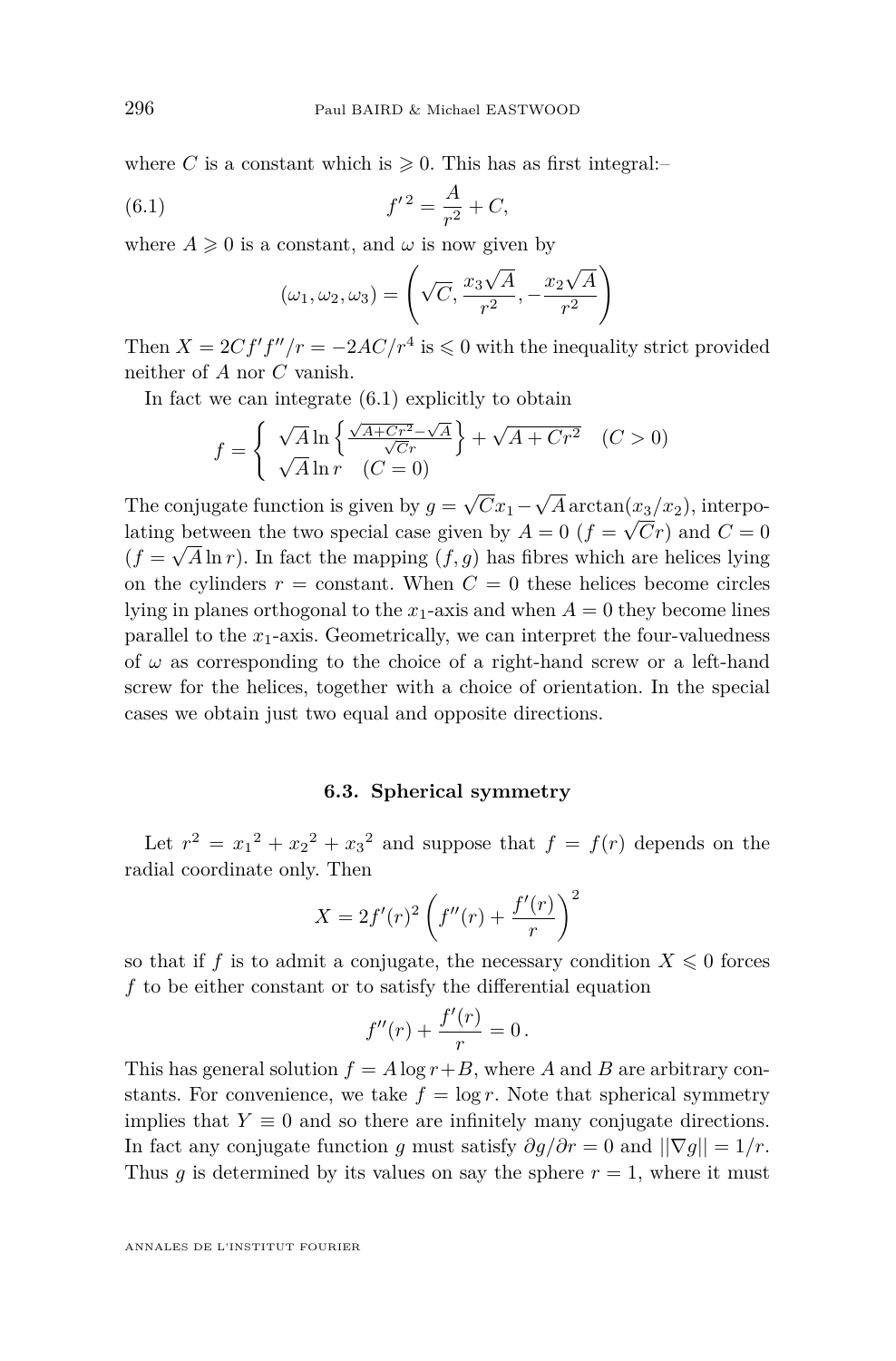<span id="page-21-0"></span>satisfy the equation  $||\nabla g|| = 1$ . Such an equation is know as an eikonal equation and solutions are determined by initial data on a hypersurface (i.e. a curve) in the sphere  $S^2$ . It should be noted that the sphere  $S^2$  does not admit a nowhere vanishing vector field and since we require  $||\nabla g|| = 1$ , then  $g$  cannot be globally defined on  $S^2$ . Thus even though the function f defined on  $\mathbb{R}^3 \setminus \{0\}$  admits infinitely many different conjugate functions in a neighbourhood of any point of its domain, the domain of any of these conjugate functions cannot coincide with that of *f*.

## **6.4. An Ansatz**

The following Ansatz provides a method of obtaining many pairs of conjugate functions. Let  $h(x, y)$  satisfy the partial differential equation:

(6.2) 
$$
\left(\frac{\partial h}{\partial x}\right)^2 + 4y \left(\frac{\partial h}{\partial y}\right)^2 + 4h \frac{\partial h}{\partial y} = 0.
$$

Then the functions

$$
\begin{cases}\n f = x_2 h(x_1, x_2^2 + x_3^2) \\
 g = x_3 h(x_1, x_2^2 + x_3^2)\n\end{cases}
$$

are conjugate. For example, by taking  $h = (x^2/y) + 1$ , we obtain the pair of conjugate functions of the Introduction. A straightforward calculation shows that the only product solutions  $h(x, y) = u(x)v(y)$  to (6.2), have the form √

$$
h = \frac{be^{cx}e^{\sqrt{1-c^2y}}}{1 + \sqrt{1-c^2y}},
$$

where  $b$  and  $c$  are constants. In fact, with reference to  $\S5.1$ , every solution obtained by this Ansatz satisfies  $X \equiv 0$ .

## **7. Invariants of the conjugate**

For a function *f* which admits a conjugate *g*, we can ask which of its properties are shared by its conjugate. More specifically, can we express the conformal invariants of  $q$  in terms of those of  $f$ ? For the invariant  $X$ , this turns out to be simply done. In order to be clear on which invariants are being considered, in this section we shall write  $X(f)$  and  $X(g)$  and so on, for the invariants of the respective functions.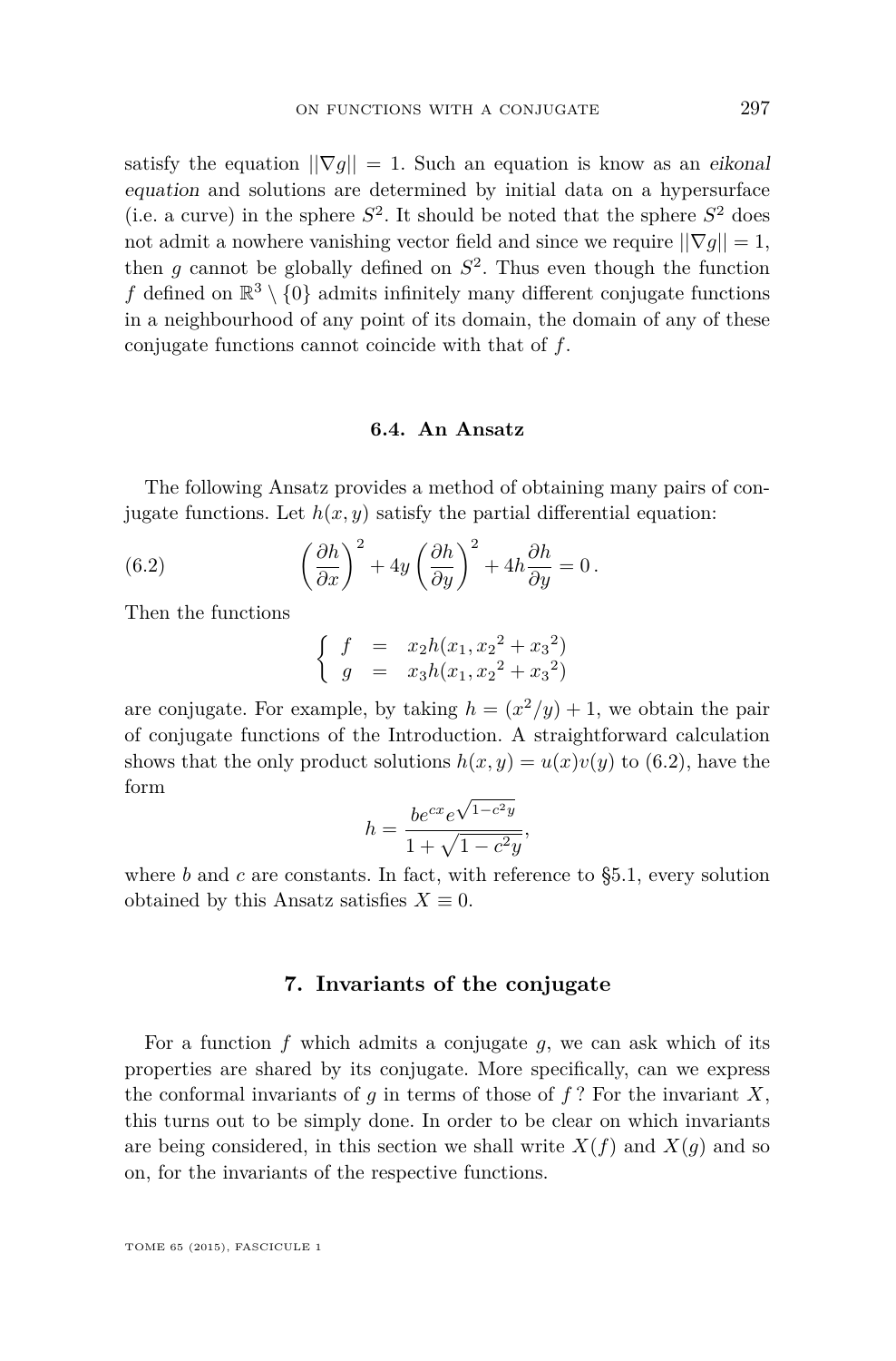<span id="page-22-0"></span>THEOREM 7.1. — If *f* admits a conjugate function *g*, then  $X(f)$  = *X*(*g*).

Proof. — In addition to  $(2.4)$ , we have the identities:

 $g^{ij}f_j + f^{ij}g_j = 0$  and  $g^{ij}g_j = f^{ij}f_j$ .

Set  $v_i = \epsilon_{ijk} f^j g^k$ . Then we can decompose  $g_{ij}$  in terms of a symmetric basis:

$$
g_{ij} = \frac{1}{J^2} (g^{kl} f_k f_l) f_i f_j + \frac{1}{J^2} (g^{kl} g_k g_l) g_i g_j + \frac{1}{J^4} (g^{kl} v_k v_l) v_i v_j + \frac{2}{J^2} (g^{kl} f_k g_l) f_i g_j + \frac{2}{J^3} (g^{kl} f_k v_l) f_i v_j + \frac{2}{J^3} (g^{kl} g_k v_l) g_i v_j = \frac{1}{J} (g^k{}_k) (J \delta_{ij} - f_i f_j - g_i g_j) - \frac{2}{J} f_{k(i} g^k f_j) + \frac{2}{J} f_{k(i} f^k g_j) + \frac{1}{J^2} (f^{kl} f_k g_l) (f_i f_j - g_i g_j) - \frac{2}{J^2} (f^{kl} f_k f_l) f_i g_j.
$$

As a first application of this formula, we deduce the identity:

(7.1) 
$$
f^{ij}g_{ij} - (f^i{}_i)(g^j{}_j) = 0.
$$

Furthermore

$$
g^{ij}g_{ij} = (g^k{}_k)^2 + \frac{2}{J}f_{kj}g^kf^{lj}g_l + \frac{2}{J}f_{kj}f^kf^{lj}f_l - \frac{2}{J^2}(f^{kl}f_kg_l)^2 - \frac{2}{J^2}(f^{kl}f_kf_l)^2,
$$
  
which implies that

$$
X(g) = -2f_{kj}g^{k}f^{lj}g_{l} + \frac{2}{J}(f^{kl}f_{k}g_{l})^{2} + \frac{2}{J}(f^{kl}f_{k}f_{l})^{2}.
$$

In normal coördinates, on applying  $(2.11)$ , the RHS equals

$$
-2g_1^2f_{11}^2 - 2g_2^2f_{22}^2 + 2f_3^2f_{33}^2 = 2f_3^2(f_{11} + f_{33})(f_{22} + f_{33}),
$$
  
which is precisely  $X(f)$ .

COROLLARY 7.2. — If  $f$  admits a conjugate function  $g$ , then for any  $\epsilon \in \mathbb{R}$ , the function  $f + \epsilon g$  admits  $g - \epsilon f$  as a conjugate and  $X(f + \epsilon g) =$  $(1 + \epsilon^2)^2 X(f).$ 

*Proof.* — That  $f + \epsilon g$  and  $g - \epsilon f$  are conjugates, is easily checked. Then  $X(f + \epsilon g) = X(f)$  $+\epsilon \{4(f_i{}^j g_j+g_i{}^j f_j)f^{ik}f_k-2J(g^{ij}f_{ij}-(f^i{}_i)(g^j{}_j))\}$  $+\epsilon^2\{4f_{i}{}^{j}f_{j}g^{ik}g_{k}+4f_{i}{}^{j}g_{j}g^{ik}f_{k}+2g_{i}{}^{j}f_{j}g^{ik}f_{k}+2f_{i}{}^{j}g_{j}f^{ik}g_{k}$  $-J[f^{ij}f_{ij} + g^{ij}g_{ij} - (f^i{}_i)^2 - (g^j{}_j)^2]$  $+\epsilon^3\{4(f_i{}^j g_j+g_i{}^j f_j)g^{ik}g_k-2J(g^{ij}f_{ij}-(f^i{}_i)(g^j{}_j))\}$  $+\epsilon^4 X(g)$ .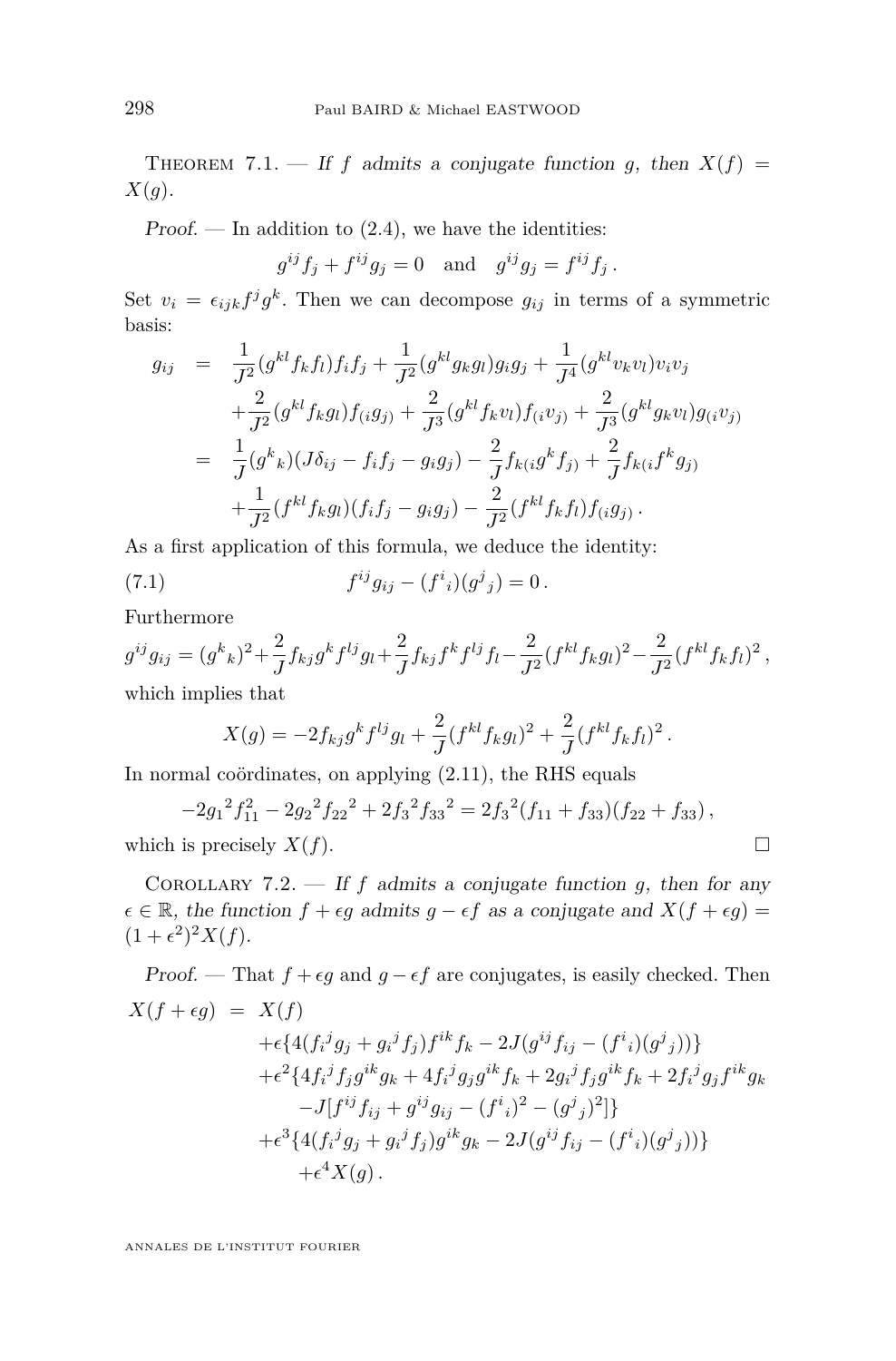<span id="page-23-0"></span>But the coefficients of the odd powers of  $\epsilon$  vanish on account of [\(2.4\)](#page-5-0) and [\(7.1\)](#page-22-0), so from Theorem [7.1,](#page-22-0) we obtain

$$
X(f + \epsilon g) = X(f) + \epsilon^2 (X(f) + X(g)) + \epsilon^4 X(g) = (1 + \epsilon^2)^2 X(f).
$$

Note that if we view the pair  $(f, q)$  of a function and its conjugate as defining a semiconformal map into  $\mathbb{R}^2$ , then the replacement of  $(f, g)$  by  $(f + \epsilon q, q - \epsilon f)$  amounts to multiplication of  $f + ig$  by  $1 - i\epsilon$  when we identify  $\mathbb{R}^2$  with the complex plane C. Indeed, semiconformality is preserved under conformal transformations of both the domain and codomain.

To calculate the invariant  $Z(g)$  in terms of invariants of  $f$  turns out to be more challenging. In fact  $Z(q)$  depends on the choice of conjugate direction, so that, in the generic case, the appropriate quantity to consider is the product  $\sqrt{Y}Z(\omega)Z(\eta)$ . This can be calculated by the methods of [§B](#page-29-0) to produce an expression involving third order derivative of *f* which we don't attempt to write down. On the other hand, information about  $Z(q)$ can be obtained as in the above Corollary.

LEMMA 7.3.  $\frac{d}{dt}$  *If f* admits a conjugate *q*, then we have

$$
Z(f + \epsilon g) = (1 + \epsilon^2)(Z(f) + \epsilon Z(g)).
$$

Furthermore,

$$
Z(g) = \frac{d}{d\epsilon}Z(f + \epsilon g)|_{\epsilon=0};
$$

that is,  $Z(g) = \mathcal{Z}_f(g)$  where  $\mathcal{Z}_f$  is the linearisation of the operator Z at f.

In fact the latter part of the lemma is easily deduced directly from [\(2.4\)](#page-5-0):

$$
Z(g) = g^{ij}g_i g_j + (g^i g_i)(g^j{}_j) = f^{ij}f_i g_j + (f^i f_i)(g^j{}_j) ,
$$

where, for a given *f* with  $\nabla f$  non-zero, the RHS is now a linear operator on *g*, which, since the principal term is the Laplacian, is elliptic.

Proof. — We have:

$$
Z(f + \epsilon g) = Z(f) + \epsilon (g^{ij} f_i f_j + 2f^{ij} g_i f_j + J \Delta g)
$$
  
\n
$$
\epsilon^2 (2g^{ij} g_i f_j + f^{ij} g_i g_j + J \Delta f) + \epsilon^3 Z(g)
$$
  
\n
$$
= Z(f) + \epsilon (f^{ij} f_i g_j + J \Delta g) + \epsilon^2 (f^{ij} f_i f_j + J \Delta f) + \epsilon^3 Z(g)
$$
  
\n
$$
= (1 + \epsilon^2)(Z(f) + \epsilon Z(g)).
$$

The last part of the lemma now follows from this formula, or as indicated above, directly from  $(2.4)$ .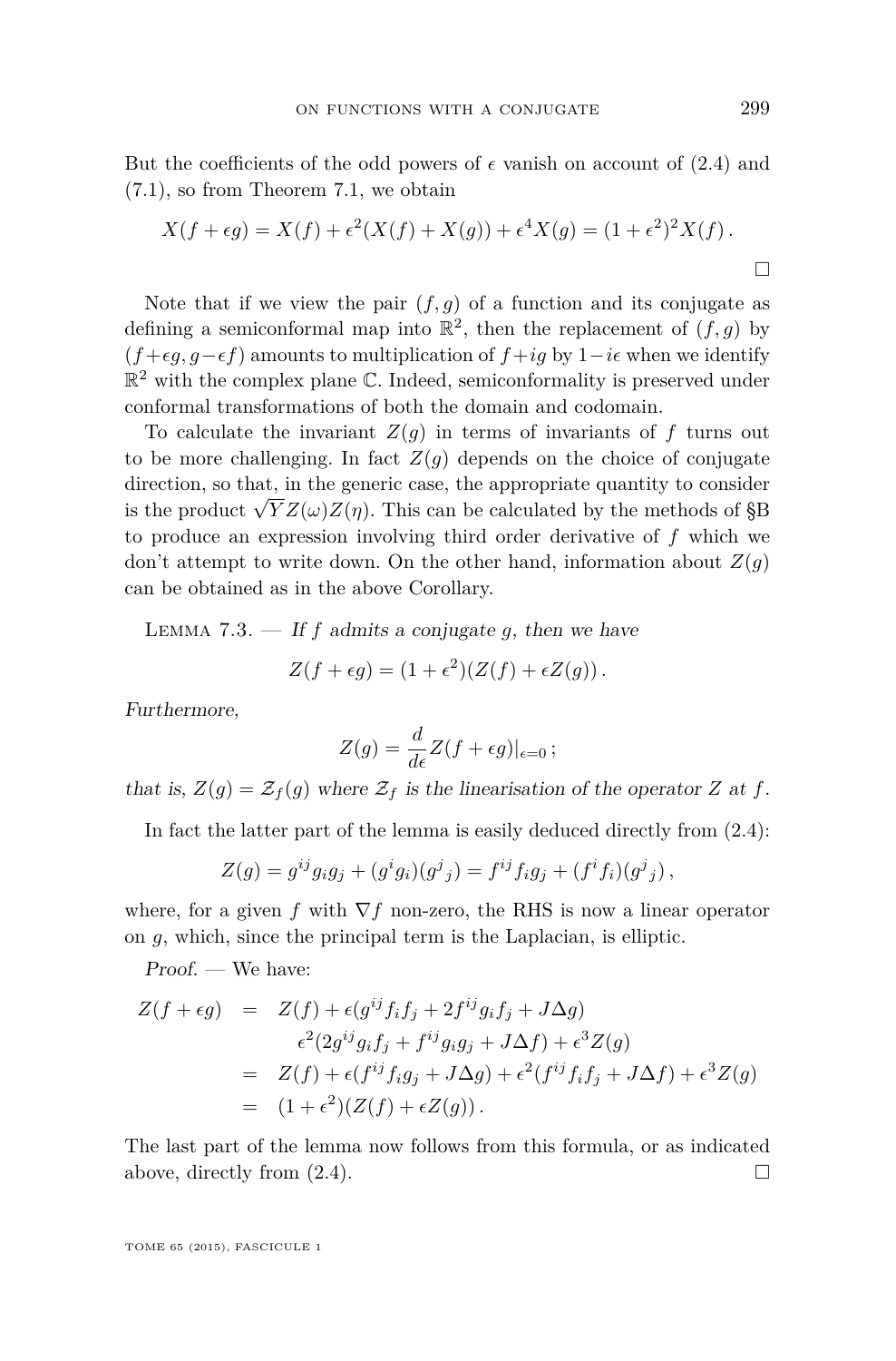<span id="page-24-0"></span>An interesting problem is to characterize those conjugate pairs that are 3-harmonic, i.e. conjugate pairs  $(f, g)$  satisfying  $Z(f) = Z(g) = 0$ , for then the mapping  $(f, g)$  determines a 3-harmonic morphism [\[11\]](#page-38-0). If both X and *Y* vanish, then so does *Z* and we have a complete description in this case given by Theorem [5.5.](#page-16-0) Up to conformal transformation, the different conjugate 3-harmonic pairs are given by

$$
(x_1, x_2), \quad \left(\frac{1}{2}\log(x_1^2 + x_2^2 + x_3^2), \arctan(x_3/x_2)\right),\newline \left(\frac{x_1}{x_1^2 + x_2^2 + x_3^2}, \frac{x_2}{x_1^2 + x_2^2 + x_3^2}\right).
$$

More generally, by the homogeneity of  $Z(f)$  in f, the function f is 3harmonic if and only if it satisfies the linearisation of *Z* at  $f: \mathcal{Z}_f(f) = 0$ , so that by Lemma [7.3,](#page-23-0)  $\mathcal{Z}_f(f) = \mathcal{Z}_f(g) = 0$  is a necessary and sufficient condition for a conjugate pair  $(f, g)$  to be 3-harmonic.

# **Appendix A. Conformal invariants**

Suppose *f* is a smooth function defined on an open subset  $U \subseteq \mathbb{R}^3$ . As usual, we denote the partial derivatives of *f* by subscripts

$$
f_i = \frac{\partial f}{\partial x^i}
$$
,  $f_{ij} = \frac{\partial^2 f}{\partial x^i \partial x^j}$ ,  $f_{ijk} = \frac{\partial^3 f}{\partial x^i \partial x^j \partial x^k}$ , ...

Equivalently, we may regard these quantities as tensors obtained by repeated application of the flat connection  $\nabla_i$  corresponding to the flat metric  $\delta_{ij}$ . Suppose  $\Omega$  is a smooth non-vanishing function defined on *U* such that  $\hat{\delta}_{ij} \equiv \Omega^2 \delta_{ij}$  is also flat. If we let  $\Upsilon_i = \nabla_i \log \Omega$ , then it is well-known [\[6\]](#page-38-0) that these functions are precisely the solutions of

$$
\nabla_i \Upsilon_j = \Upsilon_i \Upsilon_j - \frac{1}{2} \delta_{ij} \Upsilon^k \Upsilon_k
$$

and that all solutions are obtained by the conformal transformations of the round sphere *S* <sup>3</sup> viewed as flat-to-flat conformal rescalings via stereographic projection. Let  $\hat{\nabla}_i$  denote the metric connection for  $\hat{\delta}_{ij}$  and write

$$
\hat{f} = f, \quad \hat{f}_i = \hat{\nabla}_i f, \quad \hat{f}_{ij} = \hat{\nabla}_i \hat{\nabla}_j f, \quad \hat{f}_{ijk} = \hat{\nabla}_i \hat{\nabla}_j \hat{\nabla}_k f, \quad \dots
$$

A conformal differential invariant of *f* of weight *w* is a polynomial

$$
I = I(\delta^{ij}, f, f_i, f_{ij}, f_{ijk}, \ldots)
$$

in the derivatives of f and the inverse metric  $\delta^{ij}$  with the property that it is invariant under arbitrary coördinate transformation and

(A.1) 
$$
I(\hat{\delta}^{ij}, \hat{f}, \hat{f}_i, \hat{f}_{ij}, \hat{f}_{ijk}, \ldots) = \Omega^w I(\delta^{ij}, f, f_i, f_{ij}, f_{ijk}, \ldots)
$$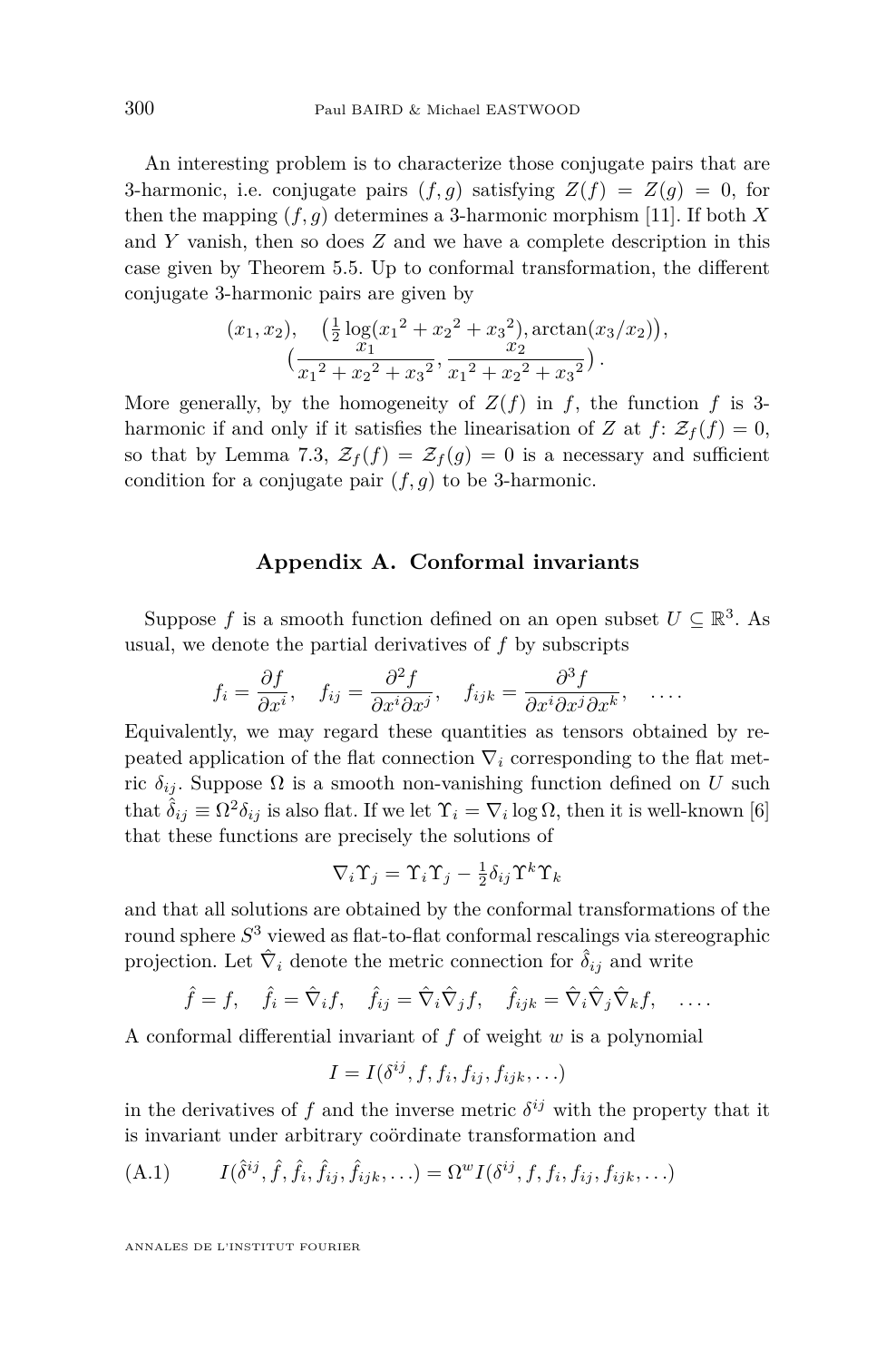<span id="page-25-0"></span>for all flat-to-flat conformal rescalings  $\Omega$ . As detailed in [\[9\]](#page-38-0), this notion of invariance is the same as requiring equivariance under the action of SO(4, 1) on the 3-sphere, with  $\mathbb{R}^3 \hookrightarrow S^3$  by stereographic projection. It is straightforward to write down explicit formulae for the effect of flat-to-flat rescalings on derivatives

$$
\hat{f}_i = f_i
$$
\n
$$
\hat{f}_{ij} = f_{ij} - 2\Upsilon_{(i}f_{j)} + \delta_{ij}\Upsilon^k f_k
$$
\n(A.2) 
$$
\hat{f}_{ijk} = f_{ijk} - 6\Upsilon_{(i}f_{jk)} + 3\delta_{(ij}\Upsilon^p f_{kjp})
$$
\n
$$
\vdots \qquad + 6\Upsilon_{(i}\Upsilon_j f_{kj} - 3\delta_{(ij}\Upsilon_k)\Upsilon^p f_p - \frac{3}{2}\Upsilon^p\Upsilon_p \delta_{(ij}f_{kj})
$$

with a view to verifying  $(A.1)$  by direct calculation. It is difficult to find conformal invariants from this direct point of view. Certainly  $J \equiv \delta^{ij} f_i f_j =$  $f<sup>i</sup>f<sub>i</sub>$  is an invariant of weight −2. Perhaps the simplest second order invariant is

$$
Z \equiv f^{ij} f_i f_j + J f^j{}_j.
$$

It has weight  $-4$  but it is usual to omit the powers of  $\Omega$  in verifying invariance (this is easily made precise by regarding the invariant as taking its values in an appropriate line-bundle). Specifically, as a linear combination of complete contractions it is manifestly invariant under coördinate transformation and

$$
\begin{array}{rcl}\hat{f}^{ij}\hat{f}_{i}\hat{f}_{j} & = & f^{ij}f_{i}f_{j} - \Upsilon^{i}f_{i}f^{j}f_{j} = f^{ij}f_{i}f_{j} - J\Upsilon^{k}f_{k} \\
\hat{J}\hat{f}^{j}{}_{j} & = & Jf^{j}{}_{j} + J\Upsilon^{k}f_{k}\n\end{array}
$$

whence

$$
\hat{f}^{ij}\hat{f}_i\hat{f}_j + \hat{J}\hat{f}^j{}_j = f^{ij}f_if_j + Jf^j{}_j,
$$

as required. The familiar quantity

(A.3) 
$$
X = 2f_i^j f_j f^{ik} f_k - f^i f_i f^{jk} f_{jk} + f^i f_i (f^j{}_j)^2
$$

is a conformal invariant of weight −6. That it is a polynomial in the derivatives of *f* invariant under coördinate change is already manifest. Its conformal invariance, however, is most easily seen from the identity of Lemma [2.2:](#page-5-0)–

$$
JX + 12T_{ijk}T^{ijk} = 0, \quad \text{where } T_{ijk} = f_{[i}\omega_j f_{k]l}\omega^l.
$$

Here, recall that  $\omega_j$  is any solution of the equations [\(2.4\)](#page-5-0). We make take  $\hat{\omega}_i = \omega_i$  to obtain a solution of the conformally transformed equations resulting from (A.2). Then

$$
\hat{f}_{kl}\hat{\omega}^l = f_{kl}\omega^l - \Upsilon^l\omega_lf_k + \Upsilon^l f_l\omega_k
$$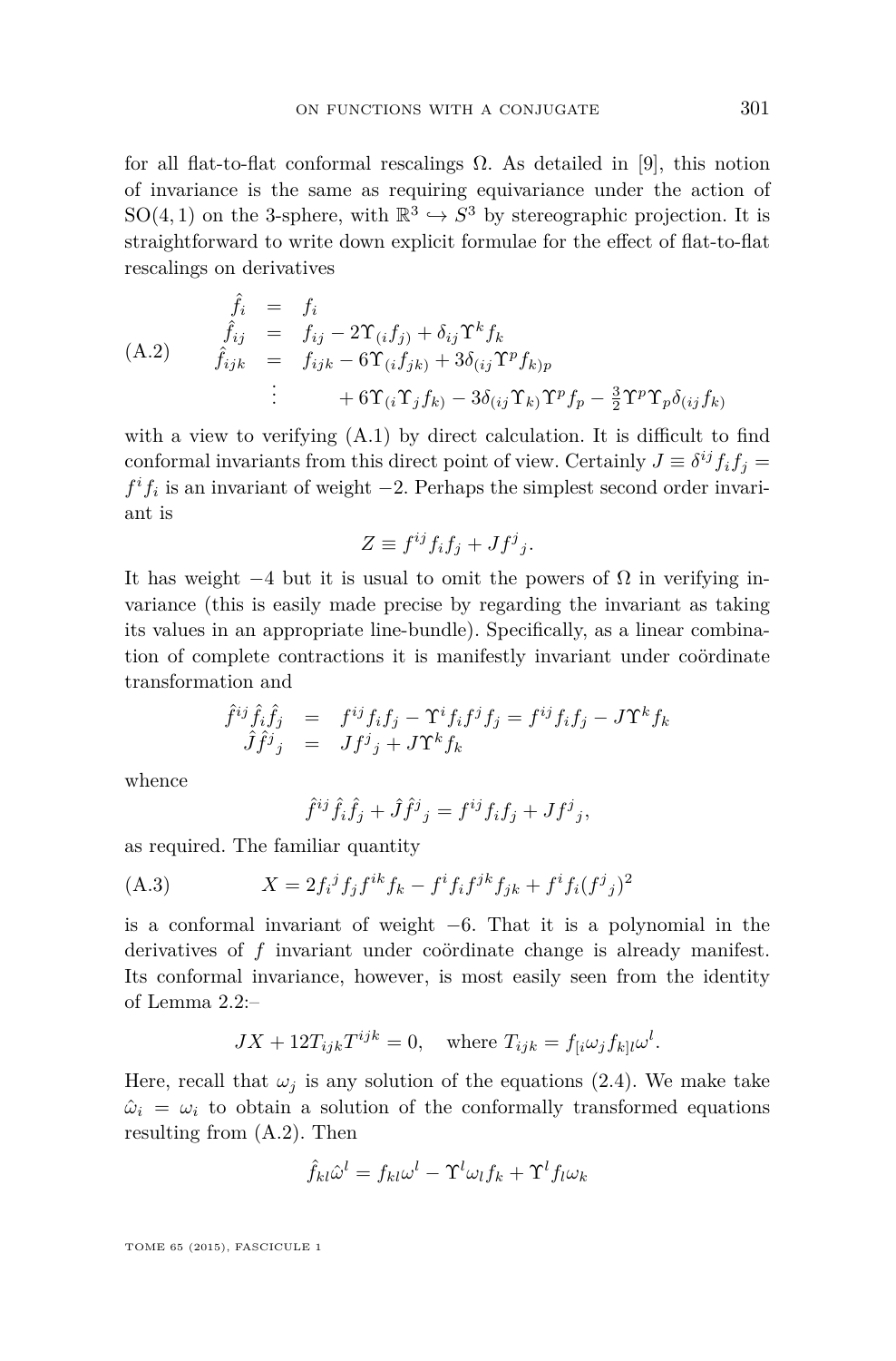and so  $T_{ijk}$  is a conformally invariant tensor (of weight  $-2$ ). Notice, however, that  $T_{ijk}$  is not an expression solely in  $f$  and its derivatives but also involves  $\omega_i$ . It may also be imaginary-valued. It is only in the combination  $T_{ijk}T^{ijk}$  that  $\omega_j$  can be eliminated using the relations [\(2.4\)](#page-5-0). Of course, it is also possible to check the conformal invariance of *X* directly from the expression [\(A.3\)](#page-25-0).

In the remainder of this section we construct an extensive menagerie of conformal differential invariants of *f*. It is possible, in principle [\[9\]](#page-38-0), to list all such invariants. In practise, however, it is easier to construct invariants by a number of tricks (see [\[14\]](#page-38-0)). Apart from the particular invariant *V* constructed below, these will turn out to be sufficient for our purposes. The new connection  $\hat{\nabla}_i$  is related to  $\nabla_i$  by

$$
\hat{\nabla}_i\phi_j=\nabla_i\phi_j-\Upsilon_i\phi_j-\Upsilon_j\phi_i+\delta_{ij}\Upsilon^k\phi_k
$$

when acting on an arbitrary 1-form  $\phi_i$ . It follows that

$$
\nabla^i[\Omega^{-1}\phi_i] = \Omega^{-1}\nabla^i\phi_i,
$$

which we will more conveniently express by saying if  $\phi_i$  has conformal weight  $-1$ , then  $\phi_i \mapsto \nabla^i \phi_i$  is conformally invariant. Similarly,

$$
\phi_j \mapsto \nabla_{(i}\phi_j) - \frac{1}{3}\nabla^k \phi_k \delta_{ij}
$$

is conformally invariant when  $\phi_i$  has weight 2. Where *J* does not vanish we may consider the smooth 1-form  $J^{1/2}f_i$ . It has weight  $-1$  whence

$$
J^{1/2}\nabla^j[J^{1/2}f_j]
$$

is conformally invariant (of weight −4). As written here, this is not a polynomial but if we expand it we obtain

$$
\frac{1}{2} [\nabla^j J] f_j + J \nabla^j f_j = f^{ij} f_i f_j + f^i f_i f^j{}_j,
$$

which is a perfectly good polynomial. It follows that this is an invariant whether or not *J* vanishes. It is our previous invariant *Z*. Another viewpoint on this construction is that  $f^j \nabla_j J + 2J \nabla_j f^j$  is a conformally invariant bilinear differential pairing between  $f_i$  and  $J$ . There are many such pairings on  $\mathbb{R}^3$  as follows.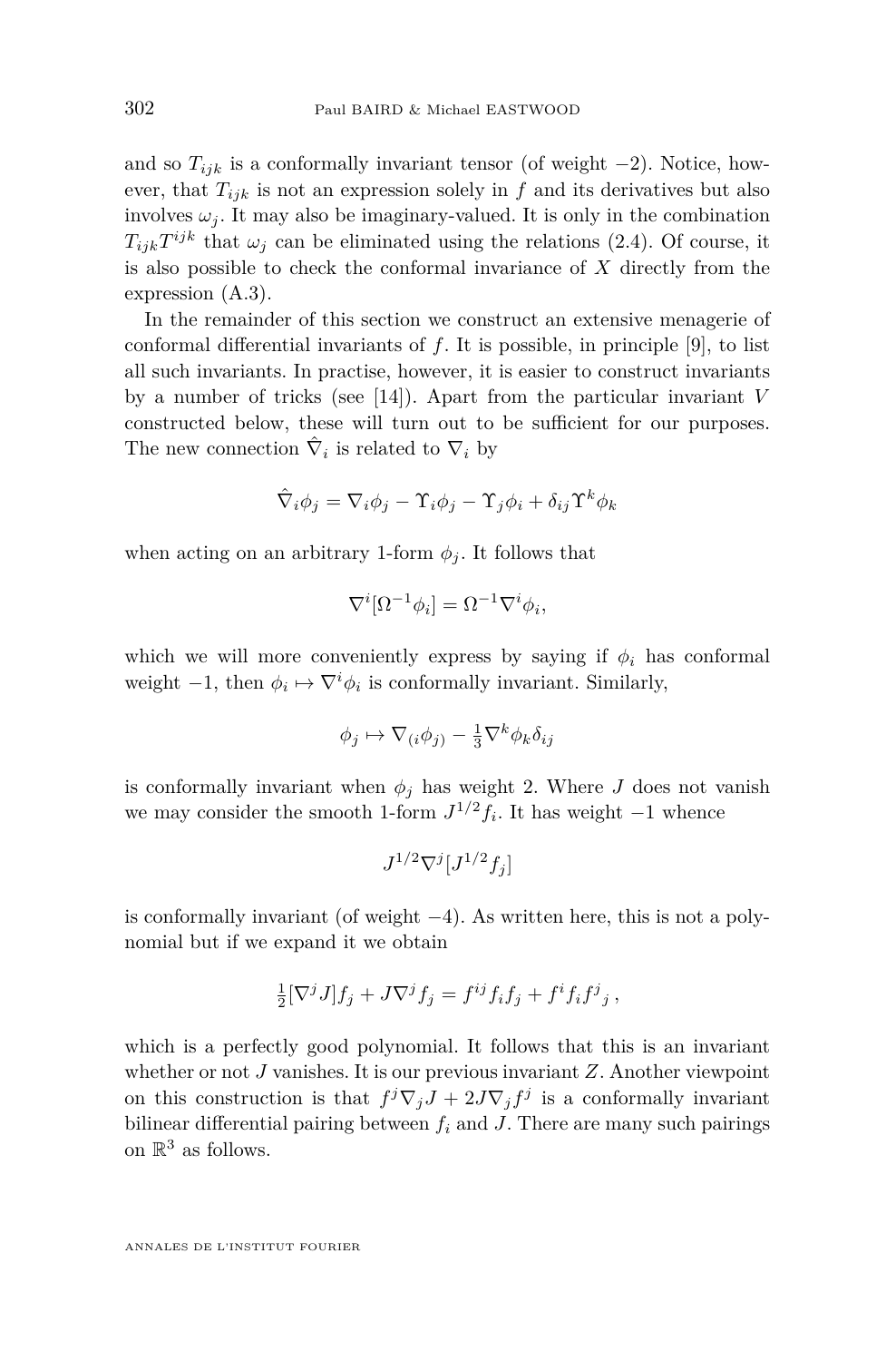<span id="page-27-0"></span>LEMMA  $A.1.$  — The following pairings are conformally invariant.

$$
\psi \times \phi \longrightarrow \psi \text{ weight } v
$$
\n
$$
\psi_i \times \phi \longrightarrow \psi \text{ weight } v + w
$$
\n
$$
\psi_i \times \phi \longrightarrow \psi \text{ weight } v + w
$$
\n
$$
\psi_i \times \phi \longrightarrow \psi \text{ weight } v + w
$$
\n
$$
\psi_i \times \phi \longrightarrow \psi \text{ weight } v + w - 2
$$
\n
$$
\psi \text{ weight } v
$$
\n
$$
\Rightarrow \psi_i \nabla_j \phi + w \phi \nabla_i \psi_j
$$
\n
$$
\Rightarrow \psi_i \nabla_j \phi + w \phi \nabla_i \psi_j
$$
\n
$$
\Rightarrow \psi_i \nabla_j \phi - \frac{1}{3} \delta_{ij} \psi^k \nabla_k \phi
$$
\n
$$
\Rightarrow \psi \rightarrow \psi \text{ weight } v + w
$$
\n
$$
\Rightarrow \psi \rightarrow \psi \text{ weight } v + w
$$
\n
$$
\Rightarrow \psi \rightarrow \psi \text{ weight } v + w
$$
\n
$$
\Rightarrow \psi \rightarrow \psi \text{ weight } v + w
$$
\n
$$
\Rightarrow \psi \rightarrow \psi \text{ weight } v + w
$$
\n
$$
\Rightarrow \psi \rightarrow \psi \text{ weight } v + w
$$
\n
$$
\Rightarrow \psi \rightarrow \psi \text{ weight } v + w
$$
\n
$$
\Rightarrow \psi \rightarrow \psi \text{ weight } v + w
$$
\n
$$
\Rightarrow \psi \rightarrow \psi \text{ weight } v + w
$$

Proof. — These are all easily verified by direct calculation. Alternatively, we may employ evident variations on the trick used so far. For example, for non-vanishing  $\psi$  and  $\phi$  we may write the first pairing as

$$
\phi^{-v+1}\psi^{w+1}\nabla_i[\phi^v\psi^{-w}],
$$

which is clearly invariant since  $\phi^v \psi^{-w}$  has weight zero. All of these pairings are similarly based on well-known conformally invariant linear differential operators.  $\Box$ 

Notice that the bundles occurring in these pairings are irreducible in the sense that they are associated to irreducible representations of the orthogonal group. These are the bundles between which it is relatively straightforward to find invariant pairings. Here are two more examples that we shall need.

LEMMA A.2. — The following pairings are conformally invariant for  $\psi$ of weight *v* and  $\phi_{ij}$  being symmetric trace-free and of weight *w*.

$$
\psi \times \phi_{ij} \rightarrow \underbrace{v\psi \nabla^i \phi_{ij} - (w+1)\phi_{ij} \nabla^i \psi}_{\text{weight } v + w - 2}
$$
\n
$$
\psi \times \phi_{ij} \rightarrow \underbrace{v\psi [\nabla_{(i}\phi_{jk)} - \frac{2}{5}\delta_{(ij}\nabla^l \phi_{k)}]}
$$
\n
$$
- (w-4)[\phi_{(ij}\nabla_k)\psi - \frac{2}{5}\delta_{(ij}\phi_{k)}\nabla^l \psi]}
$$
\nsymmetric trace-free of weight  $v + w$ 

 $Proof.$  — Easily verified by direct calculation.  $\Box$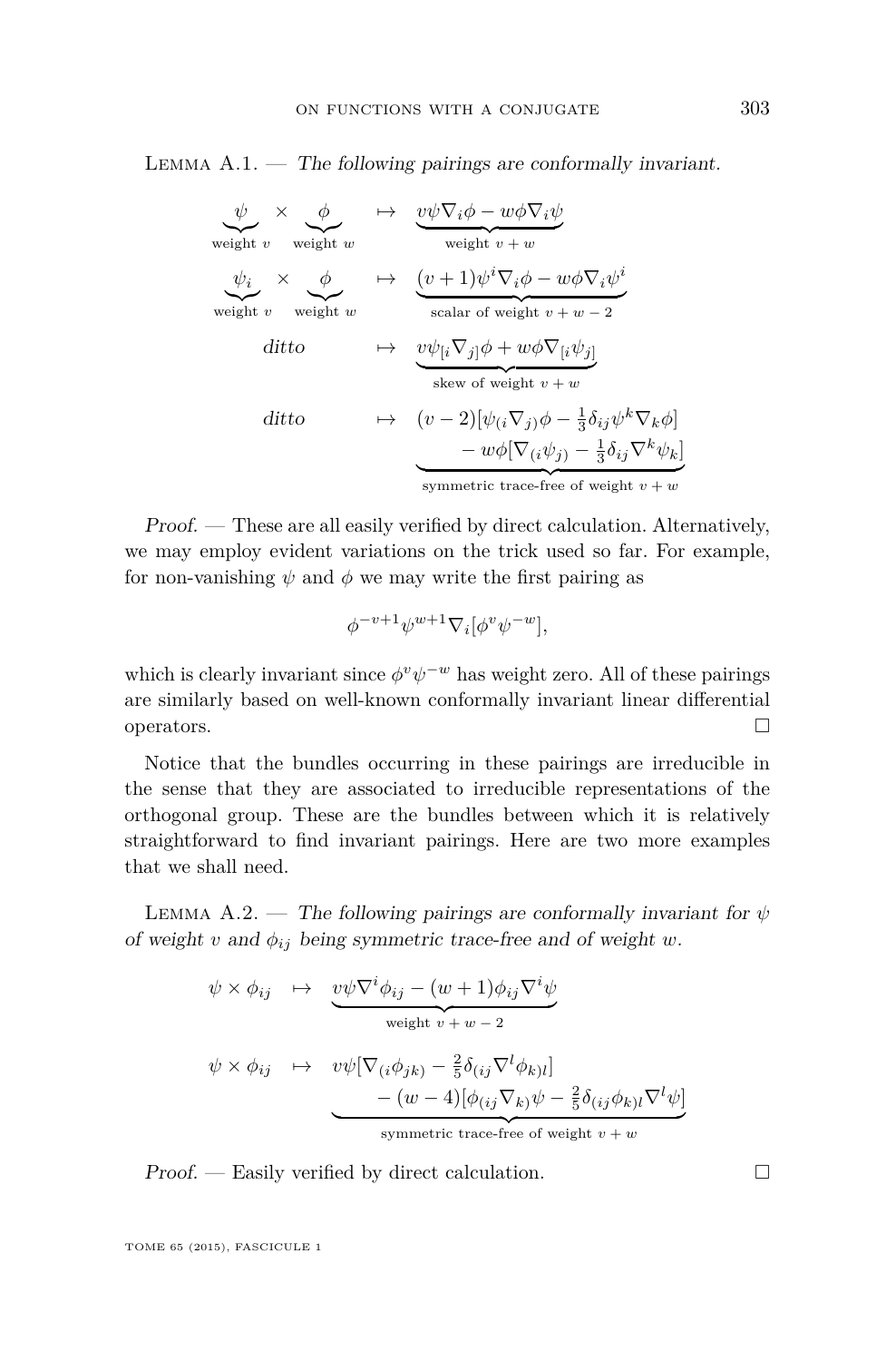<span id="page-28-0"></span>In fact, all the invariant pairings that we shall need may be constructed from invariant linear differential operators. (There are, however, many invariant pairings that do not arise in this way.) We are now able to list almost all the conformal invariants that we shall use.

THEOREM  $A.3.$  — The following are conformal differential invariants of a smooth function *f* locally defined on R.

$$
J \equiv f^i f_i \qquad Z \equiv f^{ij} f_i f_j + J f^j j
$$
  

$$
X \equiv 2 f_i^j f_j f^{ik} f_k - J f^{jk} f_{jk} + J (f^j j)^2
$$

If we now define

$$
\sigma_i \equiv J \nabla_i Z - 2Z \nabla_i J \qquad \tau_i \equiv J \nabla_i X - 3X \nabla_i J \n\phi_{ij} \equiv J f_{ij} - 2f_{(i} f_j)^k f_k - \frac{1}{3} J f^k{}_k \delta_{ij} + \frac{2}{3} f^{kl} f_k f_l \delta_{ij},
$$

then the following are also conformal invariants.

$$
R \equiv f^i \sigma_i \qquad S \equiv f^i \tau_i \qquad A \equiv \sigma^i \sigma_i \qquad B \equiv \tau^i \tau_i
$$
  

$$
D \equiv \sigma^i \tau_i \qquad T \equiv \phi^{ij} \sigma_i \sigma_j \qquad U \equiv \phi^{ij} \tau_i \tau_j
$$

If we now define

$$
\rho_{ijk} \equiv J \nabla_{(i} \phi_{jk)} - 3 \phi_{(ij} \nabla_k J - \frac{2}{5} \delta_{(ij} \nabla^l \phi_{k)l} + \frac{6}{5} \delta_{(ij} \phi_{k)l} \nabla^l J
$$
  

$$
\lambda_j \equiv 2 J \nabla^i \phi_{ij} - \phi_{ij} \nabla^i J,
$$

then the following are also conformal invariants.

$$
F \equiv \rho^{ijk} \phi_{ij} \lambda_k \qquad G \equiv \phi^{ij} \lambda_i \lambda_j \qquad K \equiv \sigma^i \lambda_i
$$
  

$$
M \equiv \tau^i \lambda_i \qquad N \equiv \sigma_i \rho^{ijk} \phi_{jk} \qquad W \equiv \rho^{ijk} \rho_{ij}{}^l \phi_{kl}.
$$

Proof. — We have already observed that *J*, *Z*, and *X* are conformally invariant. The remaining invariants in this theorem are manufactured from these basic ones by using Lemmata [A.1](#page-27-0) and [A.2](#page-27-0) as appropriate.  $\Box$ 

There is one more invariant that we shall need and its construction is slightly different. Let  $Q^{ij}$  be any symmetric form and set  $v = \epsilon^{jkl} (Jf_k{}^i Q_{ij}$  $f^i Q_{ij} f_{km} f^m f_l$ . Then the following identity holds:

(A.4) 
$$
Y(Q^{ij}\omega_i\omega_j - Q^{ij}\eta_i\eta_j) = 4Ev
$$

(recall that  $E \equiv \epsilon^{ijk} f_i \omega_j f_k^{\ell} \omega_{\ell}$ ). In the case when  $Q^{ij} = f^{ijk} f_k - 2 f^{ik} f_k^{\ell} j$ , one may check that *υ* is conformally invariant. It is convenient and consis-tent with [\[3\]](#page-37-0) to define the related conformal invariant  $V = 4Jv$ . It has a different character to our previous invariants in that it changes sign under change of orientation. It is said to be an odd invariant.

It is useful to record the conformal weight and homogeneity in *f* for each of the invariants of Theorem A.3 together with *V* :–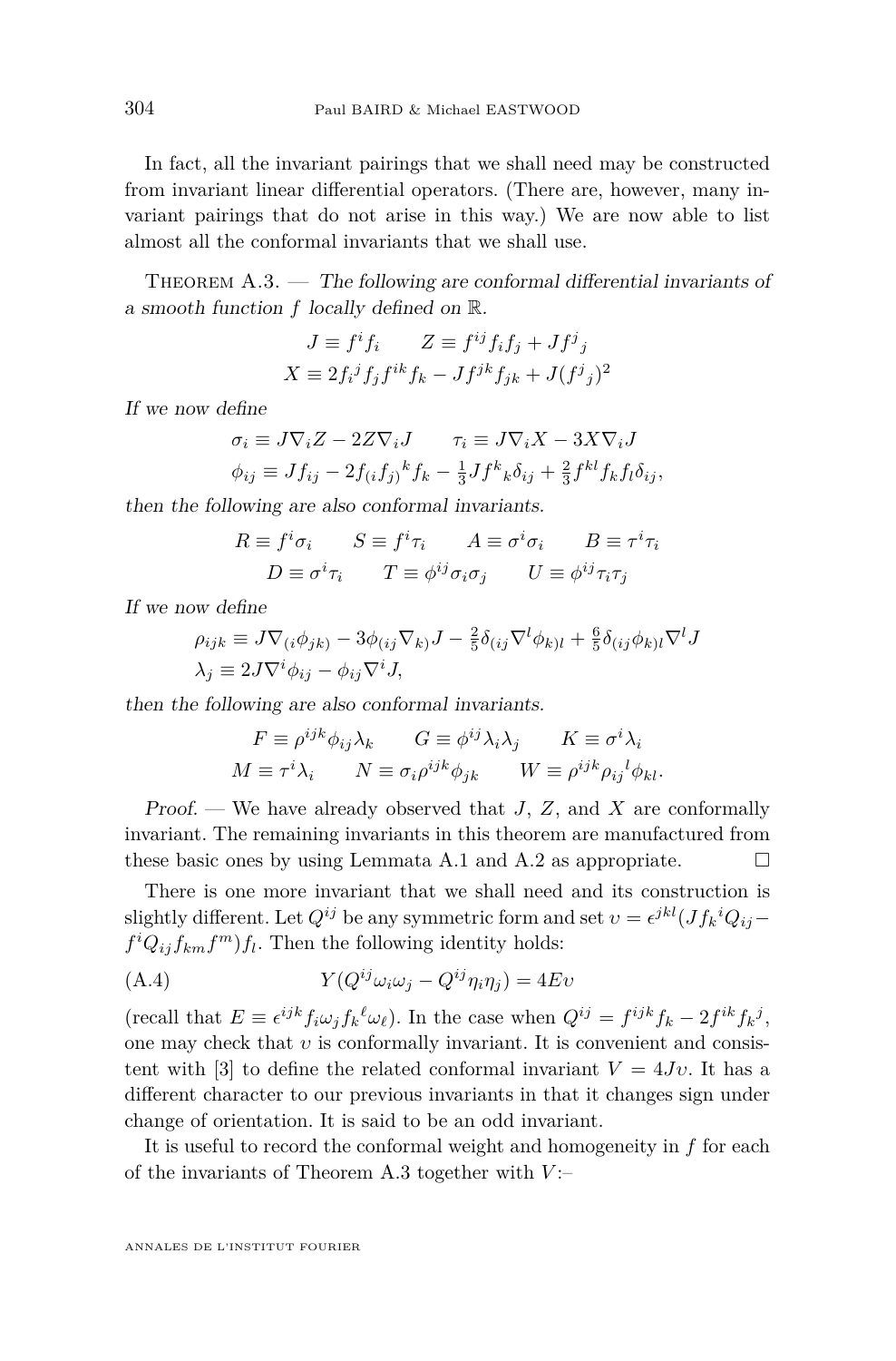<span id="page-29-0"></span>

|                                                                                                                                                                                                      |  |  | $J \mid Z \mid X \mid R \mid S \mid V \mid A \mid B \mid D$ |  |       |
|------------------------------------------------------------------------------------------------------------------------------------------------------------------------------------------------------|--|--|-------------------------------------------------------------|--|-------|
| weight $\begin{array}{ c c c c c c c c } \hline -2 & -4 & -6 & -8 & -10 & -11 & -14 & -18 & -16 \\ \hline degree & 2 & 3 & 4 & 6 & 7 & 8 & 10 & 12 & 11 \\\hline \end{array}$                        |  |  |                                                             |  |       |
|                                                                                                                                                                                                      |  |  |                                                             |  |       |
|                                                                                                                                                                                                      |  |  |                                                             |  |       |
|                                                                                                                                                                                                      |  |  |                                                             |  |       |
|                                                                                                                                                                                                      |  |  |                                                             |  | $-18$ |
| $\begin{tabular}{c c c c c c c c c} \hline weight & $-18$ & $-22$ & $-18$ & $-18$ & $-14$ & $-16$ & $-18$ \\ degree & $13$ & $15$ & $13$ & $13$ & $10$ & $11$ & $13$ & $13$ \\ \hline \end{tabular}$ |  |  |                                                             |  |       |

Any polynomial combination with consistent total weight will also be invariant. For example, the quantity  $Y = Z^2 - 2JX$  introduced in [\(2.15\)](#page-7-0) is a conformal invariant of weight −8 (and homogeneity 6). Other evident invariants are not necessarily new. For example, it is easily verified by direct computation that

(A.5) 
$$
\phi^{ij}\phi_{ij} = \frac{2}{3}Z^2 - JX.
$$

This gives yet another verification that *X* is conformally invariant.

# **Appendix B. Invariant derivation of certain equations**

Our aim is to eliminate  $\omega_i$  from polynomial expressions of the form  $F(f_i, f_{ij}, f_{ijk}, \ldots, \omega_i)$ , given that the equations [\(2.4\)](#page-5-0) hold. We suppose that  $X < 0$ , so that in particular  $Y > 0$ . Recall that

$$
\eta_i = \frac{1}{\sqrt{Y}} \left\{ 2(f^{kl} f_k \omega_l) f_i + (J f_k^k - f^{kl} f_k f_l) \omega_i - 2J f_i^k \omega_k \right\},
$$

gives the other conjugate direction, where an ambiguity of sign arises with the choice of square root.

LEMMA B.1. — Let  $Q^{ij}$  be any symmetric form. Then

(B.1) 
$$
Y(Q^{ij}\omega_i\omega_j + Q^{ij}\eta_i\eta_j) = 2Q^{ij}f_if_j(JX - Z^2) + 2J^2Q_j{}^j(Zf_l^l - X) - 2J^2ZQ^{ij}f_{ij} + 4JZQ^{ij}f_i{}^kf_kf_j (B.2) \quad \sqrt{Y}Q^{ij}\omega_i\eta_j = -ZQ^{ij}f_if_j + 2JQ^{ij}f_if_j{}^kf_k + J^2(f_k{}^kQ_l^l - Q^{kl}f_{kl})
$$

Proof. — Both formulae can be deduced by skew-symmetrising over the indices of an appropriate 4-tensor. For example, to derive the second, consider the four tensor:  $T_{ijkl} = f_i \omega_j f_k^k Q_l^l$  and apply the identity:  $T_{[ijkl]} = 0$ . On transvecting first with  $f^i$ , then with  $\omega^j$  and applying [\(2.4\)](#page-5-0), the result follows.  $\Box$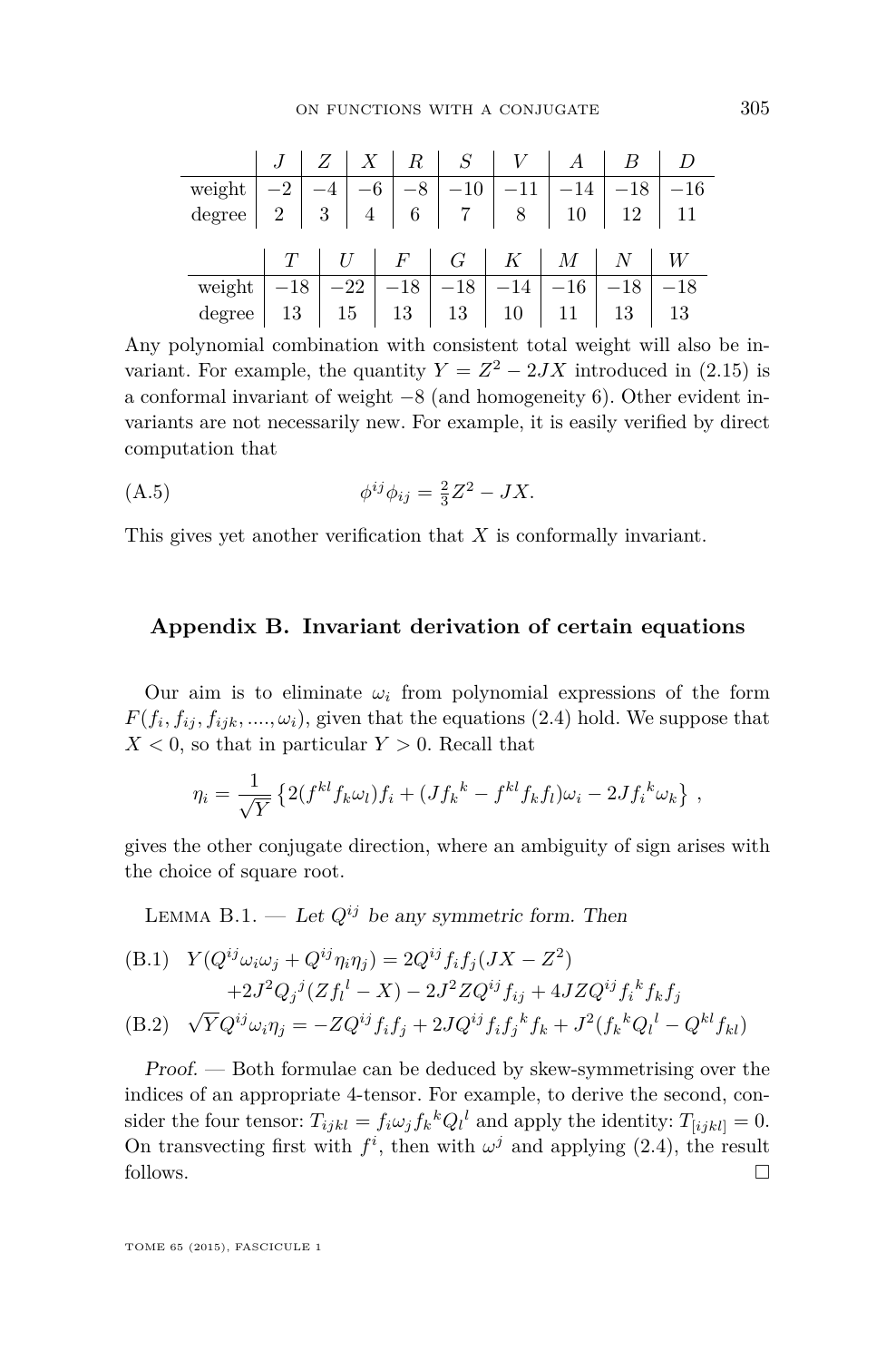<span id="page-30-0"></span>Now let us find invariant proofs of some of the identities of [§4.](#page-9-0) Recall

$$
\begin{array}{rcl}\np^{+} & \equiv & f^{ijk} f_{i} \omega_{j} \omega_{k} + f^{ijk} f_{i} f_{j} f_{k} - 2 f^{ij} f_{j}^{k} \omega_{i} \omega_{k} + 2 f^{ij} f_{j}^{k} f_{i} f_{k} \\
p^{-} & \equiv & f^{ijk} f_{i} \eta_{j} \eta_{k} + f^{ijk} f_{i} f_{j} f_{k} - 2 f^{ij} f_{j}^{k} \eta_{i} \eta_{k} + 2 f^{ij} f_{j}^{k} f_{i} f_{k} \\
q^{+} & \equiv & f^{ijk} \omega_{i} \omega_{j} \omega_{k} + f^{ijk} f_{i} f_{j} \omega_{k} + 4 f^{ij} f_{j}^{k} f_{i} \omega_{k} \\
q^{-} & \equiv & f^{ijk} \eta_{i} \eta_{j} \eta_{k} + f^{ijk} f_{i} f_{j} \eta_{k} + 4 f^{ij} f_{j}^{k} f_{i} \eta_{k}.\n\end{array}
$$

THEOREM  $B.2.$  — The following identities hold:

(B.3) 
$$
Y(p^{+} + p^{-}) = ZS - 2XR + 2XY
$$

(B.4) 
$$
Y(p^+ - p^-) = EV/J
$$
.

where  $X, Y, Z, R, S, V$  are the standard conformal invariants and where  $E \equiv \epsilon^{ijk} f_i \omega_j f_k^{\ell} \omega_{\ell}.$ 

Proof. — The first identity is an application of  $(B.1)$ , where we have set  $Q^{ij} = f^{ijk}f_k - 2f^{ik}f_k^j$ . For the second, we apply [\(A.4\)](#page-28-0) with symmetric form  $Q^{ij} = f^{ijk}f_k - 2f^{ik}f_k^j$ .

Note that both the LHS and the RHS of equation (B.4) change sign under the interchange of the conjugate directions, the equation itself being well-defined and independent of this operation.

The condition  $p^+p^- \equiv 0$  of Theorem [4.1](#page-10-0) now follows since

$$
4Y^{2}p^{+}p^{-} = Y^{2}(p^{+} + p^{-})^{2} - Y^{2}(p^{+} - p^{-})^{2}.
$$

On applying [\(4.7\)](#page-12-0), this gives the necessary condition  $P \equiv 0$  of [§4:](#page-9-0)

$$
2(ZS - 2XR + 2XY)^2 + XV^2 = 0.
$$

Now consider the remaining conditions. We claim that we can use [\(B.1\)](#page-29-0) and [\(B.2\)](#page-29-0) to write  $q^{ijk}\omega_i\omega_j\omega_k$  as a linear form in  $\omega_i$ , where  $q^{ijk}$  is any symmetric tensor.

For this, first set  $Q^{ij} = q^{ijk}\omega_k$ . Then from [\(B.1\)](#page-29-0),

$$
\begin{aligned} \text{(B.5)} \quad & Yq^{ijk}\omega_i\omega_j\omega_k = -Yq^{ijk}\eta_i\eta_j\omega_k + 2q^{ijk}f_if_j\omega_k(JX - Z^2) \\ &+ 2J^2q_j^{jk}\omega_k(Zf_l^l - X) - 2J^2Zq^{ijk}f_{ij}\omega_k + 4JZq^{ijk}f_i^l f_l f_j\omega_k \,. \end{aligned}
$$

We now have to calculate  $Yq^{ijk}\eta_i\eta_j\omega_k$ . For this we set  $Q^{ij} = \sqrt{Y}q^{ijk}\eta_k$ and apply [\(B.2\)](#page-29-0):

$$
Yq^{ijk}\eta_i\eta_j\omega_k = \sqrt{Y}Q^{ij}\omega_i\eta_j
$$
  
= 
$$
-Zq^{ijk}f_if_jv_k + 2Jq^{ijk}f_if_j{}^l f_lv_k + J^2(f_j{}^jq_l{}^{lk}v_k - q^{ijk}f_{ij}v_k)
$$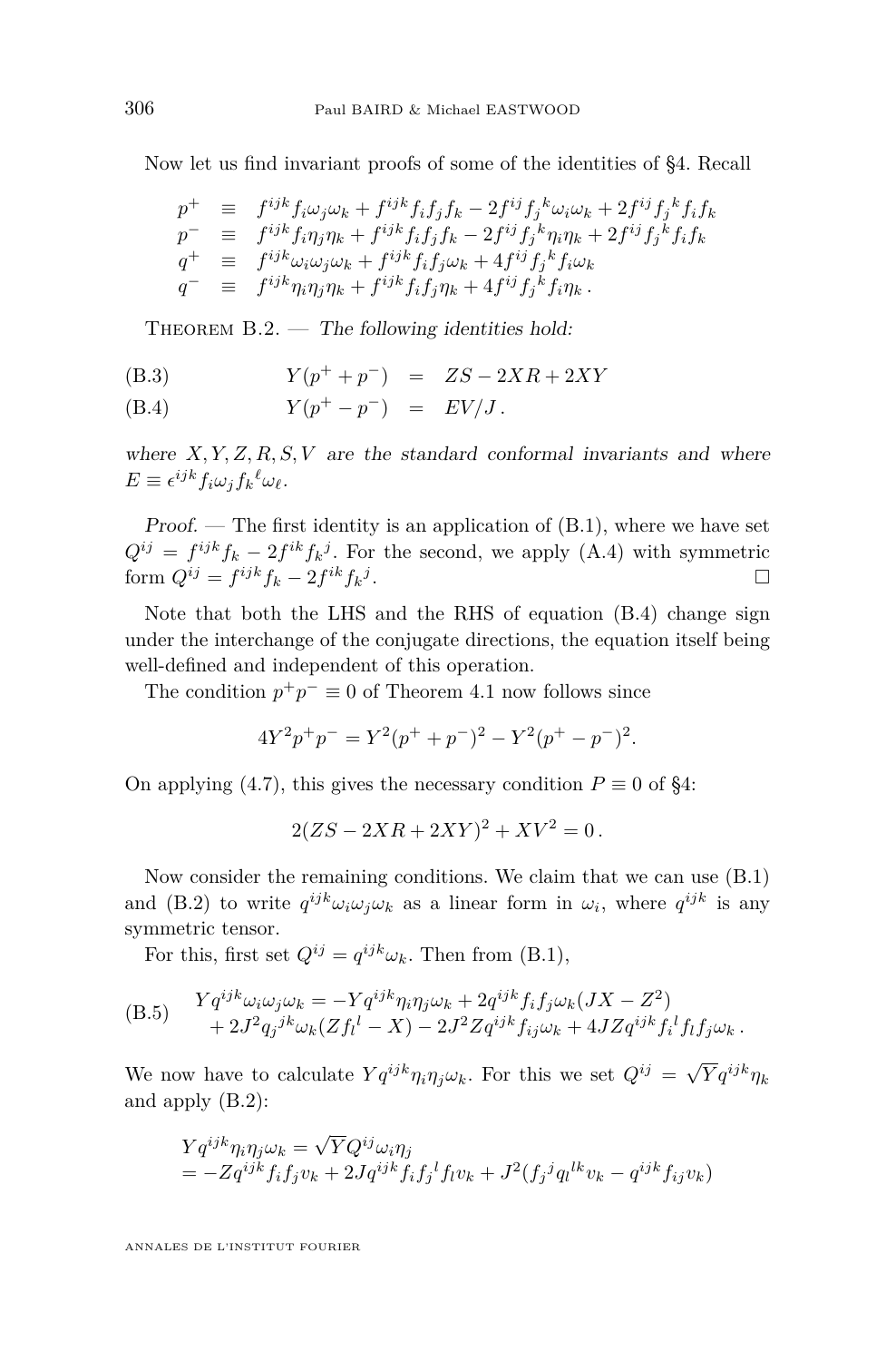where  $v_i =$ √  $\overline{Y}\eta_i = 2(f^{kl}f_k\omega_l)f_i + (Jf_k{}^k - f^{kl}f_kf_l)\omega_i - 2Jf_i{}^k\omega_k.$  On expanding the right-hand side and substituting into [\(B.5\)](#page-30-0), we obtain:

$$
Yq^{ijk}\omega_{i}\omega_{j}\omega_{k} = \omega_{i}\Big\{q^{ijk}f_{j}f_{k}(-Y - 2Zf^{lm}f_{l}f_{m})
$$
  
+ $Jq^{ij}{}_{j}\Big[Y + Z(f^{mn}f_{m}f_{n}) - 2(f^{mn}f_{m}f_{n})^{2}\Big]$   
+ $J(Z + 2f^{lm}f_{l}f_{m})(2q^{ijk}f_{j}^{l}f_{l}f_{k} - Jq^{ijk}f_{jk}) - 2JZq^{jkl}f_{j}f_{k}f_{l}^{i}$   
- $2f^{in}f_{n}\Big[2Jq^{jkl}f_{j}f_{k}f_{l}^{m}f_{m} + J^{2}f_{j}^{j}q_{k}^{kl}f_{l} - J^{2}q^{jkl}f_{jk}f_{l} - Zq^{jkl}f_{j}f_{k}f_{l}\Big]$   
+ $4J^{2}q^{jkl}f_{j}f_{k}^{m}f_{m}f_{l}^{i} + 2J^{3}(f_{j}^{j}q_{k}^{kl}f_{l}^{i} - q^{jkl}f_{jk}f_{l}^{i})\Big\},$ 

as claimed.

We can now express  $Yq^+$  by setting  $q^{ijk} = f^{ijk}$  and then adding  $Y(f^{ijk}f_jf_k\omega_i+4f^{jk}f_k{}^if_j\omega_i)$ :

$$
\begin{split} & Yq^+ = \omega_i \Big\{ -2Z f^{ijk} f_j f_k (f^{lm} f_l f_m) \\ & + J f^{ij}{}_j \Big[ Y + Z (f^{mn} f_m f_n) - 2 (f^{mn} f_m f_n)^2 \Big] \\ & + J (Z + 2 f^{lm} f_l f_m) (2 f^{ijk} f_j^l f_l f_k - J f^{ijk} f_{jk}) - 2J Z q^{jkl} f_j f_k f_l^i \\ & - 2 f^{in} f_n \Big[ 2 J f^{jkl} f_j f_k f_l^m f_m + J^2 f_j^j f_k^{kl} f_l - J^2 f^{jkl} f_{jk} f_l - Z f^{jkl} f_j f_k f_l \Big] \\ & + 4 J^2 f^{jkl} f_j f_k^m f_m f_l^i + 2 J^3 (f_j^j f_k^{kl} f_l^i - f^{jkl} f_{jk} f_l^i) + 4 f^{jk} f_k^i f_j \Big\} \end{split}
$$

This has the form  $Yq^+ \equiv \alpha^i \omega_i$ , where each  $\alpha^i$  is an explicit Riemannian invariant polynomial expression in  $f_i, f_{ij}, f_{ijk}$ , which at each point is defined up to addition of an arbitrary linear combination:

$$
afi + b[(fklfkfl)\omegai + Jfik\omegak].
$$

By symmetry, we must also have  $Yq^- = \alpha^i \eta_i$ . Then the fifth condition  $Y\sqrt{Y}q^+q^- \equiv 0$  has the form  $r^{ij}\omega_i\eta_j = 0$ , where  $r^{ij}$  is the symmetric form  $r^{ij} = (1/\sqrt{Y})\alpha^i \alpha^j$ . We can now apply [\(B.2\)](#page-29-0) to give an invariant derivation of the quantity  $Q \equiv Y\sqrt{Y}q^+q^-$  of [§4.](#page-9-0)

The final equation of Theorem [4.1](#page-10-0) is  $(p^+q^-)^2 + (p^-q^+)^2 = 0$ . But

$$
\begin{array}{l} 4\{(p^+q^-)^2+(p^-q^+)^2\}=\{(p^++p^-)^2+(p^+-p^-)^2\}\{(q^+)^2+(q^-)^2\}\\ -2(p^++p^-)(p^+-p^-)\{(q^+)^2-(q^-)^2\}\,, \end{array}
$$

which we can see as a product of conformally invariant terms that we can deal with. First, multiply the whole expression by  $Y^3 \sqrt{Y}$ . Then  $Y(p^+ + p^-)$ is given by [\(B.3\)](#page-30-0), whilst  $Y(p^+ - p^-)$  is given by [\(B.4\)](#page-30-0). On the other hand,

$$
Y\sqrt{Y}((q^+)^2 + (q^-)^2) = r^{ij}\omega_i\omega_j + r^{ij}\eta_i\eta_j,
$$

which can be expressed using [\(B.1\)](#page-29-0) above, whereas

$$
Y\sqrt{Y}((q^+)^2 - (q^-)^2) = r^{ij}\omega_i\omega_j - r^{ij}\eta_i\eta_j
$$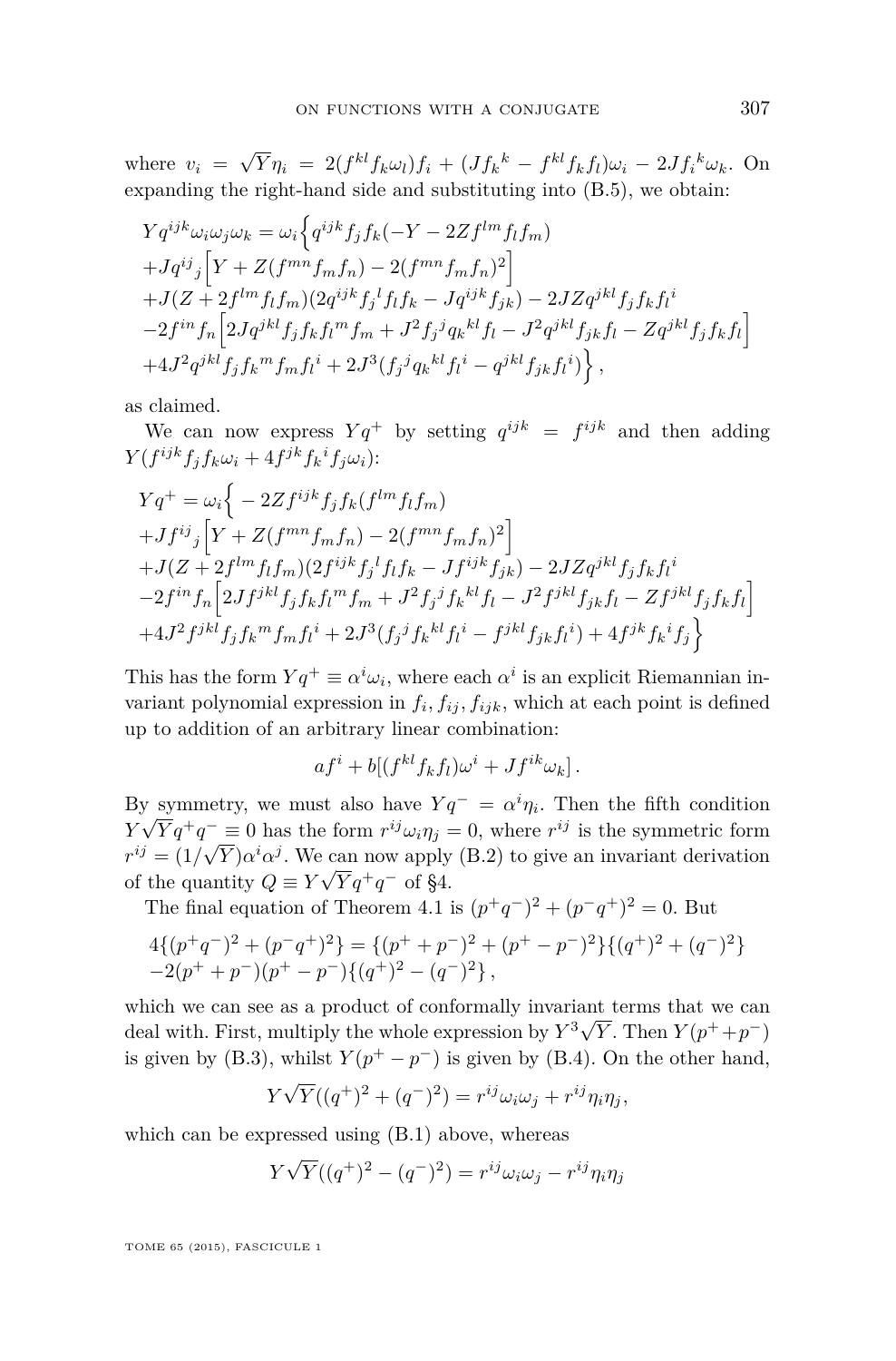<span id="page-32-0"></span>can be expressed using  $(A.4)$ . Note that the result involves  $E^2$ , which by [\(4.7\)](#page-12-0) can be written in terms of conformal invariants of [§A.](#page-24-0)

# **Appendix C. Normalising conformal Killing fields**

The conformal Killing fields on  $\mathbb{R}^3$  form a finite-dimensional vector space on which O(4*,* 1) acts via the conformal automorphisms of *S* 3 . It is the adjoint representation  $\mathfrak{o}(4,1)$  and so the question of normalising a conformal Killing field up to conformal transformations comes down to finding canonical representatives for the orbits of this action. This is a question of linear algebra, which may be stated more generally as follows. Suppose we are given a real symmetric  $n \times n$  matrix *H* of Lorentzian signature meaning that there is a real invertible  $n \times n$  matrix such that

(C.1) 
$$
A^t H A = \begin{bmatrix} 1 & 0 & 0 & 0 \\ 0 & \ddots & 0 & 0 \\ 0 & 0 & 1 & 0 \\ 0 & 0 & 0 & -1 \end{bmatrix}.
$$

Suppose  $N$  is a real skew  $n \times n$  matrix. We would like to find a real invertible  $n \times n$  matrix *A* such that  $A<sup>t</sup>HA$  and  $A<sup>t</sup>NA$  are placed in some canonical form. For example, we may insist on  $(C.1)$  for  $A<sup>t</sup>HA$  but following [\[8,](#page-38-0) [9\]](#page-38-0) we normally prefer (written in block form)

(C.2) 
$$
A^t H A = \begin{bmatrix} 0 & 0 & 1 \\ 0 & \text{Id} & 0 \\ 1 & 0 & 0 \end{bmatrix},
$$

where Id is the  $(n-2) \times (n-2)$  identity matrix.

LEMMA C.1.  $\qquad \qquad$  Suppose *H* is a real symmetric  $n \times n$  matrix of Lorentzian signature and N is a real skew  $n \times n$  matrix. Suppose that, regarded as a complex matrix, *H*<sup>−</sup><sup>1</sup>*N* has only one eigenvector up to scale. Then, the eigenvalue is zero, it must be that  $n = 3$ , and we can find an invertible real  $3 \times 3$  matrix *A* such that

$$
A^t H A = \begin{bmatrix} 0 & 0 & 1 \\ 0 & 1 & 0 \\ 1 & 0 & 0 \end{bmatrix} \text{ and } A^t N A = \begin{bmatrix} 0 & 0 & 0 \\ 0 & 0 & 2 \\ 0 & -2 & 0 \end{bmatrix}.
$$

Proof. — Notice that

$$
H \mapsto A^t H A
$$
 and  $N \mapsto A^t N A$   $\implies H^{-1} N \mapsto A^{-1} H^{-1} N A$ .

Therefore, without loss of generality, we may suppose that  $H^{-1}N$  is in Jordan canonical form. Our hypothesis says that there is just one Jordan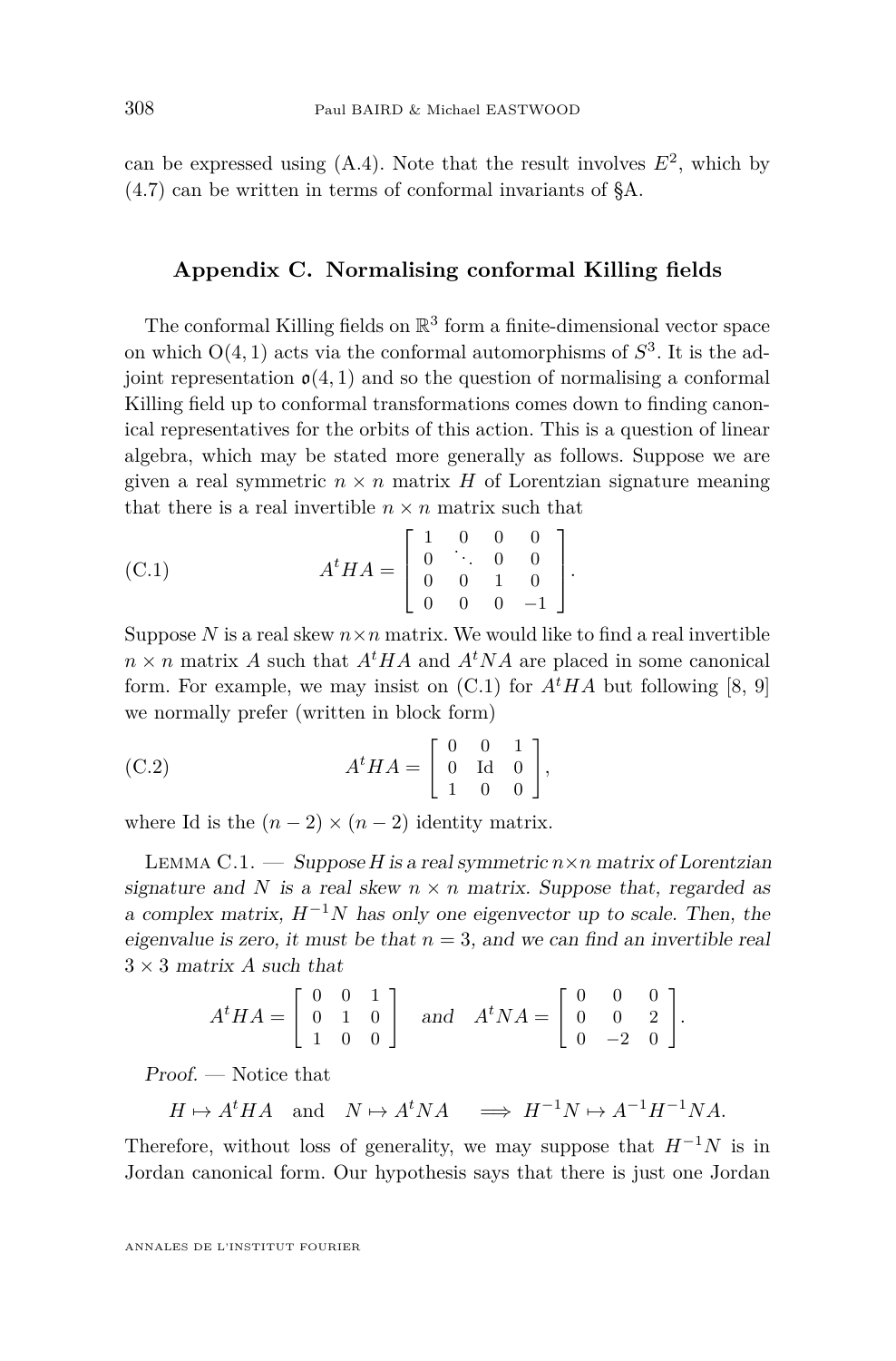block with the eigenvalue  $\lambda$  down the diagonal. But

$$
\text{tr}(H^{-1}N) = \text{tr}(N^{t}(H^{t})^{-1}) = -\text{tr}(NH^{-1}) = -\text{tr}(H^{-1}N)
$$

so  $\lambda = 0$ . In particular, the eigenspace is the same as the kernel of *N*. Suppose *u* is a non-zero vector in this kernel and consider

$$
u^{\perp} \equiv \{v \text{ s.t. } u^t H v = 0\}.
$$

Since

$$
u^t H H^{-1} N v = u^t N v = v^t N^t u = -v^t N u = 0,
$$

it follows that  $H^{-1}N$  preserves  $u^{\perp}$ . The hypothesis that  $H^{-1}N$  has only one eigenvector up to scale now forces  $u \in u^{\perp}$ . In other words *u* is null, i.e.  $u^t H u = 0$ . It is well-known that  $O(n-1, 1)$  acts transitively on the null vectors. Therefore we may suppose that

$$
H = \left[ \begin{array}{ccc} 0 & 0 & 1 \\ 0 & \text{Id} & 0 \\ 1 & 0 & 0 \end{array} \right] \text{ and } u = \left[ \begin{array}{c} 1 \\ 0 \\ 0 \end{array} \right].
$$

It follows that

$$
N = \left[ \begin{array}{ccc} 0 & 0 & 0 \\ 0 & M & -r \\ 0 & r^t & 0 \end{array} \right]
$$

where *M* is a skew  $(n-2) \times (n-2)$  matrix. Therefore,

$$
H^{-1}N = \begin{bmatrix} 0 & r^t & 0 \\ 0 & M & -r \\ 0 & 0 & 0 \end{bmatrix} \text{ and } (H^{-1}N)^2 = \begin{bmatrix} 0 & r^tM & -r^tr \\ 0 & M^2 & -Mr \\ 0 & 0 & 0 \end{bmatrix}
$$

From the Jordan canonical form of  $H^{-1}N$  we see that, not only does its trace vanish, but also the traces of its higher powers. In particular,

$$
0 = \text{tr}((H^{-1}N)^2) = \text{tr}(M^2)
$$

and since *M* is skew it follows that  $M = 0$  and hence that rank  $N = 2$ . Since the kernel of *N* is supposedly 1-dimensional,  $n = 3$  is forced and

$$
N = \left[ \begin{array}{ccc} 0 & 0 & 0 \\ 0 & 0 & -r \\ 0 & r & 0 \end{array} \right].
$$

Finally, if we take

$$
A = \left[ \begin{array}{ccc} \mu^{-1} & 0 & 0 \\ 0 & 1 & 0 \\ 0 & 0 & \mu \end{array} \right],
$$

then

$$
AtHA = \begin{bmatrix} 0 & 0 & 1 \\ 0 & 1 & 0 \\ 1 & 0 & 0 \end{bmatrix} \text{ and } AtNA = \begin{bmatrix} 0 & 0 & 0 \\ 0 & 0 & -\mu r \\ 0 & \mu r & 0 \end{bmatrix}
$$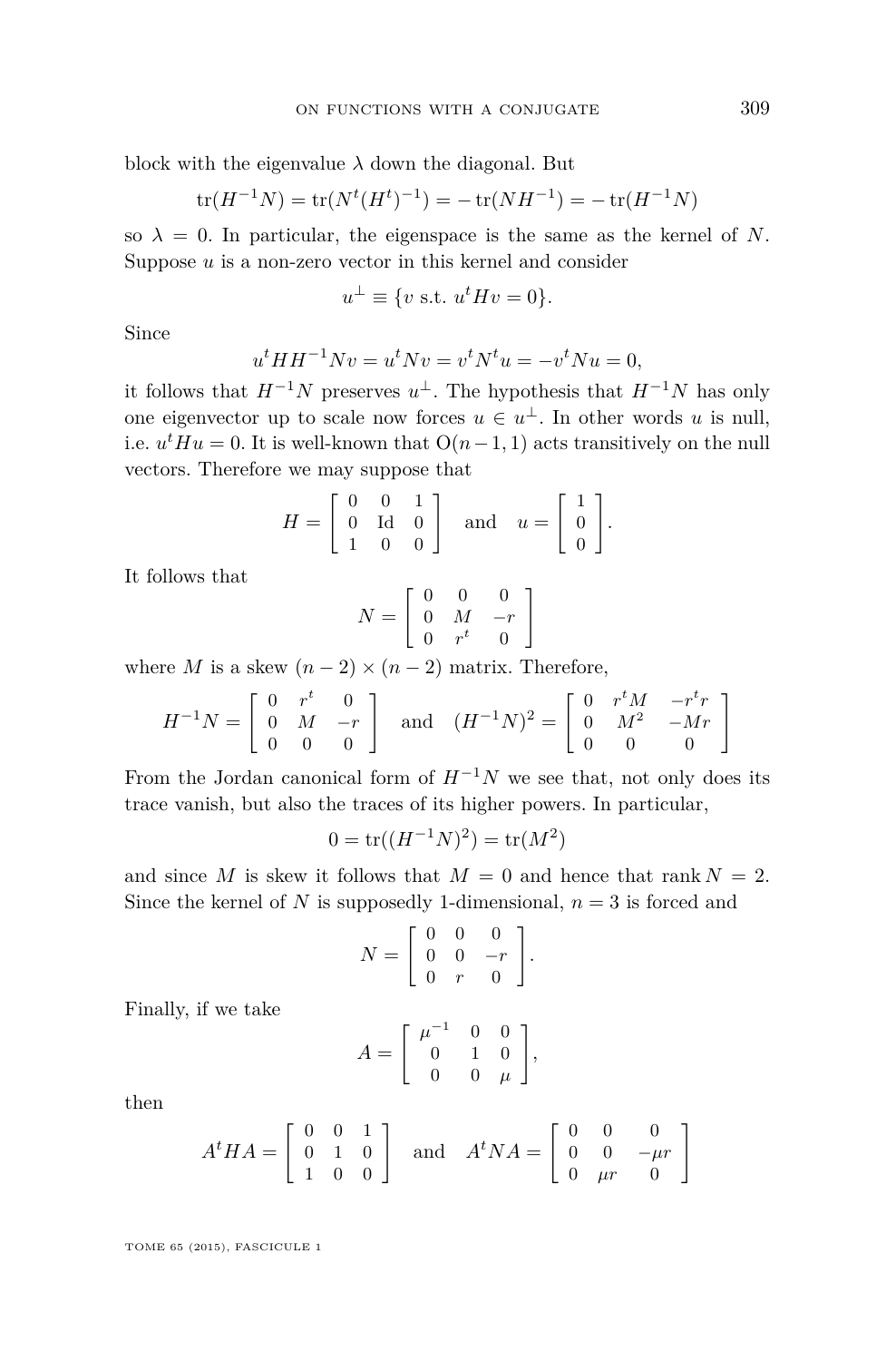<span id="page-34-0"></span>and so we can insist that  $\mu r = -2$  if we so wish.

LEMMA C.2. — Suppose *H* is a real symmetric  $n \times n$  matrix of Lorentzian signature and *N* is a real skew  $n \times n$  matrix. Then the eigenvalues of  $H^{-1}N$ lie on the real or imaginary axes.

Proof. — Suppose that  $x + iy$  is an eigenvalue, i.e.

(C.3) 
$$
H^{-1}N(u + iv) = (x + iy)(u + iv) \text{ for some } u + iv \neq 0.
$$

Writing out the real and imaginary parts separately gives

(C.4) 
$$
H^{-1}Nu = xu - yv
$$
 and  $H^{-1}Nv = yu + xv$ .

We argue by contradiction, supposing that neither *x* nor *y* vanishes. In this case we see from (C.4) that neither *u* nor *v* vanishes. Because *N* is skew, we see from (C.4) that

$$
0 = utNu = utHH-1Nu = xutHu - yutHv,
$$
  

$$
0 = vtNv = vtHH-1Nv = yvtHu + xvtHv.
$$

Therefore

$$
xu^tHu = yu^tHv = yv^tHu = -xv^tHv.
$$

Since we are supposing that  $x \neq 0$ , we conclude that  $u^t H u = -v^t H v$ . Again using (C.4), we now find that

$$
0 = u^t N v + v^t N u = u^t H^{-1} H N v + v^t H^{-1} H N u = 2 y u^t H u + 2 x u^t H v,
$$

whence

$$
0 = xu^t Hu - yu^tHv \text{ and } 0 = yu^tHu + xu^tHv.
$$

Therefore  $(x^2 + y^2)u^tHu = 0$  and so  $u^tHu = 0$ . Bearing in mind our assumption that  $y \neq 0$ , we have found two real vectors *u* and *v* with

$$
u \neq 0
$$
,  $v \neq 0$ ,  $u^t H u = 0$ ,  $v^t H v = 0$ ,  $u^t H v = 0$ .

For *H* of Lorentzian signature this forces  $v = tu$  for some  $t \in \mathbb{R}$ . Substituting back into  $(C.3)$  and taking out a factor of  $(1 + it)$  gives

$$
H^{-1}Nu = (x+iy)u
$$

and hence that  $y = 0$ , our required contradiction.

LEMMA C.3. — Suppose *H* is a real symmetric  $n \times n$  matrix of Lorentzian signature and *N* is a real skew  $n \times n$  matrix. Suppose that  $H^{-1}N$  has a non-zero real eigenvalue  $\lambda$ . Then  $-\lambda$  is also an eigenvalue and we can find an invertible real  $n \times n$  matrix *A* such that (in block form)

$$
A^t H A = \begin{bmatrix} 0 & 0 & 1 \\ 0 & \text{Id} & 0 \\ 1 & 0 & 0 \end{bmatrix} \text{ and } A^t N A = \begin{bmatrix} 0 & 0 & \lambda \\ 0 & M & 0 \\ -\lambda & 0 & 0 \end{bmatrix},
$$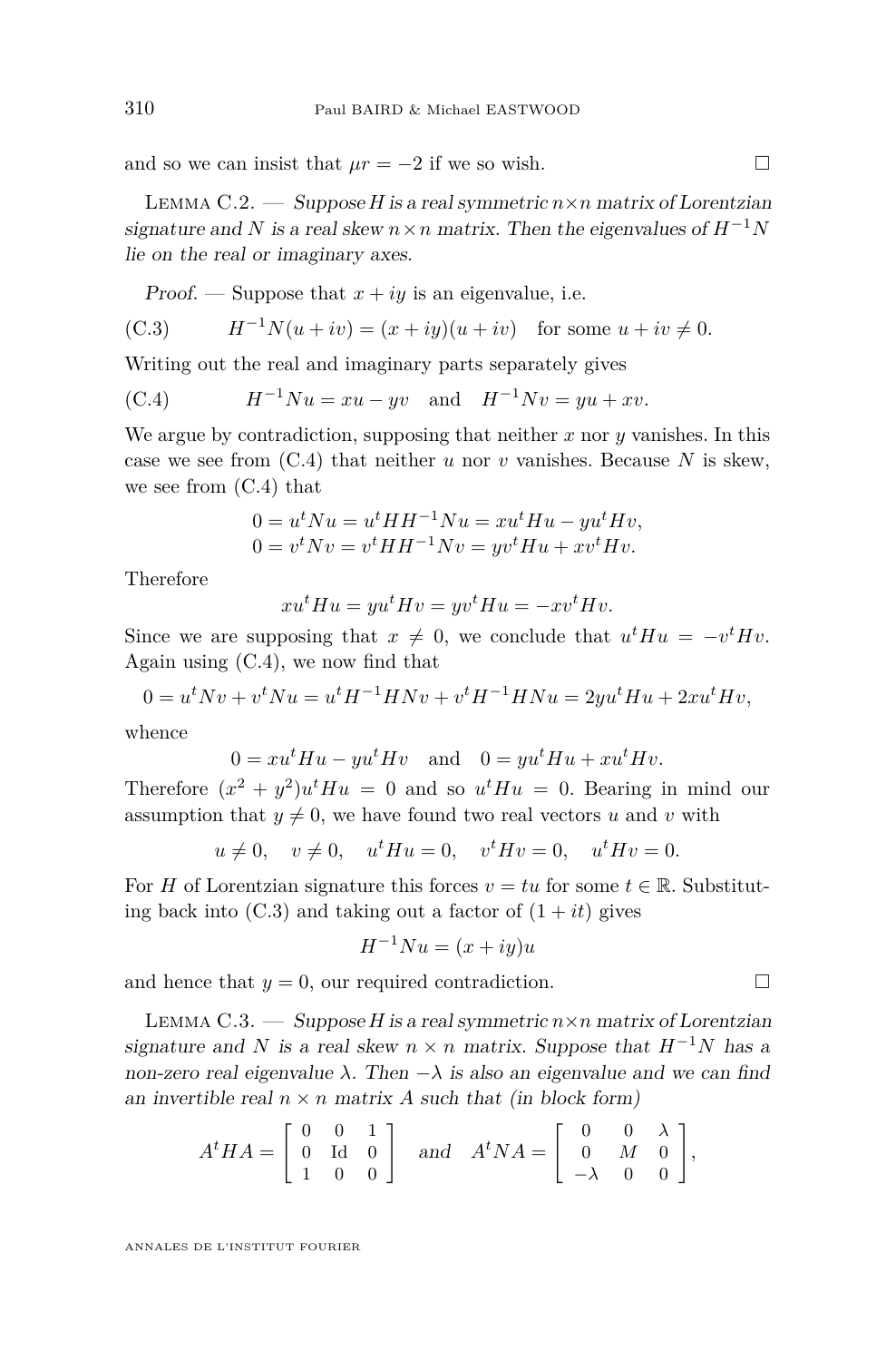where *M* is a skew  $(n-2) \times (n-2)$  matrix.

Proof. — Certainly, we may arrange that  $A<sup>t</sup>HA$  is of the required form and we shall suppose, without loss of generality, that  $H$  is already normalised like this. Write  $H^{-1}Nu = \lambda u$  for  $u \neq 0$ . Then

$$
0 = u^t N u = u^t H H^{-1} N u = \lambda u^t H u
$$

so  $u^t H u = 0$ . Therefore, by a suitable *A* we may arrange

$$
u = \begin{bmatrix} 0 \\ 0 \\ 1 \end{bmatrix}, \text{ and this forces } H^{-1}N = \begin{bmatrix} \cdot & \cdot & 0 \\ \cdot & \cdot & 0 \\ \cdot & \cdot & \lambda \end{bmatrix}.
$$

Bearing in the mind that *N* is skew, this implies

$$
N = \left[ \begin{array}{ccc} \cdot & \cdot & \lambda \\ \cdot & \cdot & 0 \\ -\lambda & 0 & 0 \end{array} \right], \text{ and then } H^{-1}N = \left[ \begin{array}{ccc} -\lambda & 0 & 0 \\ \cdot & \cdot & 0 \\ \cdot & \cdot & \lambda \end{array} \right].
$$

It follows that  $-\lambda$  is an eigenvalue, say  $H^{-1}Nv = -\lambda v$  for some  $v \neq 0$  and, reasoning as above,  $v^t H v = 0$ . Since *u* and *v* are not proportional, we may scale them so that  $u^t H v = 1$ . Finally, if we arrange that

$$
v = \begin{bmatrix} 1 \\ 0 \\ 0 \end{bmatrix}, \quad \text{then} \quad H^{-1}N = \begin{bmatrix} -\lambda & 0 & 0 \\ 0 & \cdot & 0 \\ 0 & \cdot & \lambda \end{bmatrix}.
$$

This immediately implies that *N* has the desired form.

With these Lemmata on hand we are now in a position to establish a general canonical form. As already mentioned, we shall prefer [\(C.2\)](#page-32-0) for  $A<sup>t</sup>HA$ . When  $n = 2$  there is almost nothing more to do:–

$$
A^t H A = \left[ \begin{array}{cc} 0 & 1 \\ 1 & 0 \end{array} \right] \quad \text{and} \quad A^t N A = \left[ \begin{array}{cc} 0 & \lambda \\ -\lambda & 0 \end{array} \right]
$$

simply because *N* is skew. It remains to observe that we can change the sign of  $\lambda$  using

$$
A = \left[ \begin{array}{cc} 0 & 1 \\ 1 & 0 \end{array} \right]
$$

but that  $\lambda^2$  is well-defined because the characteristic polynomial

$$
\det(H^{-1}N - t \operatorname{id}) = t^2 - \lambda^2
$$

is invariant. The first interesting case is  $n = 3$ .

$$
\Box
$$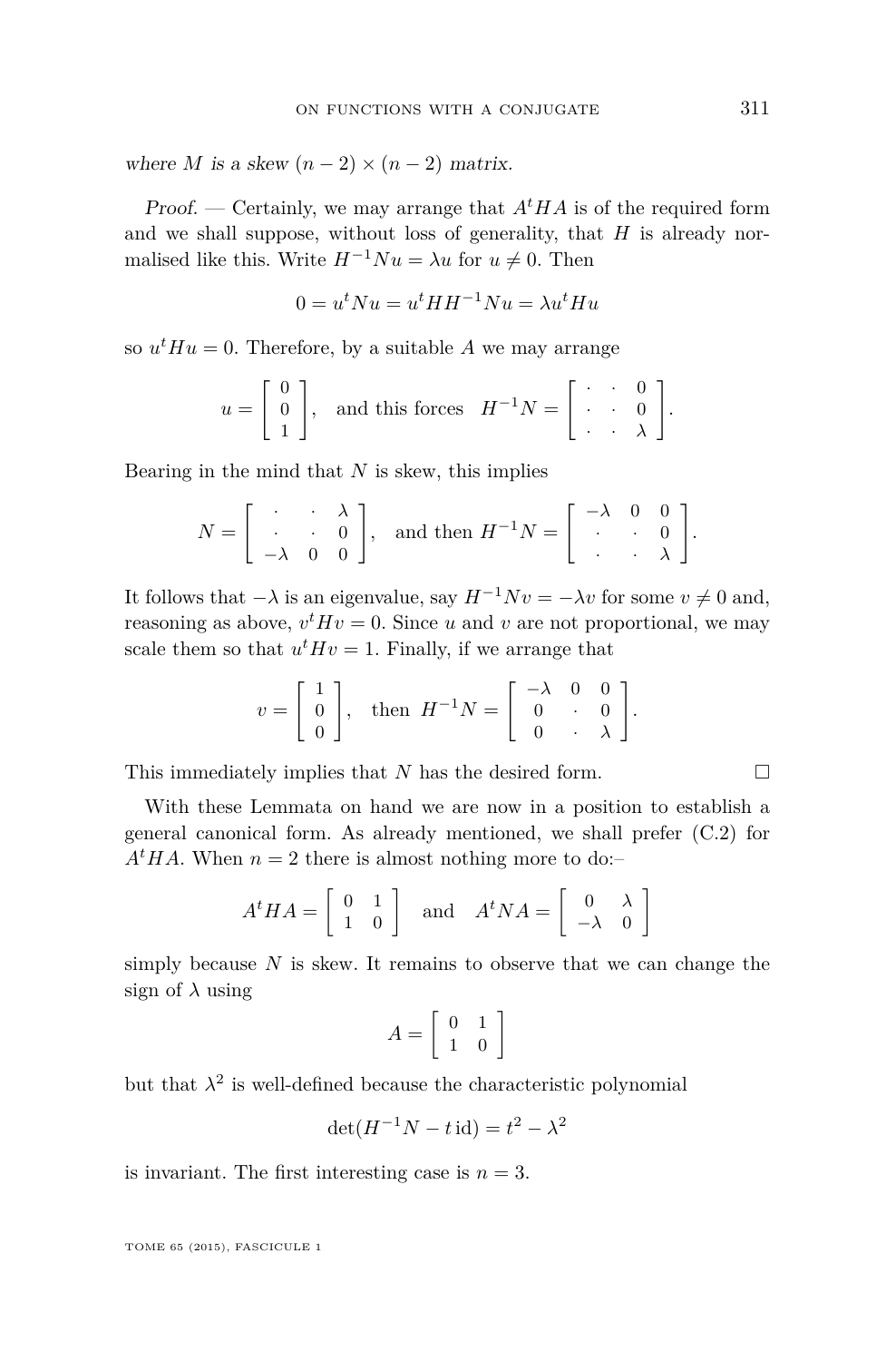THEOREM C.4. — Suppose *H* is a real symmetric  $3 \times 3$  matrix of Lorentzian signature and *N* is a real skew  $3 \times 3$  matrix. Then we can find an invertible real  $3 \times 3$  matrix *A* such that

$$
A^t H A = \left[ \begin{array}{ccc} 0 & 0 & 1 \\ 0 & 1 & 0 \\ 1 & 0 & 0 \end{array} \right]
$$

and  $A^tNA$  is

(C.5) 
$$
\begin{bmatrix} 0 & 0 & \lambda \\ 0 & 0 & 0 \\ -\lambda & 0 & 0 \end{bmatrix}
$$
 or  $\frac{1}{\sqrt{2}} \begin{bmatrix} 0 & \lambda & 0 \\ -\lambda & 0 & -\lambda \\ 0 & \lambda & 0 \end{bmatrix}$  or  $\begin{bmatrix} 0 & 0 & 0 \\ 0 & 0 & 2 \\ 0 & -2 & 0 \end{bmatrix}$ .

Furthermore, these three possible canonical forms are distinct apart from changing the sign of  $\lambda$  in the first two cases and the coincidence of the first two cases when  $\lambda = 0$ .

Proof. — If *H*<sup>−</sup>1*N* has only one eigenvector up to scale, then Lemma [C.1](#page-32-0) applies and we obtain the third case of (C.5). Else, Lemma [C.2](#page-34-0) implies that either all eigenvalues are real or they are  $i\lambda$ ,  $-i\lambda$ , 0 for some  $\lambda \neq 0$ .

Firstly, let us suppose they are all real. They could still all be zero in which case the kernel *N* is at least 2-dimensional. But the rank of a skew matrix is always even so then  $N = 0$ . Otherwise, if  $\lambda \neq 0$  is a real eigenvalue, then Lemma [C.3](#page-34-0) gives the first of (C.5).

When  $i\lambda$  is an eigenvalue, then

$$
H^{-1}N(u+iv) = i\lambda(u+iv)
$$

implies that

$$
H^{-1}Nu = -\lambda v \quad \text{and} \quad H^{-1}Nv = \lambda u.
$$

It follows that

$$
0 = utNu = utHH-1Nu = -\lambda utHv
$$
  

$$
0 = utNv + vtNu = utHH-1Nv + vtHH-1Nu = \lambda(utHu - vtHv)
$$

and so if  $\lambda \neq 0$ , we conclude that

$$
u^t H u = v^t H v \quad \text{and} \quad u^t H v = 0.
$$

In this case, by a suitable *A* we may arrange

$$
u = \frac{1}{\sqrt{2}} \begin{bmatrix} 1 \\ 0 \\ 1 \end{bmatrix} \quad \text{and} \quad v = \begin{bmatrix} 0 \\ 1 \\ 0 \end{bmatrix},
$$

from which the second of  $(C.5)$  is forced. Interchanging  $u$  and  $v$  changes the sign of  $\lambda$ . Otherwise, the distinctions between these canonical forms is clear from the Jordan canonical form of  $H^{-1}N$  and its characteristic polynomial.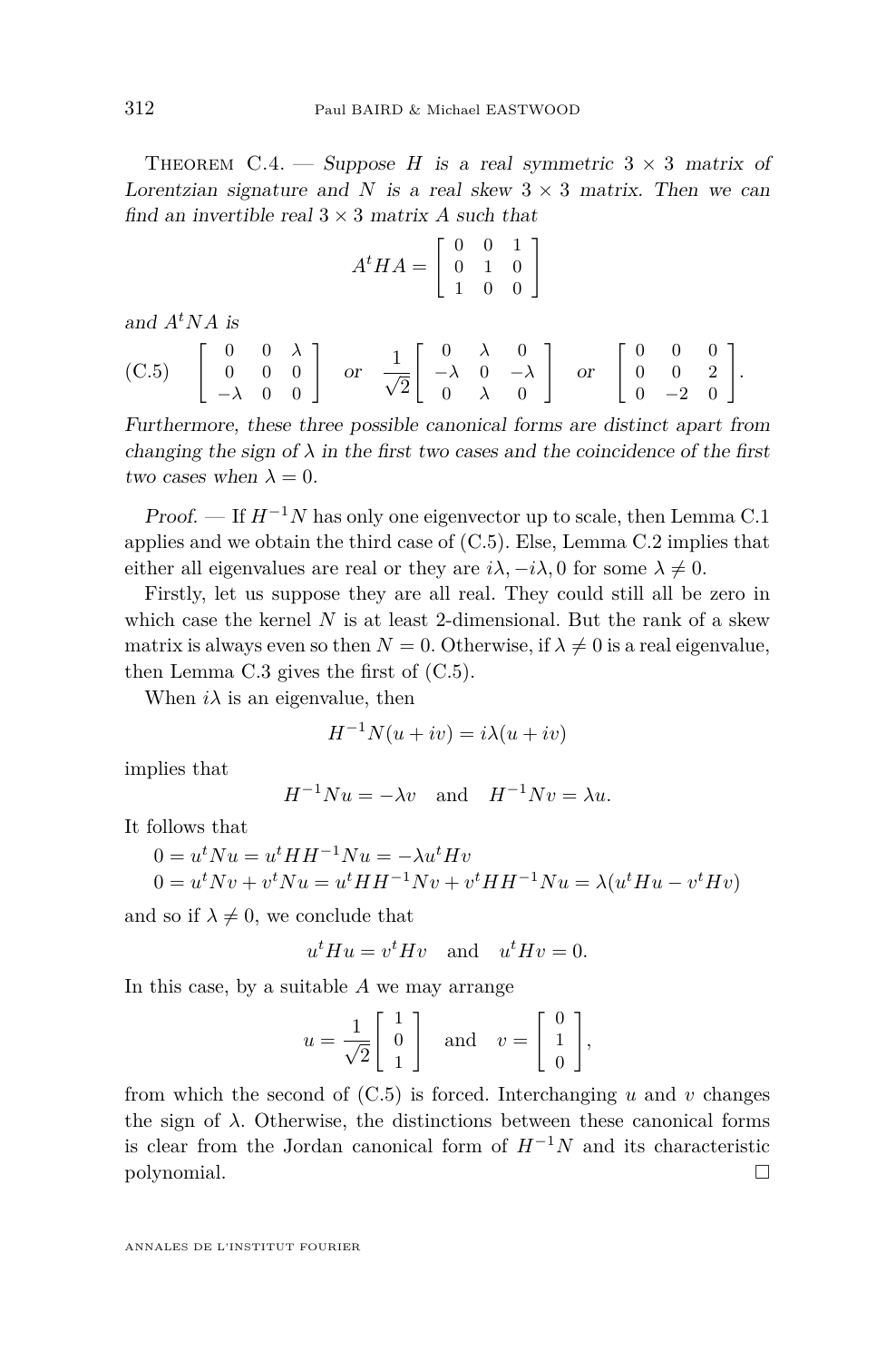<span id="page-37-0"></span>It is easy to generalise these canonical forms to  $n \times n$  matrices. The only one we shall need is the  $5 \times 5$  case and we state it here.

THEOREM C.5. — Suppose *H* is a real symmetric  $5 \times 5$  matrix of Lorentzian signature and *N* is a real skew  $5 \times 5$  matrix. Then we can find an invertible real  $5 \times 5$  matrix *A* such that

| $A^t H A = \left[ \begin{array}{cccc} 0 & 0 & 0 & 0 & 1 \\ 0 & 1 & 0 & 0 & 0 \\ 0 & 0 & 1 & 0 & 0 \\ 0 & 0 & 0 & 1 & 0 \\ 1 & 0 & 0 & 0 & 0 \end{array} \right]$ |  |  |  |
|------------------------------------------------------------------------------------------------------------------------------------------------------------------|--|--|--|
|                                                                                                                                                                  |  |  |  |

and  $A^tNA$  is

(C.6) 
$$
\begin{bmatrix} 0 & 0 & 0 & 0 & \lambda \\ 0 & 0 & 0 & 0 & 0 \\ 0 & 0 & 0 & \mu & 0 \\ 0 & 0 & -\mu & 0 & 0 \\ -\lambda & 0 & 0 & 0 & 0 \end{bmatrix}
$$
 well-defined up to  $(\lambda, \mu) \mapsto (-\lambda, \mu)$  or  $(\lambda, \mu)$ 

or

$$
\left[ \begin{array}{cccc} 0 & \lambda/\sqrt{2} & 0 & 0 & 0 \\ -\lambda/\sqrt{2} & 0 & 0 & 0 & -\lambda/\sqrt{2} \\ 0 & 0 & 0 & \mu & 0 \\ 0 & 0 & -\mu & 0 & 0 \\ 0 & \lambda/\sqrt{2} & 0 & 0 & 0 \end{array} \right] \quad \begin{array}{l} {\rm well-defined \ up \ to} \\ (\lambda,\mu) \mapsto (-\lambda,\mu) \ {\rm or} \ (\lambda,-\mu) \\ {\rm or} \ (-\lambda,-\mu) \ {\rm or} \ (\mu,\lambda) \\ {\rm or} \ (-\mu,\lambda) \ {\rm or} \ (\mu,-\lambda) \\ {\rm or} \ (-\mu,\lambda), \end{array}
$$

or

(C.7) 
$$
\begin{bmatrix} 0 & 0 & 0 & 0 & 0 \ 0 & 0 & 0 & 0 & 2 \ 0 & 0 & 0 & \mu & 0 \ 0 & 0 & -\mu & 0 & 0 \ 0 & -2 & 0 & 0 & 0 \end{bmatrix}
$$
 well-defined up to  $\mu \mapsto -\mu$ .

Furthermore, these canonical forms are distinct except for the evident coincidence of the first two cases when  $\lambda = 0$ .

# BIBLIOGRAPHY

- [1] R. Ababou, P. Baird & J. Brossard, "Polynômes semi-conformes et morphismes harmoniques", Math. Z. **231** (1999), no. 3, p. 589-604.
- [2] P. BAIRD & M. EASTWOOD, "Singularities of semiconformal mappings", RIMS Kokyuroku **1610** (2008), p. 1-10.
- [3] P. BAIRD & M. EASTWOOD, "Conjugate functions and semiconformal mappings", in Differential geometry and its applications, Matfyzpress, Prague, 2005, p. 479-486.
- [4] ——— , "CR geometry and conformal foliations", Ann. Global Anal. Geom. **44** (2013), no. 1, p. 73-90.

 $-\mu$ )